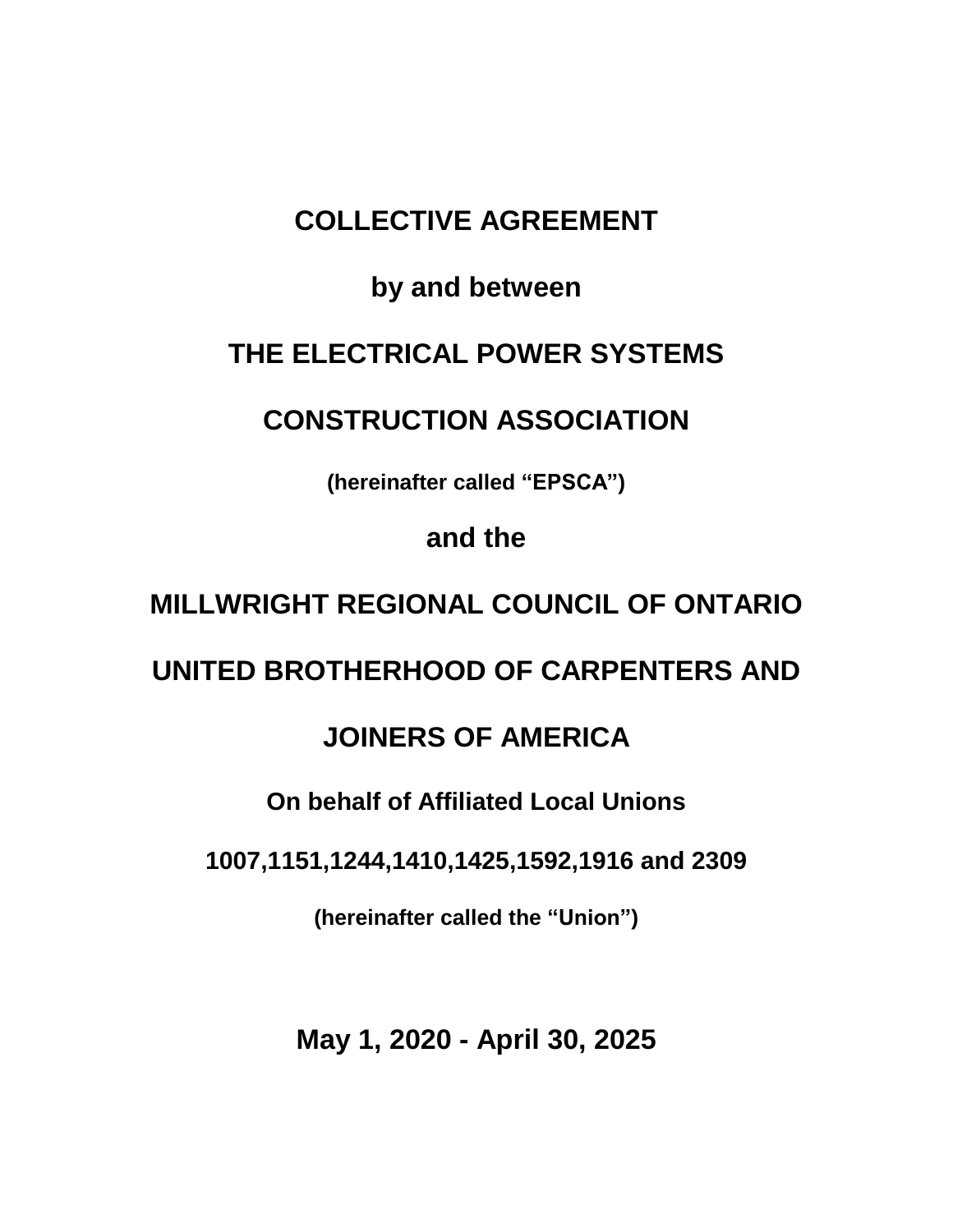#### EPSCA/MILLWRIGHTS COLLECTIVE AGREEMENT

# **INDEX**

| Article 1<br>Article 2<br>Article 3<br>Article 4<br>Article 5<br>Article 6<br>Article 7<br>Article 8<br>Article 9<br><b>Article 10</b><br><b>Article 11</b><br><b>Article 12</b><br><b>Article 13</b><br><b>Article 14</b><br><b>Article 15</b><br><b>Article 16</b><br><b>Article 17</b><br><b>Article 18</b><br><b>Article 19</b><br><b>Article 20</b> | <b>Recognition</b><br><b>Classifications</b><br><b>Executive Committees</b><br><b>Project Committees</b><br><b>Accredited Union Representatives</b><br><b>Union Stewards</b><br><b>Advance Notice</b><br><b>Work Assignment</b><br><b>Jurisdictional Disputes</b><br><b>Union Security</b><br><b>Employment</b><br><b>Key Employees</b><br><b>Recall</b><br>Foremen<br><b>Wages</b><br><b>Pay Procedure</b><br><b>Call-In Pay</b><br>Reporting Pay on 8 Hour and 10 Hour Shifts<br><b>Inclement Weather Pay</b><br><b>Generation Projects Daily Travel Allowance and Room</b> | $\overline{\mathbf{c}}$<br>$\begin{array}{c} 3 \\ 3 \\ 3 \end{array}$<br>$\overline{\mathbf{4}}$<br>5<br>$\,6$<br>$\,$ 6 $\,$<br>8<br>$\boldsymbol{9}$<br>11<br>13<br>13<br>14<br>16<br>16<br>18<br>18<br>18<br>19 |
|----------------------------------------------------------------------------------------------------------------------------------------------------------------------------------------------------------------------------------------------------------------------------------------------------------------------------------------------------------|-------------------------------------------------------------------------------------------------------------------------------------------------------------------------------------------------------------------------------------------------------------------------------------------------------------------------------------------------------------------------------------------------------------------------------------------------------------------------------------------------------------------------------------------------------------------------------|--------------------------------------------------------------------------------------------------------------------------------------------------------------------------------------------------------------------|
| <b>Article 21</b>                                                                                                                                                                                                                                                                                                                                        | and Board<br>Lines and Stations Construction Daily Travel Allowance and<br><b>Room and Board</b>                                                                                                                                                                                                                                                                                                                                                                                                                                                                              | 23                                                                                                                                                                                                                 |
| <b>Article 22</b>                                                                                                                                                                                                                                                                                                                                        | <b>Lines and Stations Construction Daily Travel Time</b>                                                                                                                                                                                                                                                                                                                                                                                                                                                                                                                      | 26                                                                                                                                                                                                                 |
| <b>Article 23</b>                                                                                                                                                                                                                                                                                                                                        | <b>Generation Projects - Travel and Transportation</b>                                                                                                                                                                                                                                                                                                                                                                                                                                                                                                                        | 27                                                                                                                                                                                                                 |
| <b>Article 24</b>                                                                                                                                                                                                                                                                                                                                        | Hydro One (Lines and Stations) - Travel and Transportation                                                                                                                                                                                                                                                                                                                                                                                                                                                                                                                    | 28                                                                                                                                                                                                                 |
| <b>Article 25</b>                                                                                                                                                                                                                                                                                                                                        | <b>Standoff</b>                                                                                                                                                                                                                                                                                                                                                                                                                                                                                                                                                               | 29                                                                                                                                                                                                                 |
| <b>Article 26</b>                                                                                                                                                                                                                                                                                                                                        | <b>Rest Period</b>                                                                                                                                                                                                                                                                                                                                                                                                                                                                                                                                                            | 30                                                                                                                                                                                                                 |
| <b>Article 27</b>                                                                                                                                                                                                                                                                                                                                        | <b>Lunchroom Facilities</b>                                                                                                                                                                                                                                                                                                                                                                                                                                                                                                                                                   | 30                                                                                                                                                                                                                 |
| <b>Article 28</b>                                                                                                                                                                                                                                                                                                                                        | <b>Meals on Overtime</b>                                                                                                                                                                                                                                                                                                                                                                                                                                                                                                                                                      | 30                                                                                                                                                                                                                 |
| <b>Article 29</b>                                                                                                                                                                                                                                                                                                                                        | <b>Tools and Clothing</b>                                                                                                                                                                                                                                                                                                                                                                                                                                                                                                                                                     | 32                                                                                                                                                                                                                 |
| <b>Article 30</b>                                                                                                                                                                                                                                                                                                                                        | <b>Protective Clothing and Equipment</b>                                                                                                                                                                                                                                                                                                                                                                                                                                                                                                                                      | 33                                                                                                                                                                                                                 |
| <b>Article 31</b>                                                                                                                                                                                                                                                                                                                                        | <b>Apprenticeship and Trades Training/Programs</b>                                                                                                                                                                                                                                                                                                                                                                                                                                                                                                                            | 33                                                                                                                                                                                                                 |
| <b>Article 32</b>                                                                                                                                                                                                                                                                                                                                        | <b>Hours of Work</b>                                                                                                                                                                                                                                                                                                                                                                                                                                                                                                                                                          | 34                                                                                                                                                                                                                 |
| <b>Article 33</b>                                                                                                                                                                                                                                                                                                                                        | <b>Shift Differential Rate</b>                                                                                                                                                                                                                                                                                                                                                                                                                                                                                                                                                | 37                                                                                                                                                                                                                 |
| <b>Article 34</b>                                                                                                                                                                                                                                                                                                                                        | <b>Welding Tests</b>                                                                                                                                                                                                                                                                                                                                                                                                                                                                                                                                                          | 37                                                                                                                                                                                                                 |
| Article 35                                                                                                                                                                                                                                                                                                                                               | <b>Overtime Rates</b>                                                                                                                                                                                                                                                                                                                                                                                                                                                                                                                                                         | 37                                                                                                                                                                                                                 |
| Article 36                                                                                                                                                                                                                                                                                                                                               | <b>Statutory Holidays</b>                                                                                                                                                                                                                                                                                                                                                                                                                                                                                                                                                     | 38                                                                                                                                                                                                                 |
| <b>Article 37</b>                                                                                                                                                                                                                                                                                                                                        | <b>Grievance Procedure</b>                                                                                                                                                                                                                                                                                                                                                                                                                                                                                                                                                    | 39                                                                                                                                                                                                                 |
| <b>Article 38</b>                                                                                                                                                                                                                                                                                                                                        | Arbitration                                                                                                                                                                                                                                                                                                                                                                                                                                                                                                                                                                   | 41                                                                                                                                                                                                                 |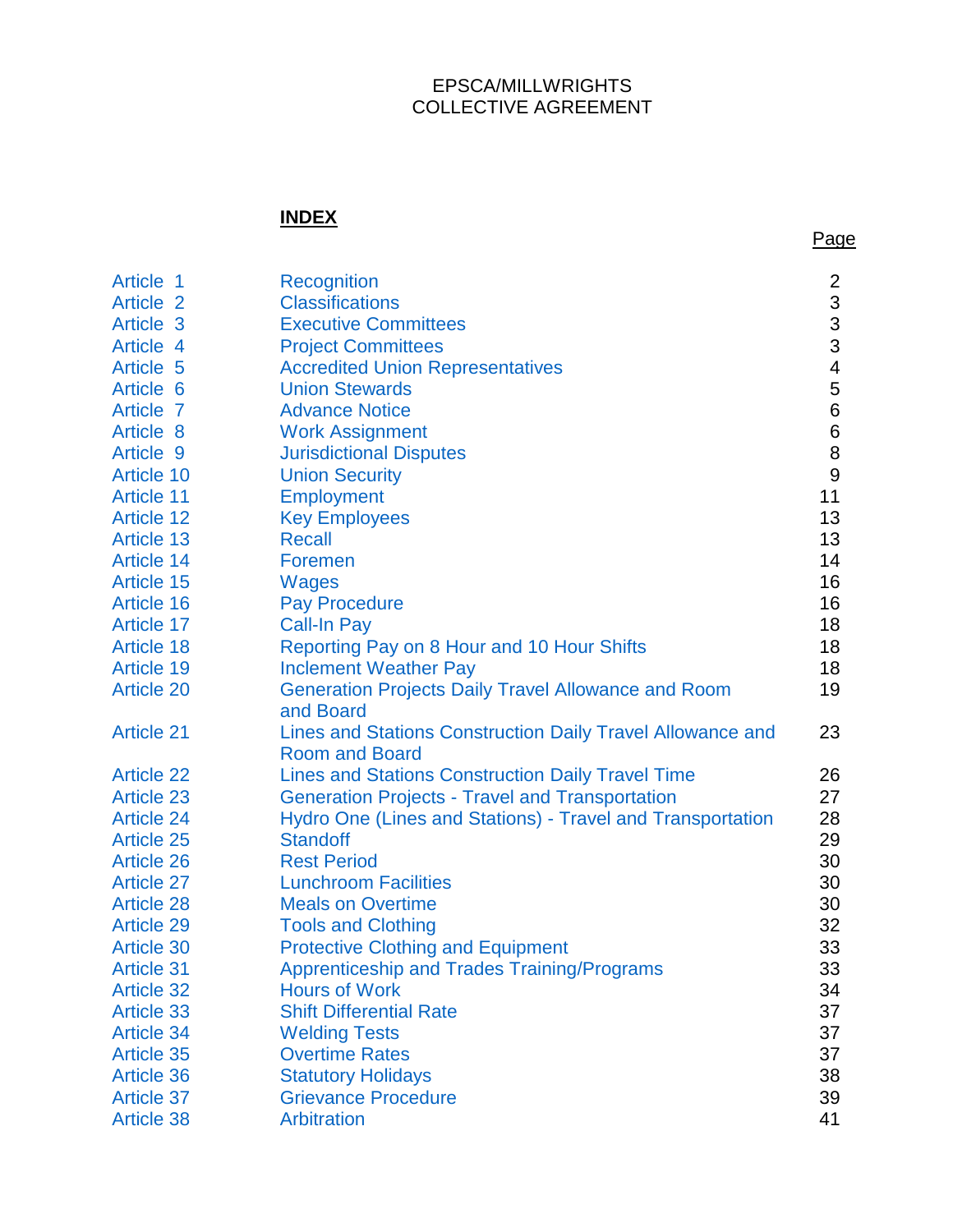### EPSCA/MILLWRIGHTS COLLECTIVE AGREEMENT

Page

# **INDEX (continued)**

| <b>Article 39</b><br>Article 40<br><b>Article 41</b><br><b>Article 42</b><br>Article 43<br><b>Article 44</b><br><b>Article 45</b><br>Article 46                                                                                                                                                                                                                  | No Strike - No Lockout<br><b>Benefits</b><br><b>Vacation and Statutory Holiday Pay Trust Funds</b><br><b>Association Fund</b><br><b>Radiation Work</b><br>R.P.A. Qualification<br><b>Aboriginal Content Commitment</b><br><b>Term of Agreement</b><br>Millwright Regional Council of Ontario Collective Agreement - Tool List | 42<br>42<br>43<br>43<br>44<br>44<br>45<br>45<br>46 |
|------------------------------------------------------------------------------------------------------------------------------------------------------------------------------------------------------------------------------------------------------------------------------------------------------------------------------------------------------------------|-------------------------------------------------------------------------------------------------------------------------------------------------------------------------------------------------------------------------------------------------------------------------------------------------------------------------------|----------------------------------------------------|
| <b>Appendix A</b>                                                                                                                                                                                                                                                                                                                                                | <b>Moose River Basin: Northern Ontario</b>                                                                                                                                                                                                                                                                                    | 48                                                 |
| <b>Appendix B</b>                                                                                                                                                                                                                                                                                                                                                | 7-Day Coverage - Nuclear Sites                                                                                                                                                                                                                                                                                                | 50                                                 |
| <b>Appendix C</b>                                                                                                                                                                                                                                                                                                                                                | 7-Day Coverage – Hydro One (Lines and Stations)                                                                                                                                                                                                                                                                               | 52                                                 |
| <b>Statement of Understanding No. 1</b><br><b>Statement of Understanding No. 2</b><br><b>Statement of Understanding No. 3</b><br>Statement of Understanding No. 4 – Security Clearance & Reliability Screening<br>Statement of Understanding No. 5 - Late Payment of Board Allowance<br>Statement of Understanding No. 6 – Room and Board Allowance North of the |                                                                                                                                                                                                                                                                                                                               | 54<br>56<br>57<br>58<br>59<br>60                   |
| <b>French River</b><br>Letter of Understanding No. 1 (re Statement of Understanding No. 3)                                                                                                                                                                                                                                                                       |                                                                                                                                                                                                                                                                                                                               |                                                    |
| Letter of Understanding No. 2 (re Statement of Understanding No. 4)                                                                                                                                                                                                                                                                                              |                                                                                                                                                                                                                                                                                                                               |                                                    |
| Letter of Understanding No. 3 – Re: Layout /Survey Type Work                                                                                                                                                                                                                                                                                                     |                                                                                                                                                                                                                                                                                                                               |                                                    |
| Letter of Understanding No. 4 – Re: Working Foremen                                                                                                                                                                                                                                                                                                              |                                                                                                                                                                                                                                                                                                                               |                                                    |
| Letter of Understanding No. 5 – Re: Hydro One Training                                                                                                                                                                                                                                                                                                           |                                                                                                                                                                                                                                                                                                                               |                                                    |
| Letter of Understanding No. 6 – Re: 6 x 3 Schedule- Nuclear Only                                                                                                                                                                                                                                                                                                 |                                                                                                                                                                                                                                                                                                                               |                                                    |
| Letter of Understanding No. 7 - Re: Long-Term Partnerships                                                                                                                                                                                                                                                                                                       |                                                                                                                                                                                                                                                                                                                               |                                                    |
|                                                                                                                                                                                                                                                                                                                                                                  |                                                                                                                                                                                                                                                                                                                               |                                                    |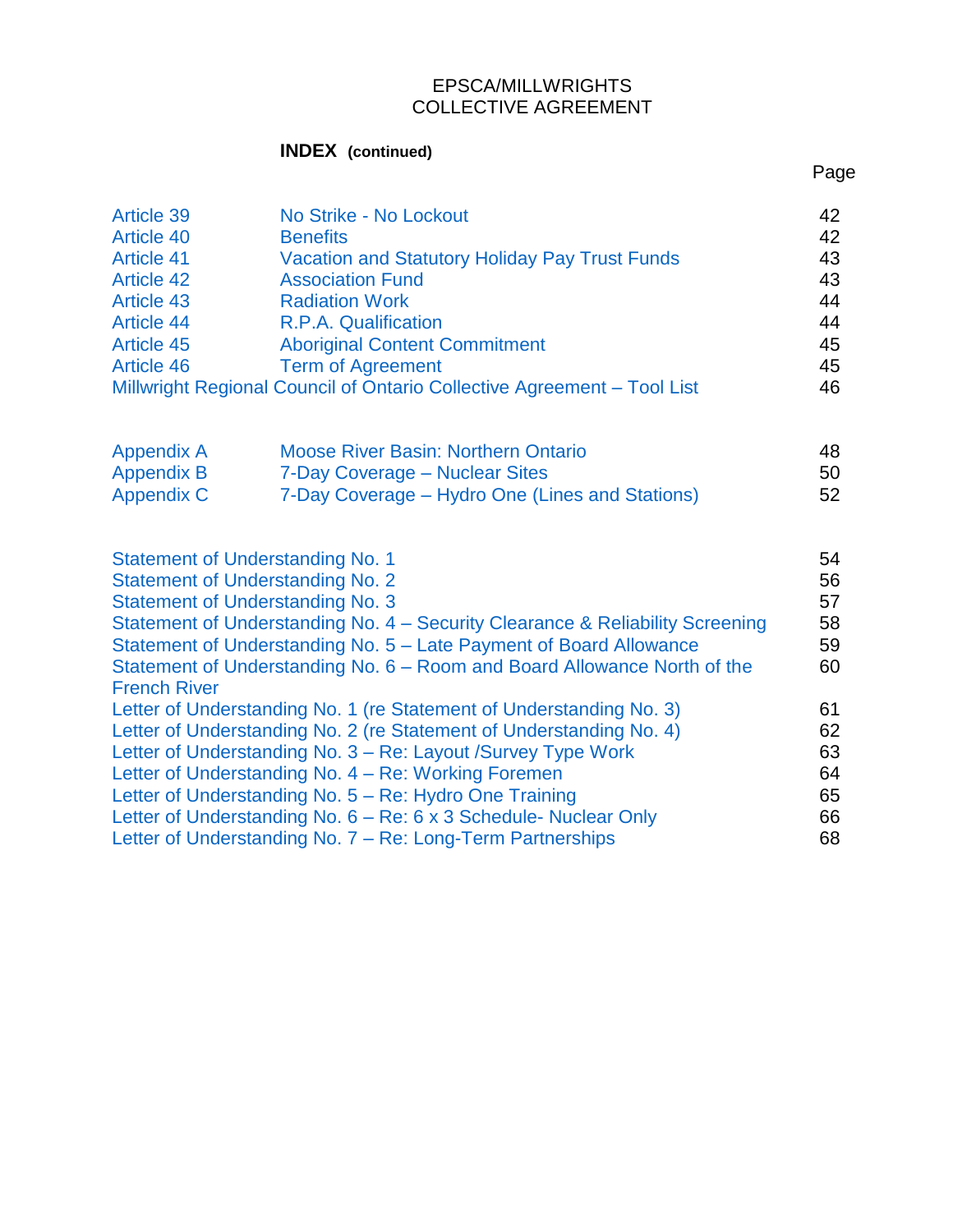### **COLLECTIVE AGREEMENT**

#### **by and between**

## **THE ELECTRICAL POWER SYSTEMS CONSTRUCTION ASSOCIATION (hereinafter called "EPSCA")**

**and the**

#### **MILLWRIGHT REGIONAL COUNCIL OF ONTARIO (hereinafter called the "Union")**

WHEREAS EPSCA is an Association formed to represent Employers in collective bargaining and on their behalf enter into collective agreements covering those of their employees in the bargaining unit as hereinafter defined;

AND WHEREAS the Union is the exclusive bargaining agent for a bargaining unit comprised of employees as defined in Article 1

AND WHEREAS it is the desire of the parties to conclude an agreement with a new concept designed to bring stability, harmony, and an effective method to amicably resolve problems in the electrical power systems sector of the construction industry, in the Province of Ontario;

NOW THEREFORE the parties hereby agree as follows: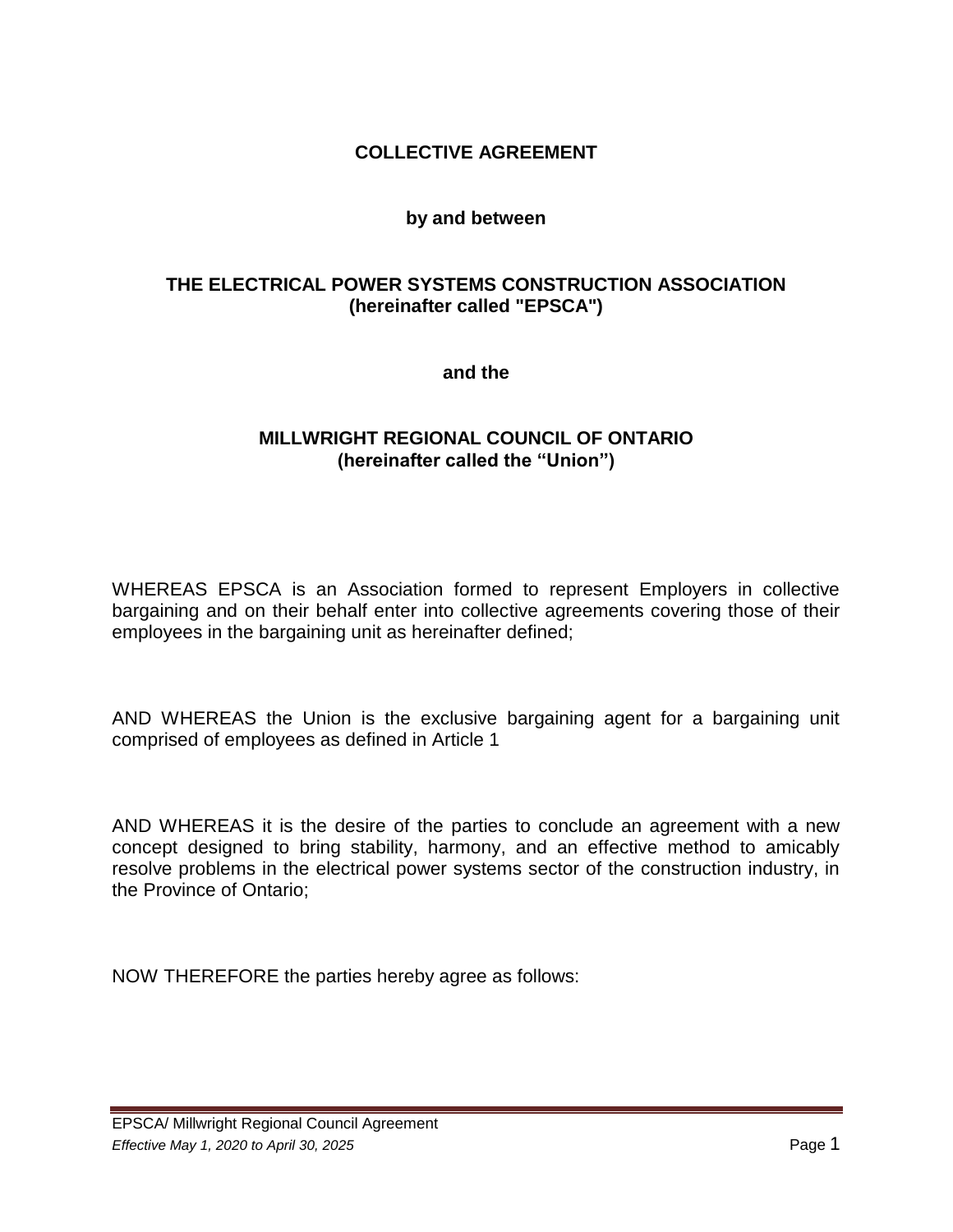# **RECOGNITION**

<span id="page-4-0"></span>1.1 EPSCA recognizes the Union as the exclusive bargaining agency for a bargaining unit comprising employees as defined in Section 1.4 and foremen as defined in Section 1.5 engaged in all construction industry work\* performed in the Province of Ontario on Ontario Power Generation Inc (OPGI), Bruce Power LP, and Hydro One property for the bulk power system, save and except the building of commercial-type office facilities at urban locations remote from operating facilities.

For the purpose of clarity, the bulk power system comprises generating stations, hydraulic works, heavy water facilities, transmission lines (voltages over 50 kV), transmission stations, microwave and repeater stations.

- 1.2 The work described in Section 1.1 shall also include work on property acquired by Ontario Power Generation Inc (OPGI), Bruce Power LP, and Hydro One for:
	- (a) the supply of aggregate and concrete used in the construction of said facilities; and
	- (b) ancillary material yards which are defined as property acquired by Ontario Power Generation Inc (OPGI), Bruce Power LP, and Hydro One for the storage of materials to be used on a project by Employers.
- 1.3 The Union recognizes EPSCA as the exclusive bargaining representative for all Employers in respect of work performed by their respective employees in the bargaining unit set forth in Section 1.1.
- 1.4 The term "employee" shall include all employees of the Employers in the Millwright classifications as set in the wage schedules.

**\*** *For the purpose of The Electrical Power Systems Construction Association, the work performed is deemed to be under the responsibility of the Engineering and Construction Services Branch. The work encompasses:*

- *- construction of new facilities*
- *- additions to existing facilities*
- *- major - modifications*
	- *- rehabilitation*
		- *- reconstruction of existing facilities*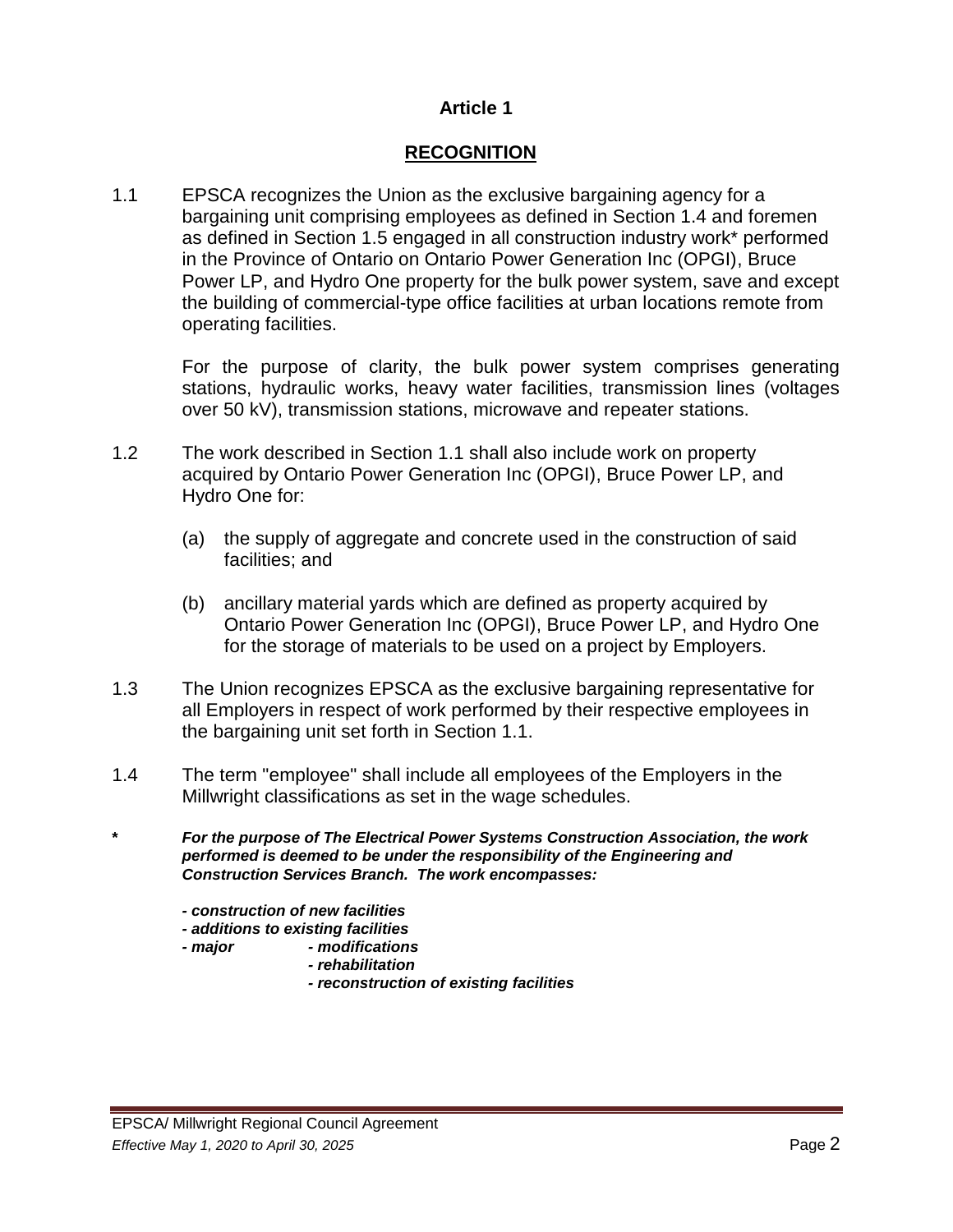- 1.5 The term "employee" includes "foreman" and shall include all foremen of the Employers between the ranks of, but not including, working foreman and general foreman. The term "employee" includes foremen in Articles 16, 17, 18, 20, 21, 22, 25, 26, 27, 28, 29.1(b), 29.1(c), 32, 36 and 41.
- 1.6 The term "Employers" shall include individual members of EPSCA and any company, partnership, sole proprietorship, joint venture, contractor, subcontractor or any person that is bound to this agreement.
- <span id="page-5-0"></span>1.7 EPSCA and the Union agree the use of nomenclature is meant to refer to both genders.

# **CLASSIFICATIONS**

- 2.1 The terms of this collective agreement shall apply to the classification of Millwright.
- 2.2 Reference to Millwright in Article 2.1 above shall include welders, burners, subforemen, journeymen, and apprentices employed in the Millwright trade.
- <span id="page-5-1"></span>2.3 Working Foremen - Where the crew size is five (5) or less, the foreman may be required to work with the tools of the trade.

## **Article 3**

## **EXECUTIVE COMMITTEES**

3.1 The Union and EPSCA shall each appoint an Executive Committee. The Executive Committee of EPSCA shall consist of the Board of Directors and the officers of EPSCA. The Committees will meet together at least annually to review matters associated with the administration of this Collective Agreement, with the intent that administrative policies will be formulated for consideration by each Executive Committee. The Executive Committees will also meet together to receive reports of joint committees established under this Agreement.

## **Article 4**

# **PROJECT COMMITTEES**

<span id="page-5-2"></span>4.1 A Project Committee shall be established for each of the Major Projects and the Construction and Services Division.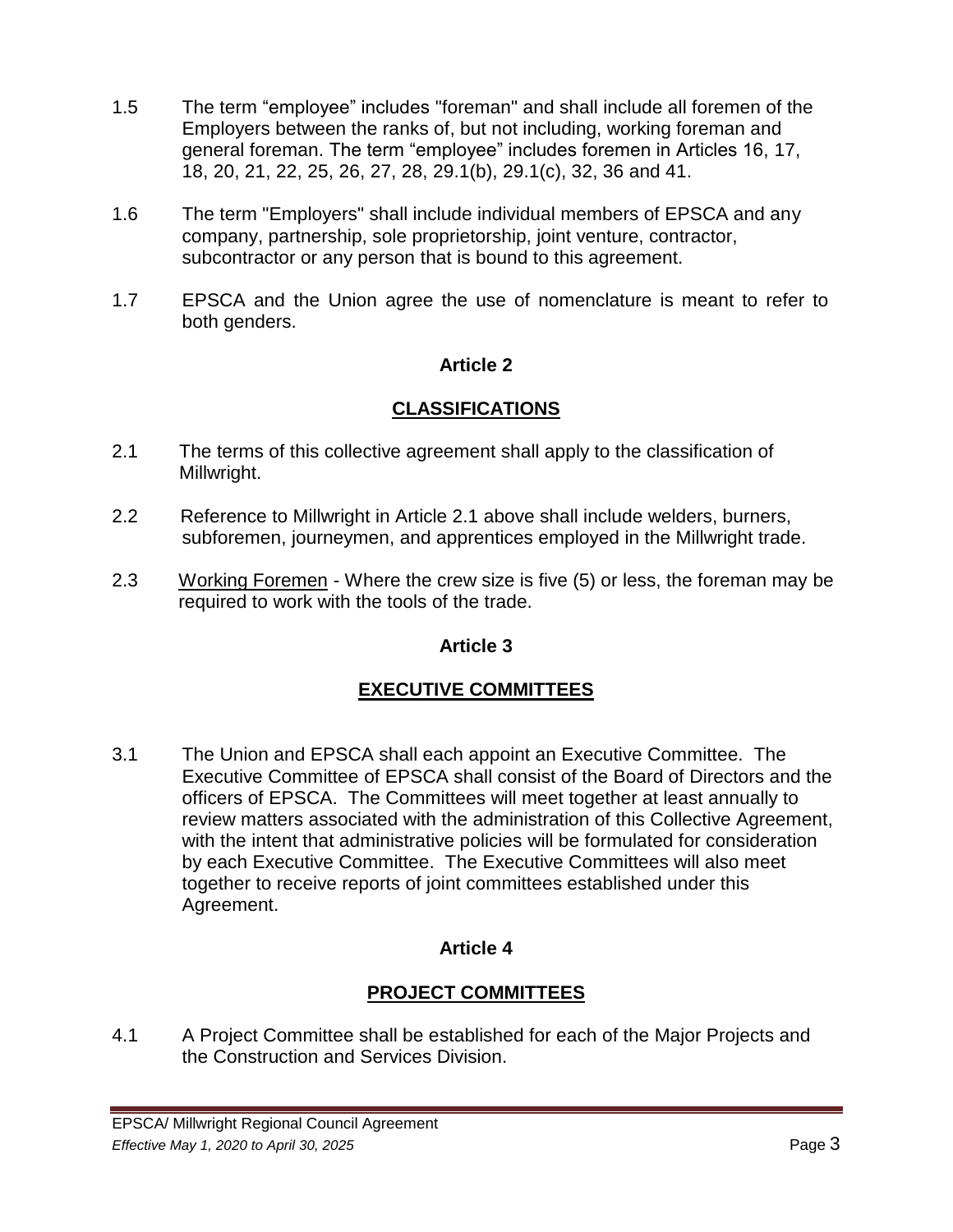- 4.2 The Committee will be responsible for conducting EPSCA/Millwright concerns for each Major Project or Construction and Services Division and will meet quarterly or as necessary to deal with working and living conditions on the job, excluding matters which may be grieved or negotiated and disputes involving work assignments.
- 4.3 On the part of EPSCA, each Project Committee shall comprise the appropriate Manager of Construction, General Superintendent, EPSCA Representative, and a like number of contractor representatives elected from among and by the contractors on each particular Major Project or Construction and Services Division. In addition, the officers of EPSCA are ex officio members of this Committee.
- 4.4 On the part of the Union, each Project Committee shall comprise the appropriate accredited Union Representative for each Major Project or Construction and Service Division, as defined in Article 5, and may include the senior Union representatives. In addition, the officers of the Union are ex officio members of this Committee.
- 4.5 The chairman of each EPSCA Project Committee shall be the Manager of Construction for the appropriate Major Project or Construction and Services Division, as the case may be.
- 4.6 The chairman of each Union Project Committee shall be appointed by the Union.
- 4.7 Chairmanship of the meetings will alternate between the EPSCA Project Committee chairman and the Union Project Committee chairman.
- 4.8 Answers to questions raised by either party shall be given, in writing, within five (5) working days of the meeting by the party answering the questions to the party who raised the questions.
- 4.9 When an urgent answer is needed to a problem not relevant to negotiation, grievance or work assignment, the Project Committee will be called to meet within forty-eight (48) hours, where practicable, to deal with the problem. The Committee's answer will be given, in writing, to the party raising the question within forty-eight (48) hours of the meeting.
- 4.10 EPSCA and the Union will set the time and place of all Project Committee meetings.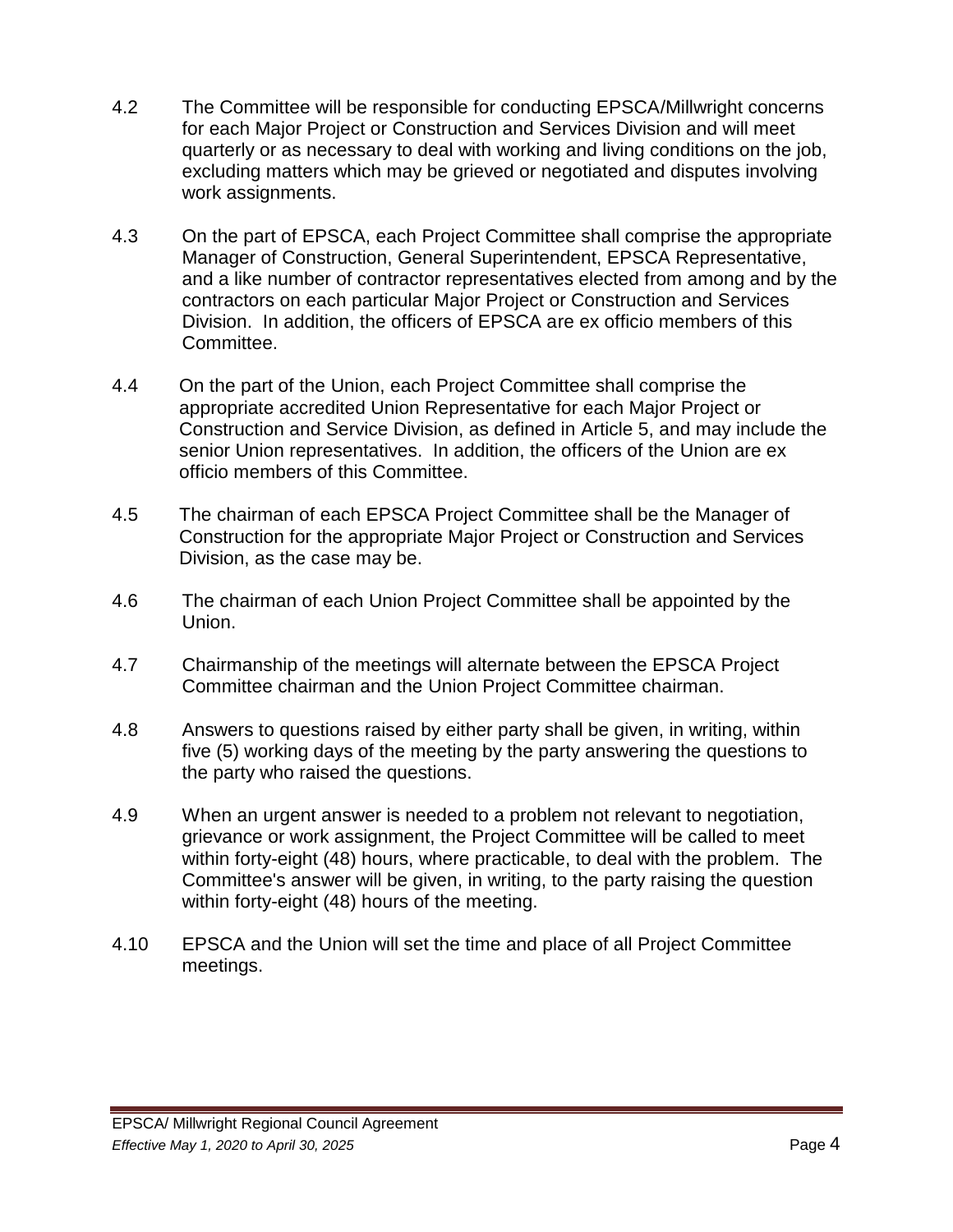### **ACCREDITED UNION REPRESENTATIVES**

- <span id="page-7-0"></span>5.1 The senior representative of the Union will designate local union representatives as Accredited Union Representatives to handle the day-to-day administration of this Agreement on the basis of not more than two representatives from the Union for each Major Project and a suitable number for the Construction and Services Division. The Union will notify the General Manager of EPSCA, in writing, of the names of such Union representatives, or alternates in the event of illness or unavailability, so that they may be issued identification cards to permit entry to the site. Such representatives, after identifying themselves to the EPSCA representative upon entering the job site, will be free to observe the progress and conduct of the work and to conduct normal union business. The Union undertakes that these representatives will not hinder or interfere in any way with the said work.
- 5.2 An Accredited Union Representative may be appointed by the Executive Secretary Treasurer of the Millwrights Council to be his designate in matters requiring the involvement of Executive Secretary-Treasurer of the Millwrights Council.

The Executive Secretary-Treasurer of the Millwrights Council will inform EPSCA, in writing, of the name, duration of, appointment and function of such designate.

#### **Article 6**

## **UNION STEWARDS**

<span id="page-7-1"></span>6.1 The Accredited Union Representatives shall inform the appropriate EPSCA Representative and the Employer of the steward, in writing, of the names of all stewards, one of whom shall be designated Chief Steward, as they are appointed and when they cease to act as stewards, except as noted below. A steward, other than a Chief Steward, shall exercise his duties only in respect to employees of his Employer. A Chief Steward, in order to carry out his duties in respect to employees of other than his Employer, shall first involve the EPSCA Representative. A steward shall obtain permission from his immediate supervisor before leaving his work area for union business. Such permission shall not be unreasonably denied.

Except at Bruce Nuclear Power Development (BNPD):

Only in situations where an accredited Union Representative is unable to attend pre-job and/or mark-up meetings, may the Chief Steward be designated and attend, as part of the Chief Steward's duties, on behalf of the accredited union representative.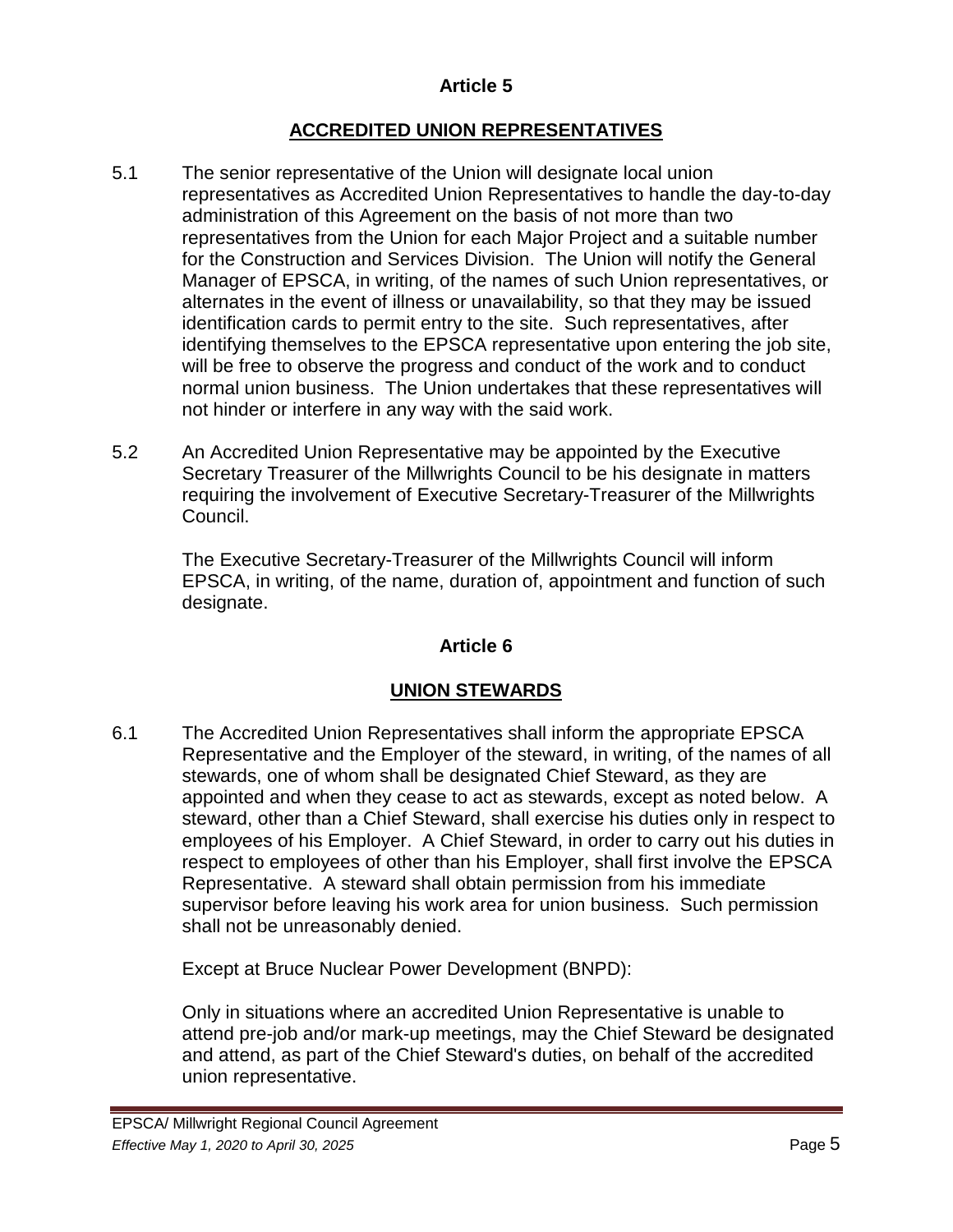- 6.2 The Union shall receive written notice before the employment of a steward is terminated by his Employer, and provided the steward is able to perform the work required, he will be the last employee to be retained by his Employer in a layoff/standoff situation.
- 6.3 The chief steward will be informed of all scheduled overtime. Where practical, a steward, in accordance with practices set out in individual trade appendices, shall be given the first opportunity to work the overtime providing he is qualified to perform the work.
- <span id="page-8-0"></span>6.4 No foreman or subforeman shall be permitted to act as a steward.

# **ADVANCE NOTICE**

7.1 EPSCA will advise the Union of all new Generation Station Projects and Lines and Stations Construction Projects coming under the provisions of this Agreement for the construction field forces of the Employers.

Upon the request of the Union, EPSCA will convene a prejob conference before work commences to discuss preliminary details of the proposed work to be performed and to establish conditions in accordance with this Agreement for the project. EPSCA will record the minutes of prejob conferences and forward them within ten (10) working days to the Union.

- 7.2 Subsequent prejob conferences will be convened by EPSCA before specific portions of work commence to discuss the final details of the work and to establish conditions in accordance with this agreement for that work.
- 7.3 EPSCA will provide written notice to the Union as far in advance as possible of new work and prejob conferences as noted in Sections 7.1 and 7.2 above. For work of less than one week's duration and requiring five (5) or less employees, prejob meetings must be arranged with as much advance notice as possible by the office of the General Manager of EPSCA, but without formal notice, in writing, unless the prejob meeting has been waived by the parties.

## **Article 8**

# **WORK ASSIGNMENT**

<span id="page-8-1"></span>8.1 The jurisdiction of the Unions shall be that jurisdiction established by Agreements between International Unions claiming the work or Decisions of Record recognized by the AFL-CIO for the various classifications and the character of work performed, having regard for the special requirements of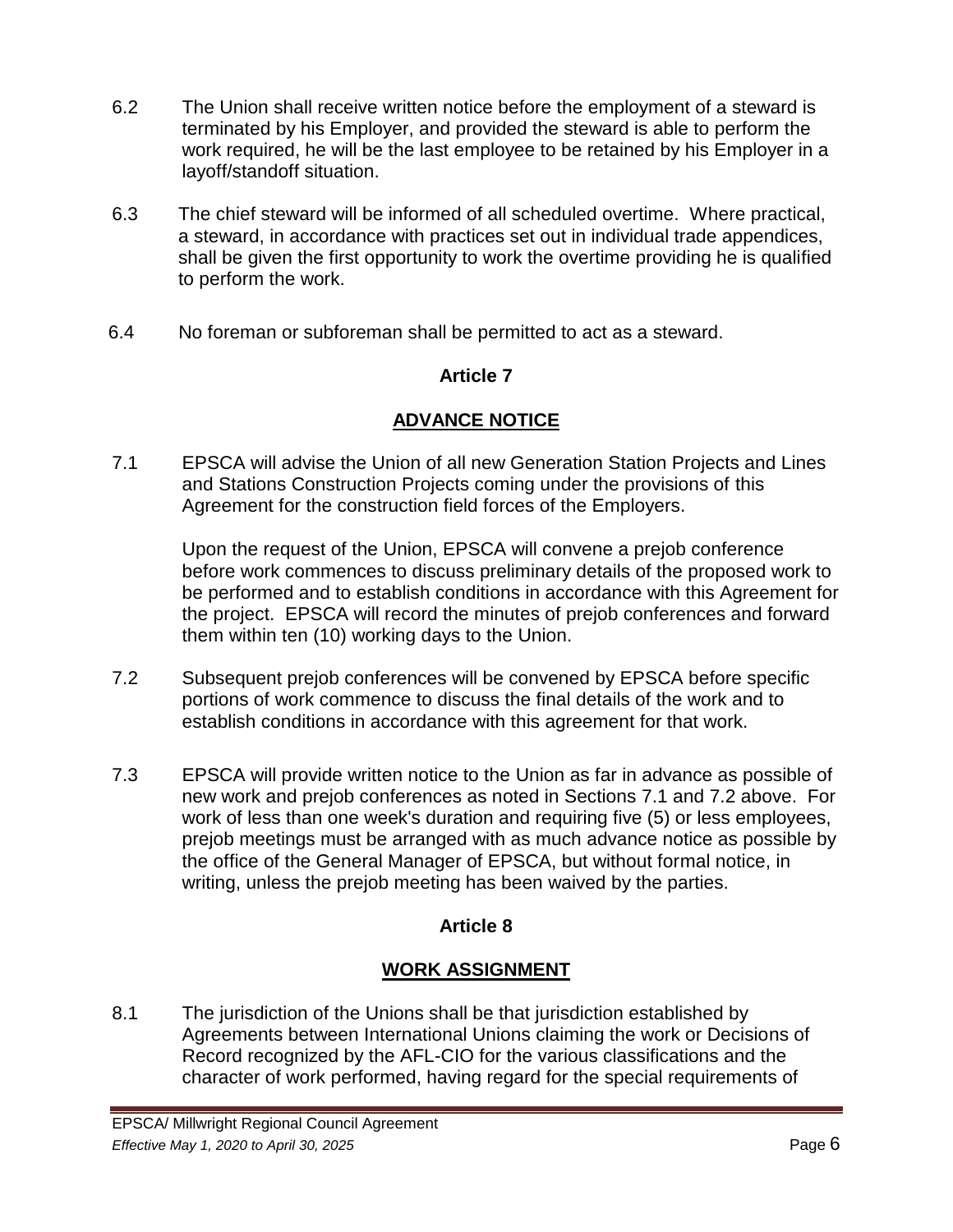thermal, nuclear or hydraulic generation and transmission and transformation construction. An Agreement or Decision of Record is one that is published by the Building and Construction Trades Department, AFL-CIO (Agreement and Decisions Rendered Affecting the Building Industry).

 Where no Decision or Agreement applies, the Employer agrees to consider evidence of established practices within the industry when making jurisdictional assignments.

- 8.2 (a) A markup process will be utilized when an Employer intends to perform work on a project site\*. The purpose of this markup process is to indicate to the Union the work which is planned to be carried out by the Employer in order to minimize the potential for jurisdictional disputes.
	- (b) When work is to be performed on a project site and it meets the following criteria: same employer, same work, same project site, the markup process will not be required. This procedure shall not preclude a Union's right to contest previously disputed work.

In the Electricity Production Zones when work falls within this criteria the EPSCA Office will send out a "Notification of Work" along with a copy of the original minutes of mark-up meeting(s) to the Local Union prior to work commencing. This procedure shall not preclude the Union's right to contest previously assigned work, if the work is in a Local Union jurisdiction other than the one it was marked up in.

- (c) When an Employer has work that is less than 3 weeks duration and there are ten (10) or fewer employees covered by EPSCA Collective Agreements employed on this specific work, the Union and Union affiliates will be notified of the scope of work and the Employer's proposed work assignments. The Unions will have two (2) weeks from the date of notification to submit jurisdictional claims and supporting evidence to the Employer for consideration. The Employer will notify the Union of the final work assignments prior to the commencement of the work.
- (d) All work that does not meet the criteria set out in clauses 8.2(b) or 8.2(c) will be reviewed and assigned at a markup meeting.
- (e) EPSCA will provide written notice to the Union as far in advance as possible of markup meetings. The Unions may attend these markup meetings, and every effort will be made to settle questions of jurisdiction before the work is expected to commence.
- (f) The Employer who has the responsibility for the work shall make a proposed assignment of the work involved. The Employer shall be responsible for providing copies of proposed assignments to the Union at the markup meeting. The Employer will specify a reasonable time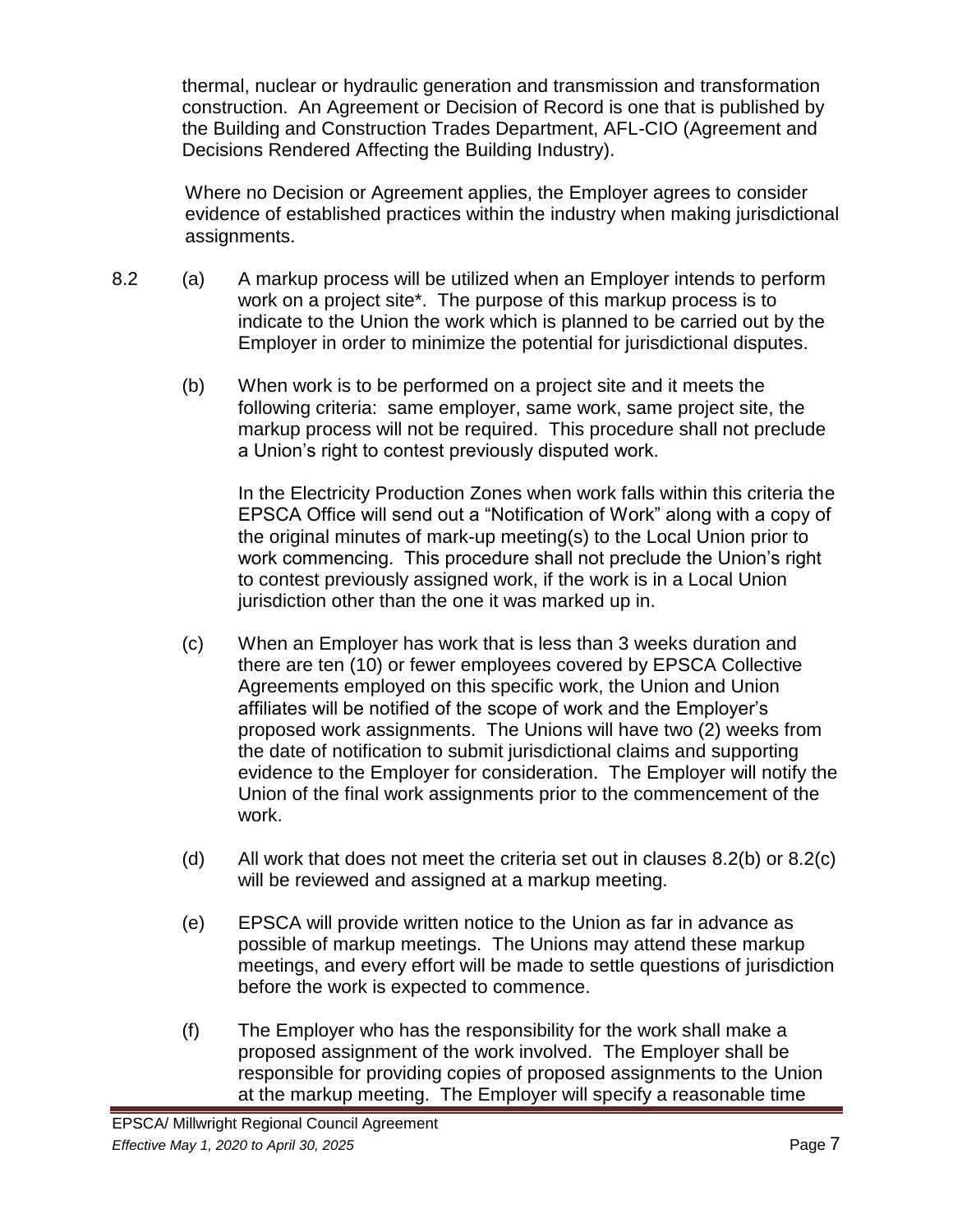limit for the Unions involved to submit evidence of their claims. The Employer will evaluate all evidence submitted and make a final assignment of the work involved. This final assignment will be in accordance with the procedural rules established by the Plan for the Settlement of Jurisdictional Disputes in the Construction Industry. The Employer will advise the Unions of the final assignments prior to the work commencing.

- (g) The EPSCA representative will record the proposed assignments and jurisdictional claims and forward a copy of them within fifteen (15) working days to the Union.
- (h) The parties recognize that circumstances may arise, particularly with discovery and emergency work, where the process set out above may not be practical or possible, however reasonable effort will be made by the Employer to adhere to the appropriate trade jurisdiction.

\* *For the purposes of this Article, Nanticoke, Lambton, Lakeview/Hearn, BNPD, Pickering, Darlington, Lines and Stations and the 5 Electricity Production Zones are each considered individual project sites.*

#### **Article 9**

# **JURISDICTIONAL DISPUTES**

9.1 (a) In the event there is a jurisdictional dispute which cannot be settled on a local basis by the Unions involved, it shall be submitted to the International Unions involved for settlement without permitting it to interfere in any way with the progress of the work at any time.

> Any Union shall have the right to elect to pursue or respond to any jurisdictional disputes at the Ontario Labour Relations Board.

In the event another Union (or other Unions) has (have) the option to pursue jurisdictional disputes at the Ontario Labour Relations Board, the Union shall have the right to pursue or respond to any jurisdictional disputes at the Ontario Labour Relations Board when these Unions are involved in the jurisdictional dispute.

In the event the Union elects to pursue or respond to the jurisdictional dispute at the Ontario Labour Relations Board, clauses 9.1(b) and 9.3 will NOT apply.

(b) In the event that a jurisdictional dispute arises over a work assignment, the Employer will make an assignment for the work. Any Union which protests that a contractor has failed to assign work in accordance with the procedures specified above, shall remain at work and process the complaint through its international office.

<span id="page-10-0"></span>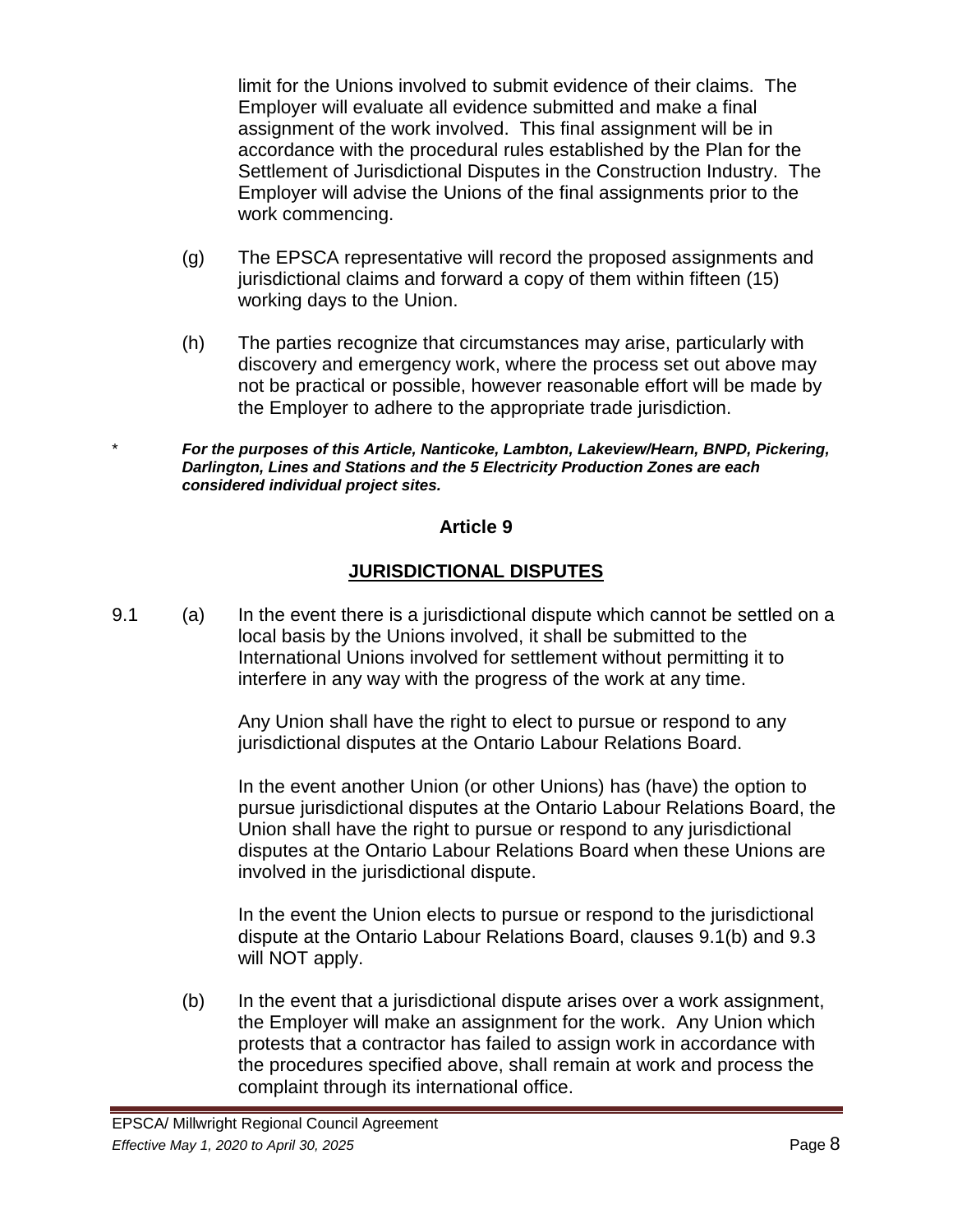9.2 When a jurisdictional dispute exists in the electrical power systems sector, upon request by the Executive Secretary Treasurer of the Millwrights Council of either of the Unions involved, Employers shall furnish the Executive Secretary Treasurer of the Millwrights Council with a letter from a duly authorized official of the Employer on the Employer's stationery, stating that the Union requesting the letter was employed on specific types of work on a given project. The Union requesting the information will supply the Employer with the name of the other Union involved in the dispute and the Employer will provide that Union's Executive Secretary Treasurer of the Millwrights Council with a copy of the letter being given to the requesting Union.

When a jurisdictional dispute exists in the electrical power system sector between Unions and upon written request by the Executive Secretary Treasurer of the Millwrights Council, the Employer shall supply the Executive Secretary Treasurer of the Millwrights Council of the Union involved with a copy of the evidence submitted by the other Union(s) involved along with drawings and/or prints plus a description of the work or process in dispute.

- 9.3 In the event the Union elects to pursue or respond to the Jurisdictional Dispute at the Ontario Labour Relations Board as governed by 9.4 above, the arbitration board panel appointed by the Ontario Labour Relations Board pursuant to the Act is not authorized to award damages in respect of a misassignment of work only in circumstances where the other union(s) involved in the proceedings is (are) equally restricted in their ability to claim for damages. However, clause 9.6 shall not apply where the Jurisdictional Dispute and the misassignment of work involves the same employer and the same work, and on the same job previously the subject of a Jurisdictional Dispute before the Ontario Labour Relations Board or the Plan for the Settlement of Jurisdictional Disputes in the Construction Industry.
- 9.4 The board panel appointed by the Ontario Labour Relations Board will govern its decision pursuant to its normal criteria.
- 9.5 In the event the Union elects to pursue or respond to the Jurisdictional Dispute at the Ontario Labour Relations Board as governed by above, the decision of the panel of the Ontario Labour Relations Board will be final and binding upon the parties to this agreement with no further recourse to the Plan on the issue decided by the Ontario Labour Relations Board.
- 9.6 Assignments made with respect to critical path or emergent work of a de minimus nature will not be subject to jurisdictional disputes. Such assignments will not set practice or precedent and cannot be relied upon as evidence for future assignments. This provision is only applicable when dealing with other trades that have similar language in their collective agreement.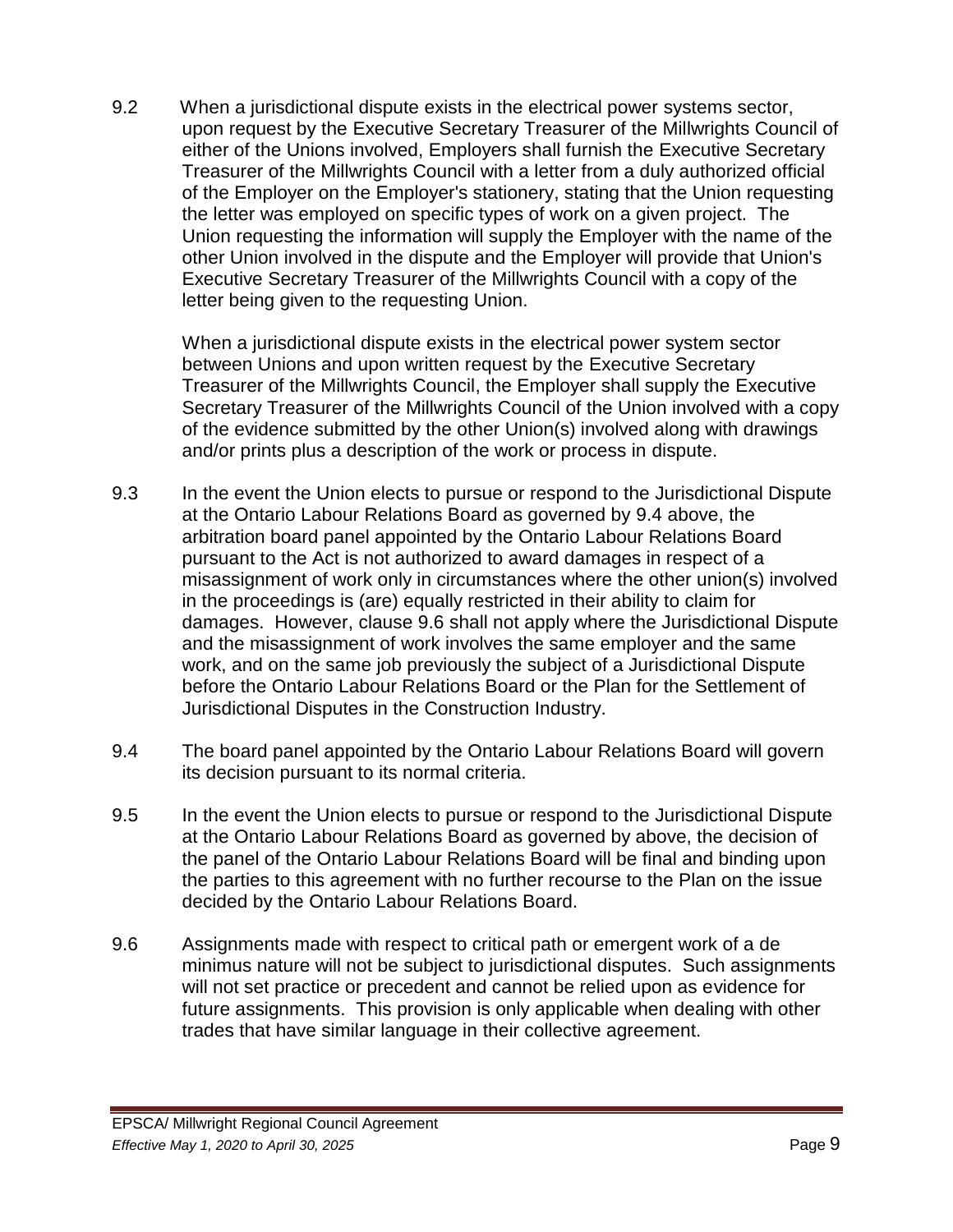## **UNION SECURITY**

#### <span id="page-12-0"></span>10.1 UNION MEMBERSHIP

#### (a) Employees

As a condition of employment, all employees covered by this Agreement shall either be members of, or will apply for membership in, the Union within seven (7) days of employment. It shall also be a condition of continued employment that employees maintain their union membership in good standing.

#### (b) Foremen

As a condition of employment, all foremen covered by this Agreement shall either be members of, or will apply for membership in, the Union within seven (7) days of employment. It shall also be a condition of continued employment that foremen maintain their union membership in good standing.

#### CHECKOFF

10.2 The Employers shall deduct union initiation fees and dues from their employees' and foremen's wages. Such fees and dues will be deducted weekly or monthly and transmitted to the designated official of the Union, on or before the 15th day of the month following the month in which deductions are made, together with full checkoff lists of employees and foremen subject to checkoff.

The Union shall indemnify EPSCA and the Employers for any liability arising from the deduction of initiation fees and dues.

Subject to 10.3 below, the Union, through the Executive Secretary-Treasurer of the Millwrights Council, will notify EPSCA, in writing, of the appropriate initiation fees and Union dues and of any changes to such fees and dues.

The Employer will check off initiation fees on receipt from the Union signed by the employee.

10.3 Wage schedule, dues and remittance changes are to be provided in writing to EPSCA and changes shall only take place during the month of March, except for emergency situations as agreed to by both parties. The effective date of such changed wage schedules, dues and remittances shall be the date of issuance.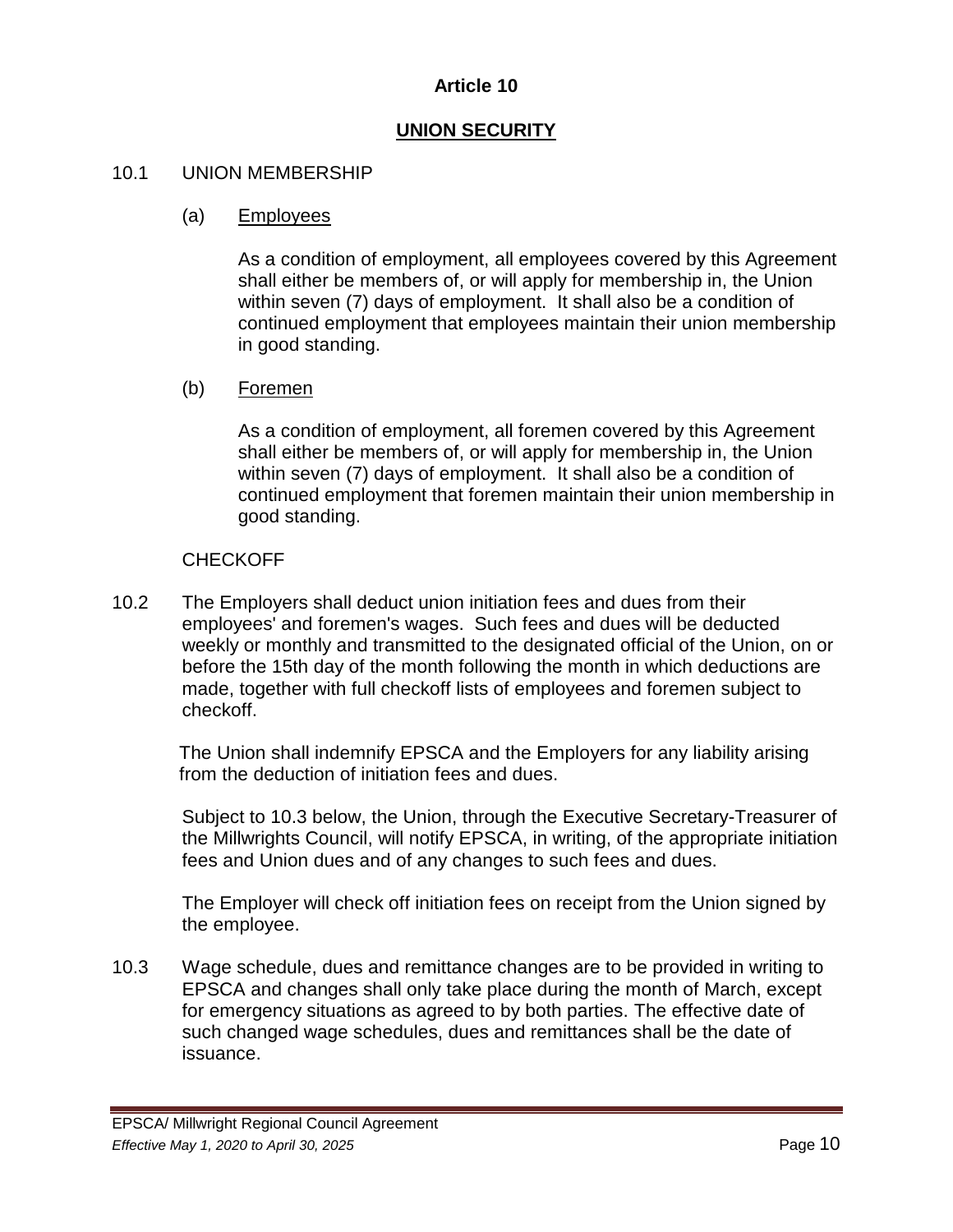Dues deduction to be based on cents per hour paid and reflected on the wage schedule.

 The Employer will only remit monies to a single location. Any redistribution is the responsibility of the Union. By mutual agreement with the Union, an Employer may elect to continue current administrative practices relative to the deduction of union dues.

## **Article 11**

# **EMPLOYMENT**

- <span id="page-13-0"></span>11.1 (a) For purposes of this Article, a geographic area will be established for each Major Project and geographic areas for the Construction and Services Division. The size of these geographic areas will be dependent upon the location of the work and the trade concerned.
	- (b) The boundaries of the geographic areas will be jointly established at prejob conferences.
- 11.2 An office will be established by EPSCA, or the Employer with the approval of EPSCA, for each Major Project and the Construction and Services Division. A purpose of this office will be to co-ordinate employment as specified in this Article.
- 11.3 EPSCA, or the Employer with the approval of EPSCA, and the Union will exchange the names of their representatives in each of the areas described in 11.1(a), who will be responsible for co-operating in the referral and employment of reliable and competent union members.
- 11.4 EPSCA, or the Employer with the approval of EPSCA, will notify the appropriate Unions of future manpower requirements for all employees coming within the scope of this Agreement.
- 11.5 The employment of additional tradesmen and apprentices, excluding key tradesmen and tradesmen employed through the Employment Request Article 11.6, shall be carried out on the following basis and sequence:
	- (a) The EPSCA office, or the Employer with the approval of EPSCA, will request the local union office for tradesmen and apprentices required. The request will include a description of the work, the number of qualified tradesmen and apprentices required, and the name of the Employer for whom the tradesmen and apprentices will be working.

The Employer shall have the right to transfer employees from project to project within a Local Union geographic area.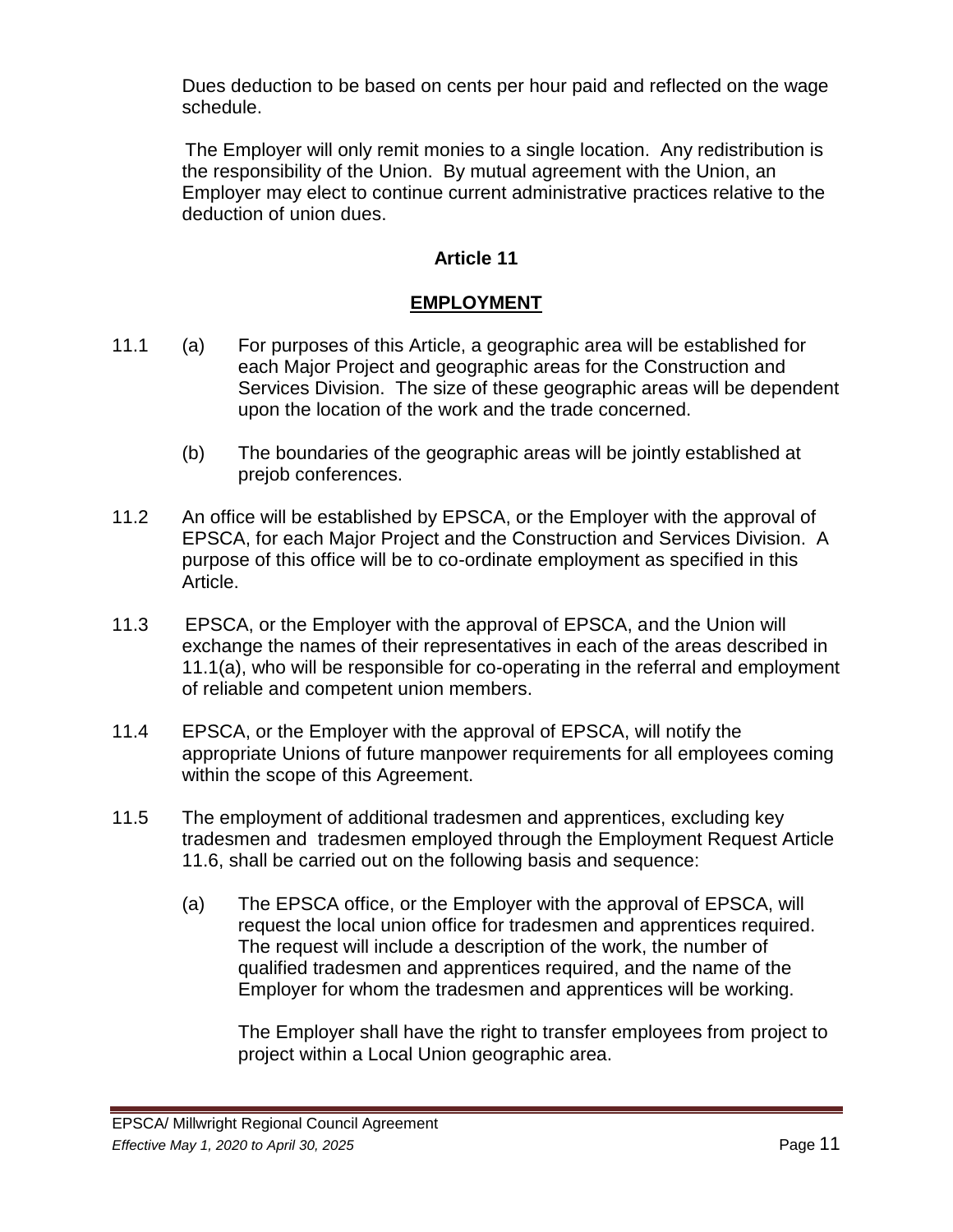In addition, the Employer shall have the right to:

- i. Name hire Union members from that Local Union having jurisdiction for the geographic area by name, in writing; or
- ii. Transfer employees from sector to sector in the Local Union area; or
- iii. Transfer employees from a project in one Local Union geographic area to a project under this collective agreement; or
- iv. Hire a combination of employees not to exceed one-third (1/3) of all employees hired using (i) to (iii) above.

When transferring employees under (ii) to (iv) above, the Employer shall be permitted to transfer the first three (3) Millwrights required on a project or any three (3) of the first five, zero from six (6) to nine (9), and transfer the tenth  $(10<sup>th</sup>)$ , from any other Local Union area. If an Employer chooses not to transfer, he can name hire the first three (3) Millwrights. Thereafter, the Employer may transfer up to thirty three percent (33%), (2 from local, then one transfer), of the total number of Millwrights on a project from another Local Union area.

If the percentage of Employer selection in the ICI sector exceeds the percentage above the Employer shall have access to the higher percentage.

An employee who voluntarily terminates their employment with an Employer on an EPSCA site shall not be entitled to be referred to another Employer on the same site for a period of thirty (30) days unless both Employers agree.

(b) The Union members who are resident in the designated geographic area will be referred by the Union for employment through the EPSCA office. As much as their out-of-work lists will permit, the Union will supply members on a fan-out basis from the project or work location.

The Employers will either hire such persons or substantiate their reasons, in writing, for not doing so. The Union will co-operate with the Employer and advise the EPSCA office of the name, address and telephone number of members being referred for work with Lines and Stations Construction as soon as they are known.

(c) If, after a request has been made, the Union is unable to supply sufficient tradesmen and apprentices to meet the manpower requirements of the Employers, the Employers may employ tradesmen and apprentices who are resident within the geographic area. Such tradesmen and apprentices shall comply with the requirements of Article 10 of this Agreement. EPSCA shall promptly notify the Accredited Union Representative, in writing, of the names, addresses, date of hire, social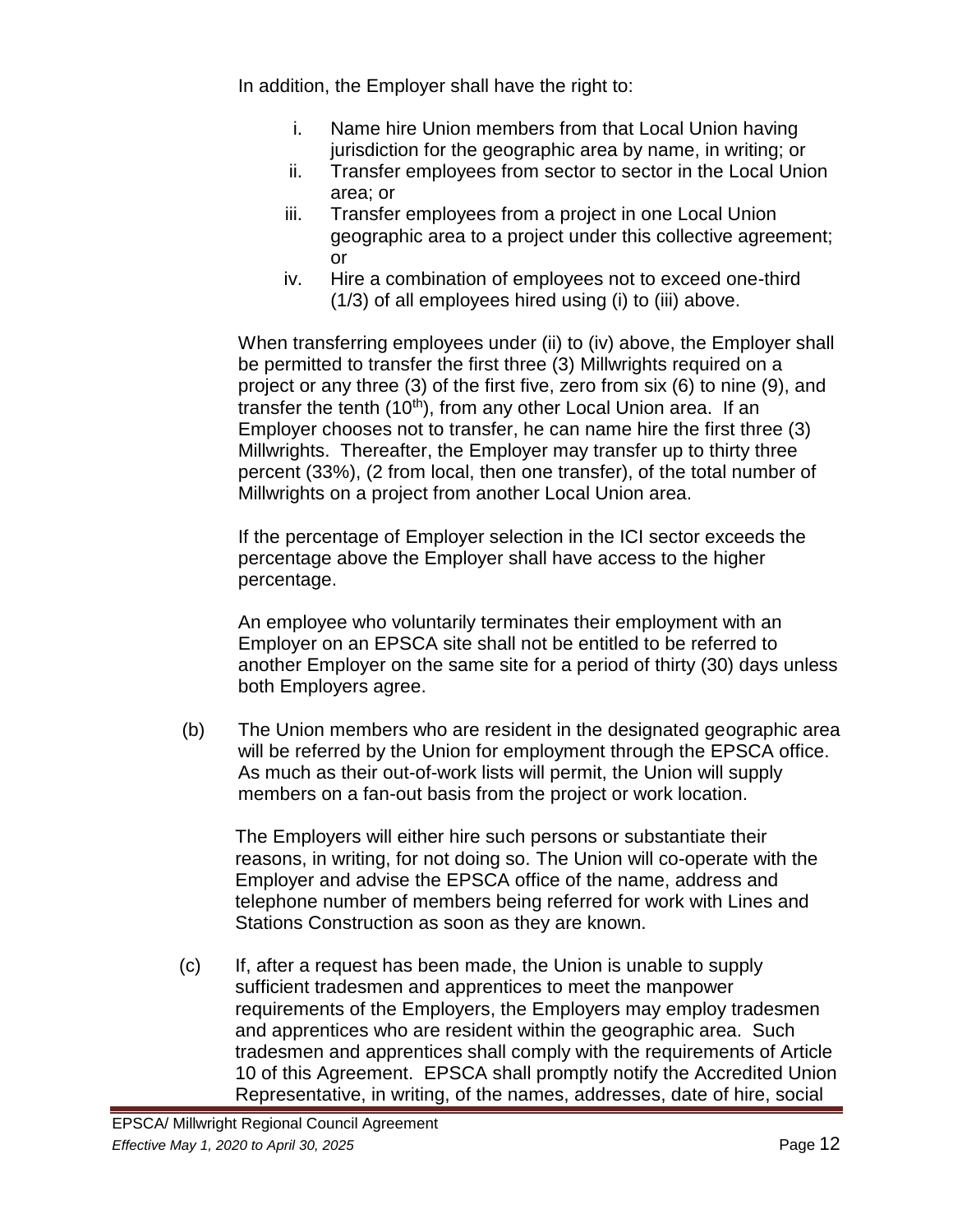insurance numbers, telephone numbers, job location and classification of the persons hired.

- (d) Once the supply of suitable tradesmen and apprentices within the geographic area has been exhausted and additional tradesmen and apprentices are required, EPSCA will contact the Executive Secretary-Treasurer of the Millwrights Council, or his designee, in order to determine whether suitable union tradesmen and apprentices are available outside of the geographic area. EPSCA will co-operate in providing employment to such union tradesmen and apprentices on the basis that they be supplied from the nearest location where they are available.
- <span id="page-15-0"></span>11.6 Notwithstanding the provisions of Article 11.5 re-employment as required by the Workers Compensation Board shall not be a violation of this collective agreement nor be subject to the provisions of Articles 37 and 38.

# **Article 12**

# **KEY EMPLOYEES**

12.1 The parties agree that an Employer shall be allowed to transfer from one project to another two (2) key employees in order to effectively utilize their special skills, having regard for the special requirements of thermal, nuclear or hydraulic generation and transmission and transformation construction.

 If the Employer finds it necessary to transfer additional key employees, the number shall be mutually agreed to by the Employer and the Union.

- 12.2 After the work force of an Employer reaches twenty (20) Millwrights, the total number of key employees to be transferred will be based on a ratio of 1 to 10, but in no case will exceed 10.
- 12.3 An apprentice shall not be considered a key employee for the purposes of this Article.
- 12.4 Construction Radiation Protection Assistant (R.P.A.)is a Construction tradesperson who has achieved the full radiation qualification (Green) via the approved Health and Safety Division Training Program, plus has successfully completed the Construction R.P.A. (Green Manning) training and checkouts, also has performed R.P.A. functions while under the supervision of a fully qualified Construction R.P.A. to the satisfaction of the Construction Site Safety Officer and the Station Health Physics Unit.

R.P.A. will be paid the equivalent to the appropriate foreman's rate while performing an R.P.A. function and will report to the Site Safety Unit. An R.P.A.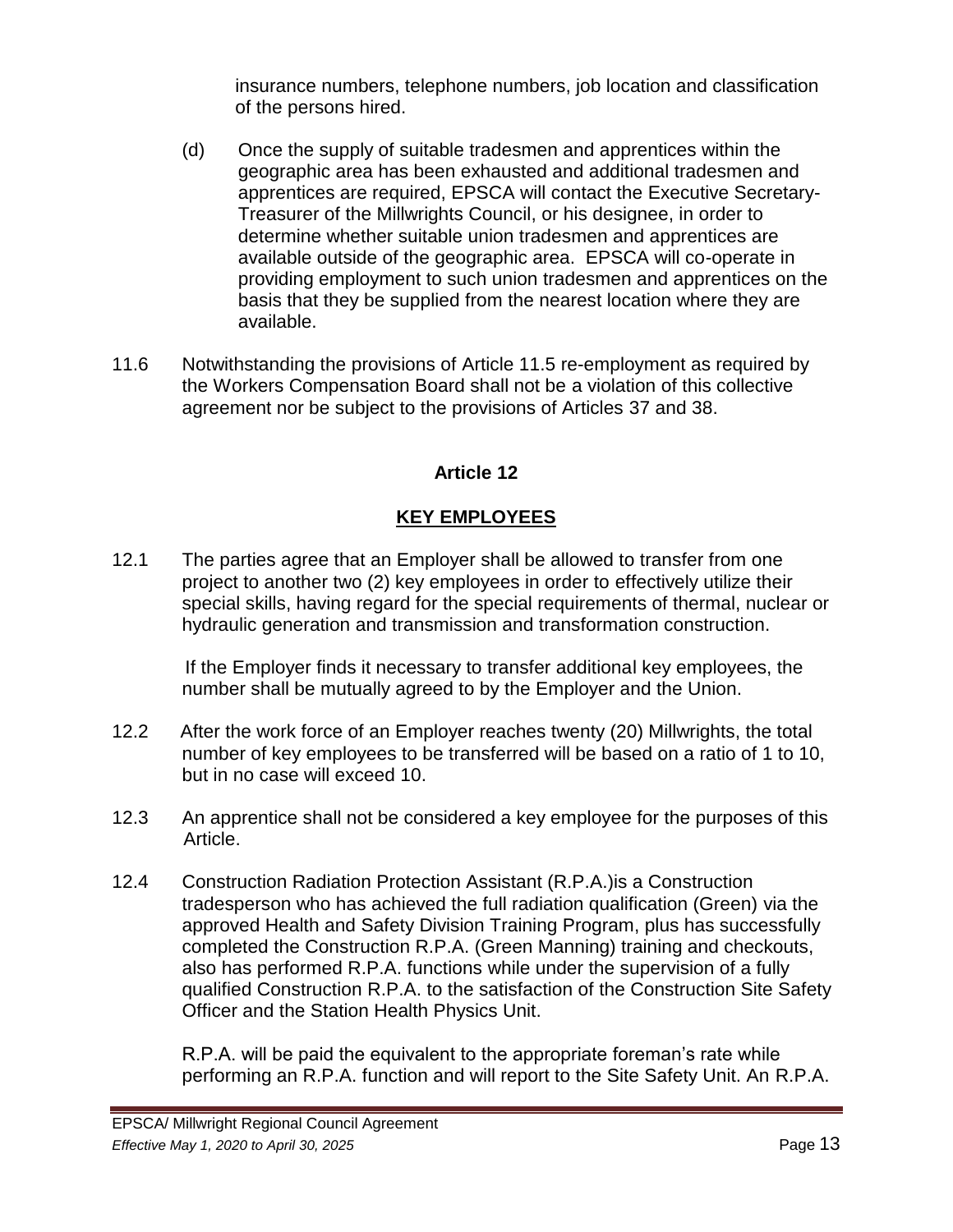<span id="page-16-0"></span>is a "qualification" and not a "trade function" irrespective of union or trade affiliation.

# **Article 13**

# **RECALL**

- 13.1 In the case of a recall to work, the Employer reserves the right to recall qualified Greenmen in sequence from the out of work list to the location from which they were laid off. Recalled Greenmen will perform sufficient Greenmen work to maintain their skill levels.
- 13.2 For Nuclear sites, the Employer shall have the right to recall former employees within twenty-one (21) days providing the employees are Local Union Members in good standing and are on the out of work list.

For Non-Nuclear sites, the Employer shall have the right to recall former employees within fifteen (15) days providing the employees are Local Union Members in good standing and are on the out of work list.

# **Article 14**

# **FOREMEN**

- <span id="page-16-1"></span>14.1 It is understood that foremen hold a key position in the relationship between the Employers and the Union. Both parties agree that every effort should be made to recruit and retain foremen who have a high degree of efficiency in the performance of their jobs and in the handling of their men. Recognizing the responsibilities involved in being a supervisor and a member of a Union, the Employers and the Union will make every effort to minimize problems that may arise which concern the relationship between the foremen, the Employers and the Union.
- 14.2 Foremen are the first level of management supervision and, as such, are management representatives. In this capacity, they will exercise duties and responsibilities, as established by their Employers, and will not work with the tools of the trade, except as specified elsewhere in the collective agreement. The parties recognize the responsibility of foremen to discharge their managerial duties. If the Union feels that a foreman is not discharging his managerial duties in a manner that is fair, equitable and without bias, or if an Employer feels that the Union is interfering with a foreman in the performance of his managerial duties, the Employer or the Union may refer the problem to the Project Committee for resolution. If the matter cannot be resolved by the Project Committee, the grievance procedure may be invoked by either party.
- 14.3 The selection and retention of foremen will be the responsibility of the Employers. When making appointments to the foreman level, the Employers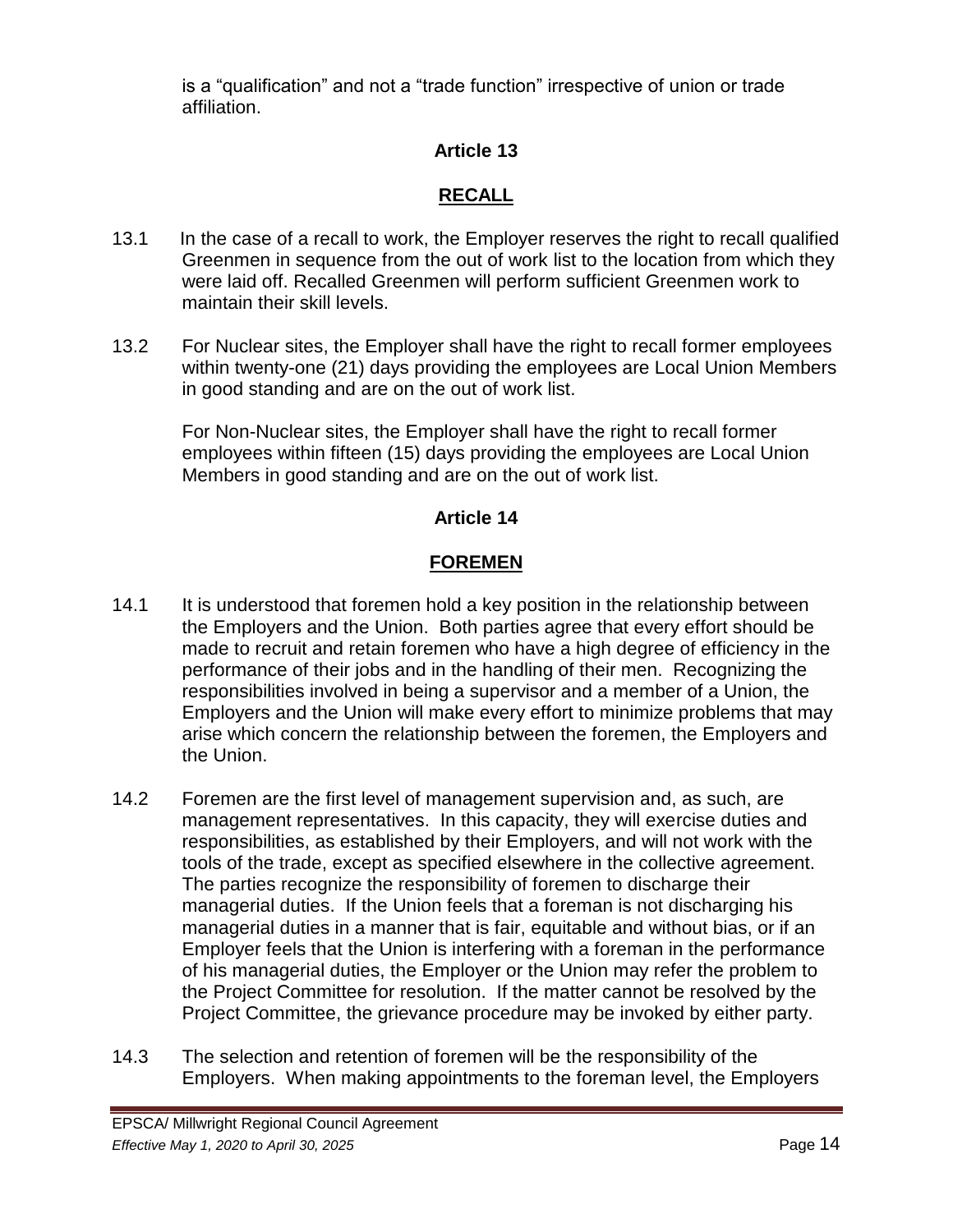will give consideration to those journeymen they presently employ. The appointment of foremen in charge of composite or mixed crews will take into account the nature of the work to be done.

- 14.4 In accordance with Article 10 Union Security and Article 14.3 above, the appropriate Union affiliation for foremen shall be determined, as follows:
	- (a) Foremen appointed by internal promotion shall retain the Union membership held prior to appointment.
	- (b) Foremen recruited externally shall:
		- (i) if a Union member, continue that Union membership; or
		- (ii) if not a Union member, join the Union in keeping with the nature of the work to be done.
- 14.5 (a) The rates of pay for foremen shall be the greater of:
	- (i) fifteen percent (15%) per hour above the journeyman rate effective May 1, 2020; or
	- (ii) the Employer's current practice; or
	- (iii) the rate negotiated in appropriate local agreements
- 14.6 When the normal weekly hours of work are amended by the "exceptions" recognized under this Agreement, the weekly hours of work for foremen shall be the same as for the tradesmen represented by the Union with which the foreman is affiliated.
- 14.7 Foremen required to work shift work other than the regular day shift shall receive the same shift differential rate as the tradesmen represented by the Union.
- 14.8 Overtime rates for Foremen for work performed outside normal hours as defined in Article 32 - Hours of Work and outside hours of work amended by the "exceptions" recognized under this Agreement, shall be the same as for tradesmen represented by the Union.
- 14.9 The Employer agrees to pay into operative welfare, pension, and supplementary unemployment benefit plans on behalf of foremen. Payments will be made on the same basis and in the same amounts as are paid on behalf of tradesmen represented by the Union.
- 14.10 To maintain efficiency and productivity, an Employer shall have the right to move foremen from construction site to construction site, as determined at the pre-job conference.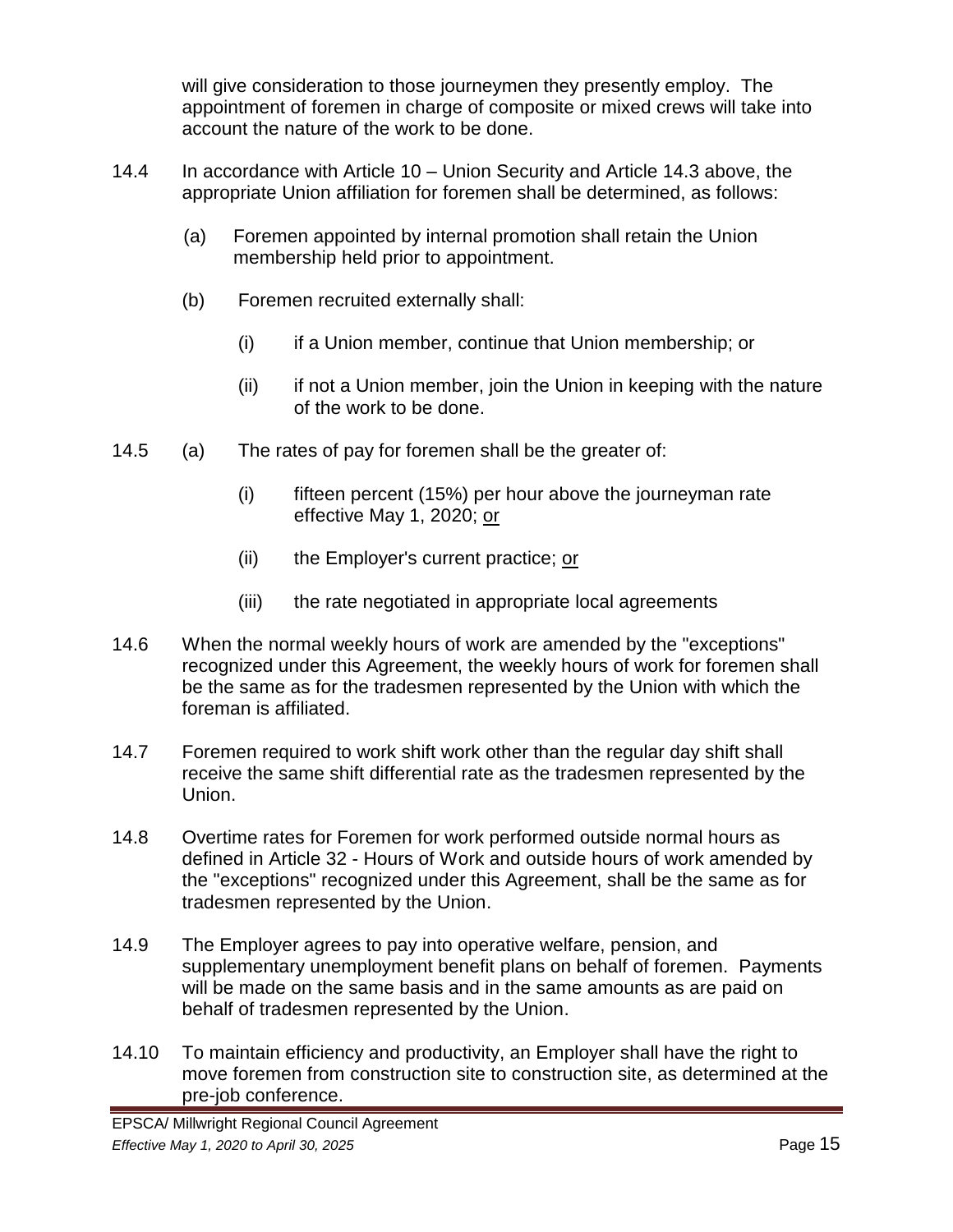- 14.11 The Employer agrees to pay into operative apprenticeship and training funds on behalf of foremen. Payments will be made on the same basis and in the same amounts as are paid on behalf of tradesmen represented by the Union.
- 14.12 On a charge-out basis, the Employer shall supply foremen with protective clothing appropriate for the conditions under which the work is being done.
- 14.13 Foremen shall be accountable, but not liable, for gang tools used by their crew.
- <span id="page-18-0"></span>14.14 Working Foremen: Where the crew size is five (5) or less, including the foreman, the foreman may be required to work with the tools of the trade.

#### **WAGES**

15.1 Effective May 1, 2020 and until April 30, 2025 EPSCA will amend the wage schedules for the classifications referred to in Article 2 as set forth in the wage schedules, attached hereto.

 EPSCA will provide the Millwright Regional Council of Ontario with the current wage schedules.

#### **Article 16**

## **PAY PROCEDURE**

- <span id="page-18-1"></span>16.1 NORMAL
	- (a) Employees shall be paid weekly and payment for any given week will be made not later than the sixth working day after the close of the payroll period, but in any event not later than Thursday of the following week. Except as provided for in 16.1(c) employees who are at work on Thursday and are not paid will be paid on Friday. Such employees will be released one (1) hour, with pay, prior to normal quitting time on Friday to enable them to cash their cheque.
	- (b) Wages shall be paid by the Employers on the job site, before quitting time, in cash or by cheque, payable at par in the locality of the job site. Accompanying each payment of wages shall be a written, or electronic statement, which can be retained by the employee, setting forth:
		- (i) the period of time or the work for which the wages are being paid;
		- (ii) the rate of wages to which the employee is entitled;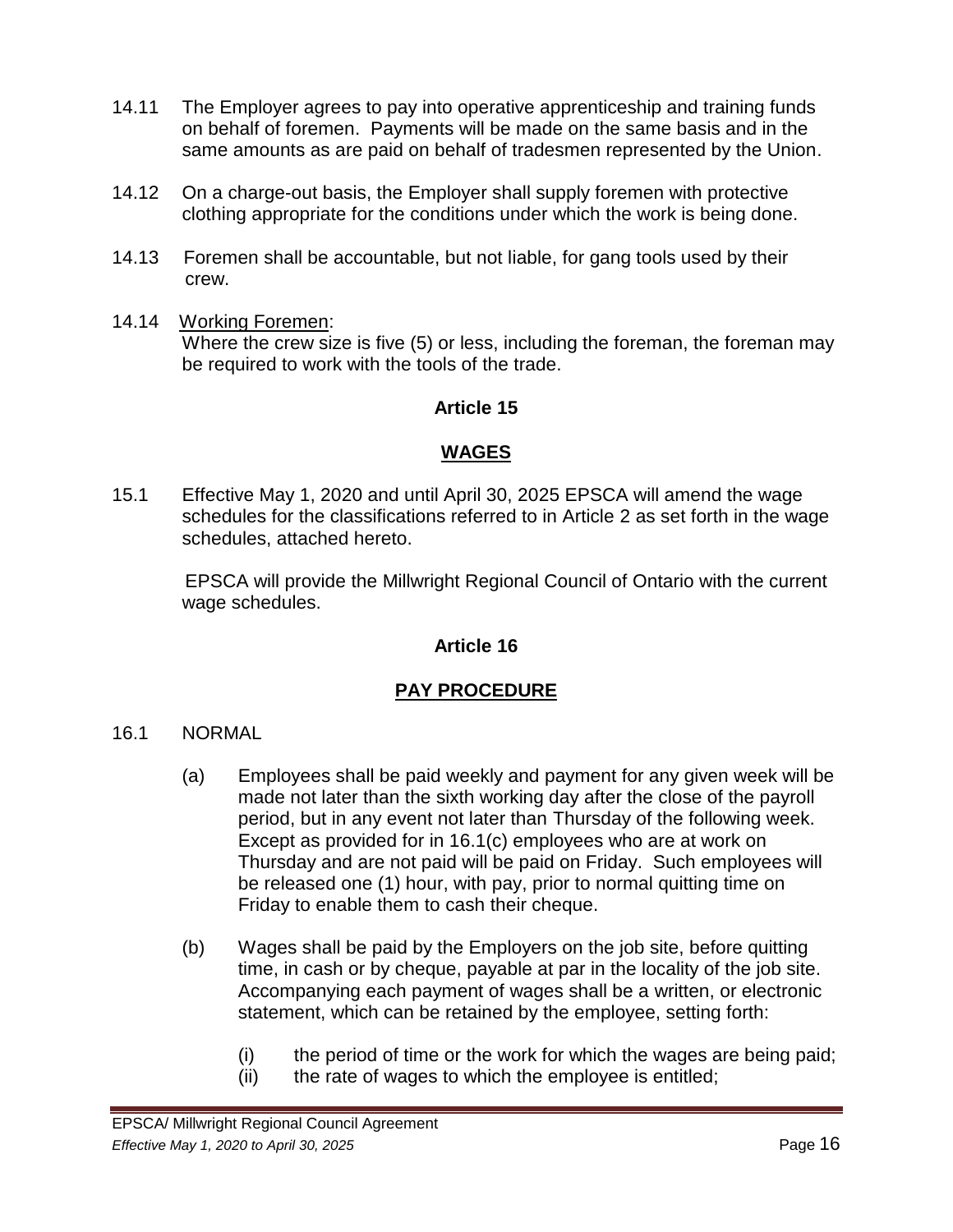- (iii) the amount of wages to which the employee is entitled;
- (iv) the amount of each deduction from the wages of the employee and the purpose for which each deduction is made;
- (v) any allowance or other payment to which the employee is entitled;
- (vi) the amount of vacation pay for which the employee is being credited;
- (vii) the amount of statutory holiday pay for which the employee is being credited; and
- (viii) the net amount of money being paid to the employee.
- (c) In cases of inclement weather being declared on payday, employees will receive their pay before leaving the site provided it is available on the site.

#### 16.2 ON TERMINATION

- (a) An employee who voluntarily terminates his employment will be provided his final pay on the next regular payday.
- (b) An employee who is laid off from a Generation Project will have his final pay and termination documents mailed to his last known address on file with the Employer by Priority Post within five (5) working days of termination. An employee who is laid off from a Lines and Stations construction site will have his final pay and termination documents mailed to his last known address on file with the Employer within eight (8) working days of termination. This does not preclude an employee being issued his final pay and termination documents on the job prior to the five or eight-day period. After 48 hours of notifying the Employer, the Employee will be entitled to four (4) hours at straight time for each normal workday for which there is non-compliance thereafter.
- (c) An employee who is discharged shall be provided with his final pay immediately if the Employer's pay facilities are on site or as per 16.2(b) if the Employer's pay facilities are not on site.
- (d) Employers will provide one hour's notice of layoff or one hour's pay in lieu of notice to employees who are to be laid off. When possible, the Employer shall notify the Local Union three (3) days prior to layoff.
- (e) When an employee is laid off, he will be paid for a reasonable amount of time by the Employer if he is required to travel or wait unduly before he receives his final pay.
- (f) In established cases of long-term sickness, compensable accident or jury duty, an employee will be maintained on the Employer's payroll until his normal date of layoff.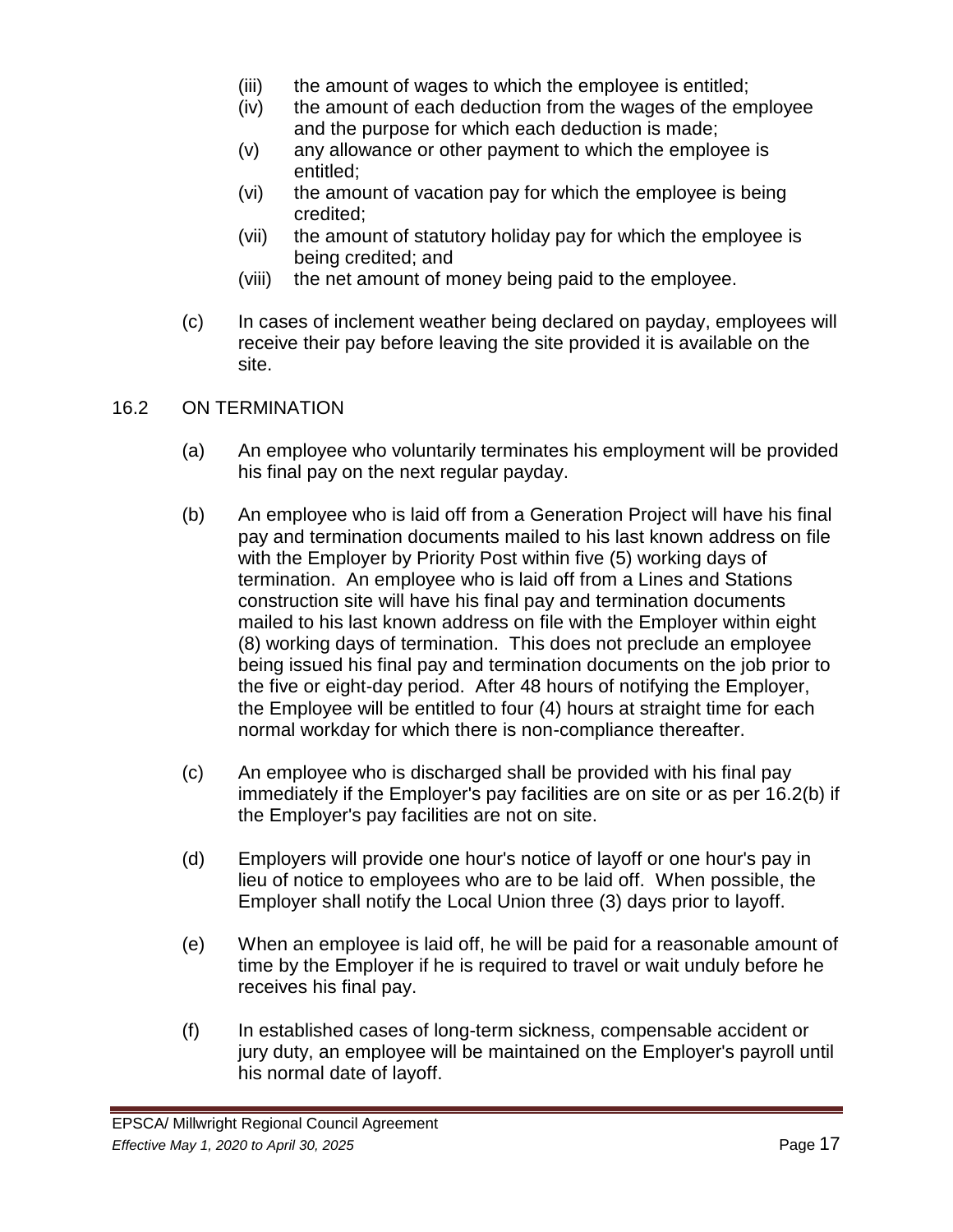- 16.3 Direct deposit to be implemented at the Employers' option.
- 16.4 The Employer will provide a Record of Employment (ROE) Form in the employee's final pay or will send the ROE information electronically to Service Canada within the timelines specified by the relevant legislation.

If an Employee cannot obtain a hard copy of the their ROE from Service Canada, the Employer will provide assistance in obtaining a hard copy.

16.5 If an Employee has been overpaid he/shall notify the Employer's site supervisor or payroll office immediately. The Employer shall correct the overpayment in the next or subsequent weekly payment of wages to the employee, ensuring that there is no undue hardship on the Employee.

# **Article 17**

# **CALL-IN PAY**

<span id="page-20-0"></span>17.1 When an employee is called in to work outside of his normal hours of work, he shall receive a minimum of four (4) hours' work at the appropriate premium rate plus travel allowance where applicable. If the employee's normal hours of work commence within this four (4) hour period, the employee will be paid premium time from the time he commences work until the start of his normal hours and will revert to his normal hourly rate at the commencement of his normal hours of work.

## **Article 18**

## **REPORTING PAY ON 8 HOUR AND 10 HOUR SHIFTS**

- <span id="page-20-1"></span>18.1 An employee who reports for work, unless directed not to report the previous day by his Employer, shall receive a minimum of a half shift's pay (4 hours or 5 hours) at the applicable rate when he reports for work, but is given no opportunity to work because none is available. This allowance will be paid to an employee if he is requested to report for any part of the first half of a shift and an additional half shift's pay (4 hours or 5 hours) will also be paid if he is requested to report for work for any part of the second half of the same shift. It is not intended by this Section that an employee receive a reporting pay allowance greater than his pay for normal daily hours.
- 18.2 An employee in receipt of reporting pay shall also receive travel or board allowance, if applicable.
- 18.3 Notwithstanding that work is available and an employee is able to commence or continue work, the Employer may shut down a job to avoid the possible loss of human life because of an emergency situation such as H2S leaks, bomb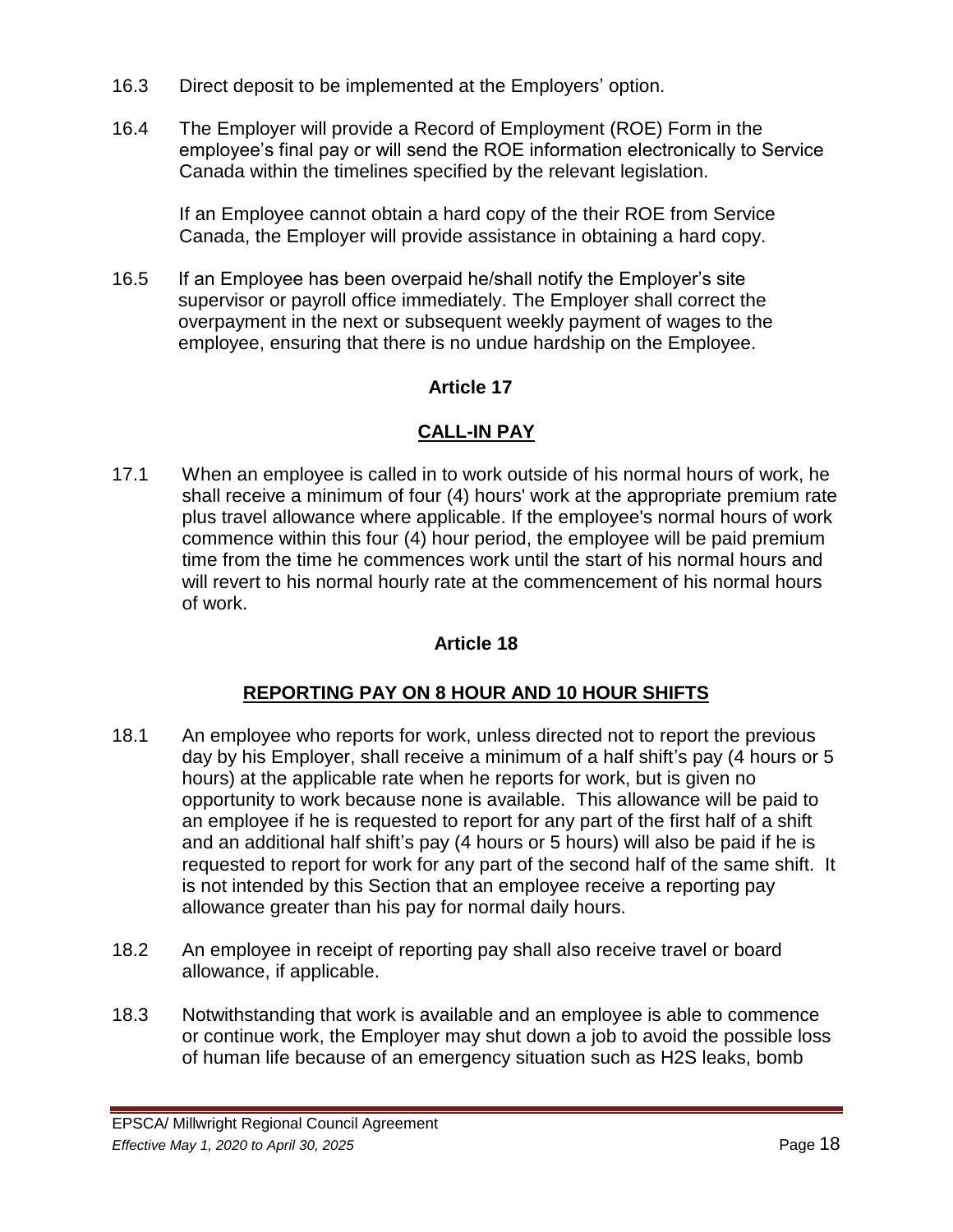threats, fire, etc., that could endanger the life and safety of an employee. In such cases, employees will be compensated only for the actual time worked.

## **Article 19**

### **INCLEMENT WEATHER PAY**

- <span id="page-21-0"></span>19.1 An employee who reports for work at the beginning of a shift and is unable to commence work due to inclement weather, will receive two (2) hours' pay at the applicable rate. To qualify, the employee must remain on the job site for two (2) hours, unless excused earlier by an authorized representative of the Employer.
- 19.2 An employee who reports for and commences work but is unable to continue work due to inclement weather shall receive four (4) hours' pay at the applicable rate or pay for the actual time worked for that shift, whichever is the greater.
- <span id="page-21-1"></span>19.3 An employee who qualifies for inclement weather pay shall also receive travel or board allowance, if applicable.

#### **Article 20**

#### **GENERATION PROJECTS DAILY TRAVEL ALLOWANCE AND ROOM AND BOARD**

#### DAILY TRAVEL ALLOWANCE

- 20.1 The daily travel allowance will be paid by the Employers to employees who are not receiving room and board as referred to in Section 20.2, on the following basis:
	- (a) If an employee lives within forty (40) radius kilometers\* of the project, no travel allowance will be paid.
	- (b) If an employee lives within 40 to 56 radius kilometers of the project, he shall receive \$30.39 per day travel allowance effective May 1, 2020 (\$30.69 effective May 1, 2021, \$31.00 effective May 1, 2022, \$31.31 effective May 1, 2023, \$31.62 effective May 1, 2024) for each day worked or reported for.
	- (c) If an employee lives within 56 to 80 radius kilometers of the project, he shall receive \$34.39 per day travel allowance effective May 1, 2020 (\$34.73 effective May 1, 2021, \$35.08 effective May 1, 2022, \$35.43 effective May 1, 2023, \$35.78 effective May 1, 2024) for each day worked or reported for.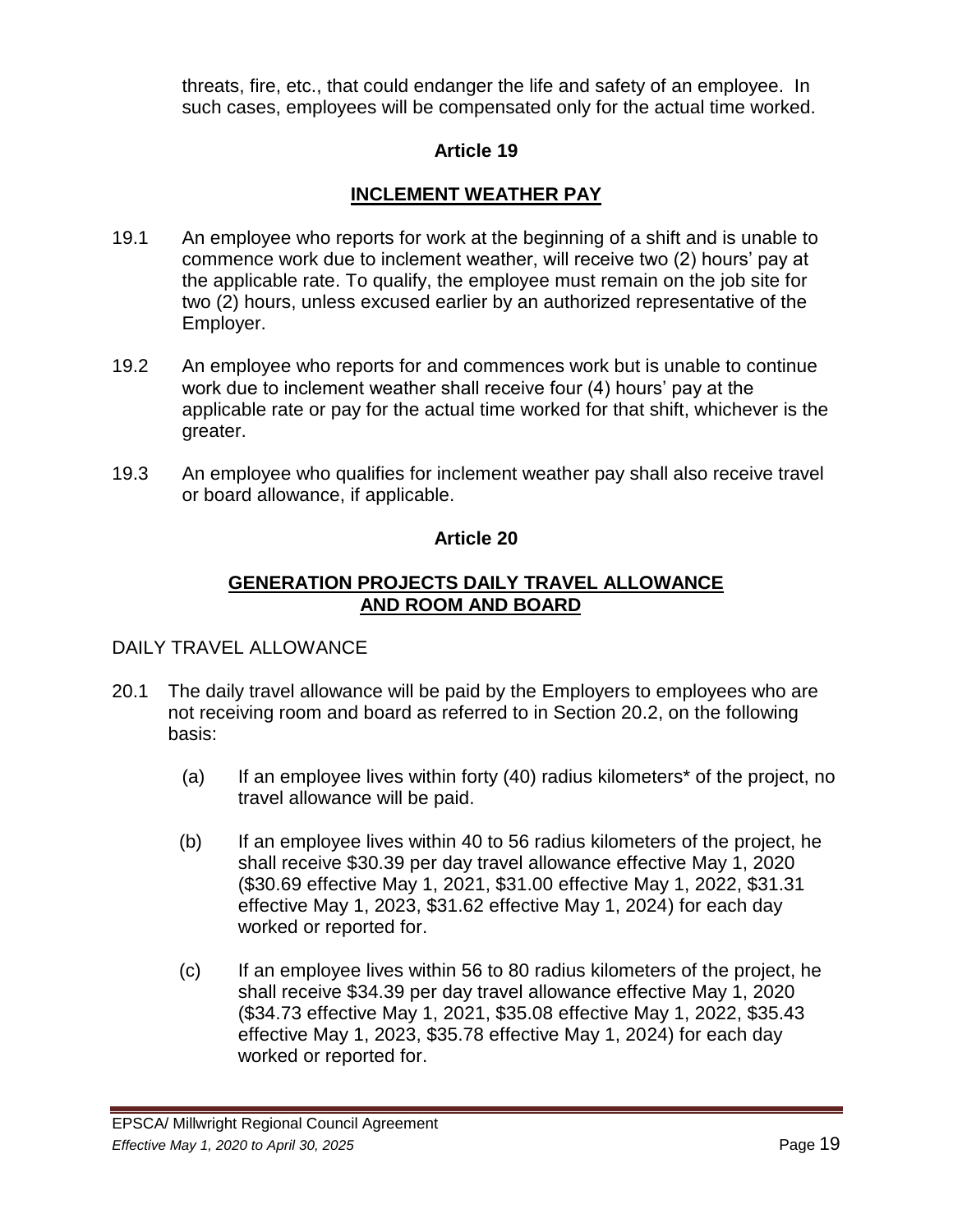- (d) If an employee lives within 80 to 97 radius kilometers of the project, he shall receive \$38.62 per day travel allowance effective May 1, 2020 (\$39.01 effective May 1, 2021, \$39.40 effective May 1, 2022, \$39.79 effective May 1, 2023, \$40.19 effective May 1, 2024) for each day worked or reported for.
- (e) If an employee lives greater than 97 radius kilometers from the project and does not qualify for subsistence allowance under Section 20.2 below, he will receive \$45.04 per day travel allowance effective May 1, 2020 (\$45.49 effective May 1, 2021, \$45.94 effective May 1, 2022, \$46.40 effective May 1, 2023, \$46.86 effective May 1, 2024) for each day worked or reported for provided he continues to travel greater than 97 radius kilometers for each day worked or reported for.

When an employee is directed to report to a location that involves travelling around a natural barrier, the distance around the natural barrier shall be the shortest distance measured by a series of straight lines. The sum of the distances of these straight lines shall be applied to the ring concept to establish the employee's travel allowance entitlement.

A natural barrier is defined as any obstruction or impediment which creates an unreasonable relationship between the radius kilometers and actual kilometers travelled.

*\* For the purpose of this Article, "radius kilometers" shall be measured from the centre of the turbine hall on each project.*

*Bruce G.S. "A", Bruce G.S. "B", and the Bruce Heavy Water Plants will be combined to form the Bruce Complex. Travel allowance for the Bruce complex will be calculated from the midpoint of a straight line joining the centres of the Bruce G.S. "A" and Bruce G.S. "B" turbine halls.*

## ROOM AND BOARD

- 20.2 The following conditions will apply for employees whose regular residence\* is more than 97 radius kilometers from the project:
	- (a) An Employer may supply either:
		- (i) Room and board in camp or a good standard of board and lodging within a reasonable distance of a project; or
		- (ii) a subsistence allowance;

subject to Sections 20.2(b), (c) and (d) below.

(b) An employee may exercise his option not to stay in a camp or accept room and board. An employee who exercises this option and qualifies for subsistence allowance shall receive a subsistence allowance of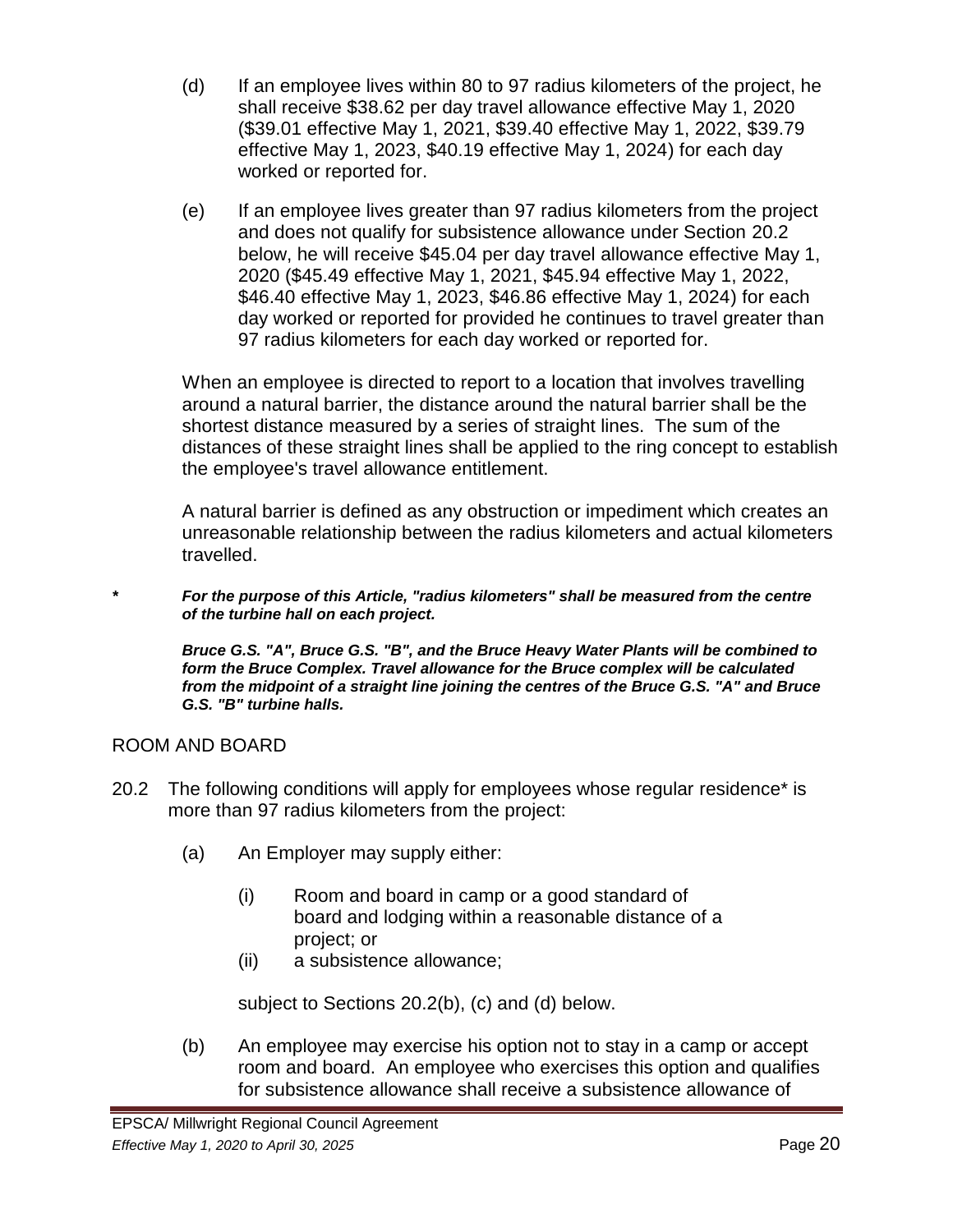\$92.50 effective May 1, 2020 (\$93.43 effective May 1, 2021, \$94.36 effective May 1, 2022, \$95.30 effective May 1, 2023, \$96.25 effective May 1, 2024) for each day worked or reported for when employed at a location south of the French River and \$114.49 effective May 1, 2020 (\$115.63 effective May 1, 2021, \$116.79 effective May 1, 2022, \$117.96 effective May 1, 2023, \$119.14 effective May 1, 2024) for each day worked or reported for when employed at a location north of the French River subject to Sections 20.3(c) and 20.3(d) below.

- *\* An employee's 'regular residence' is:*
- *1. The place where the employee maintains a self-contained, domestic establishment (a dwelling house, apartment or similar place of residence where a person generally eats and sleeps and for which he can show proof of financial commitment). This is in contrast to a boarding house facility which is not self-contained; and*
- *2. The employee normally resides in the residence except for those periods of time when, because of the location of the work, the employee is forced to obtain temporary accommodation at that work location.*
- (c) To qualify for subsistence allowance an employee must maintain temporary accommodation at or near a project. Employees who travel daily to locations beyond 97 radius kilometers from the project will be entitled to \$53.67 per day effective May 1, 2020 (\$54.21 effective May 1, 2021, \$54.75 effective May 1, 2022, \$55.30 effective May 1, 2023, \$55.85 effective May 1, 2024) for each day worked or reported for.
- (d) An employee employed at the Pickering or Darlington Project who qualifies for a subsistence allowance as provided for above shall receive a subsistence allowance of \$74.79 per day effective May 1, 2020 (\$76.66 effective May 1, 2021, \$78.58 effective May 1, 2022, \$80.54 effective May 1, 2023, \$82.55 effective May 1, 2024) for each day worked or reported for.
- 20.3 An employee shall not qualify for daily travel allowance or room and board allowance as provided for in Sections 20.1 and 20.2 above when such employee reports for work but does not remain at work for his scheduled daily hours unless excused by an authorized representative of his Employer.
- 20.4 An employee who maintained a regular residence within the geographic area for the purposes of employment and who relocates outside the geographic area will not be entitled to an increase in travel or room and board allowance entitlement as a result of this relocation.
- 20.5 The Union recognizes the Employer's right to charge for board and other existing services. The Employer fixes the charge for board and other existing services in camps at \$25.00 per day. This will be applied on the following basis: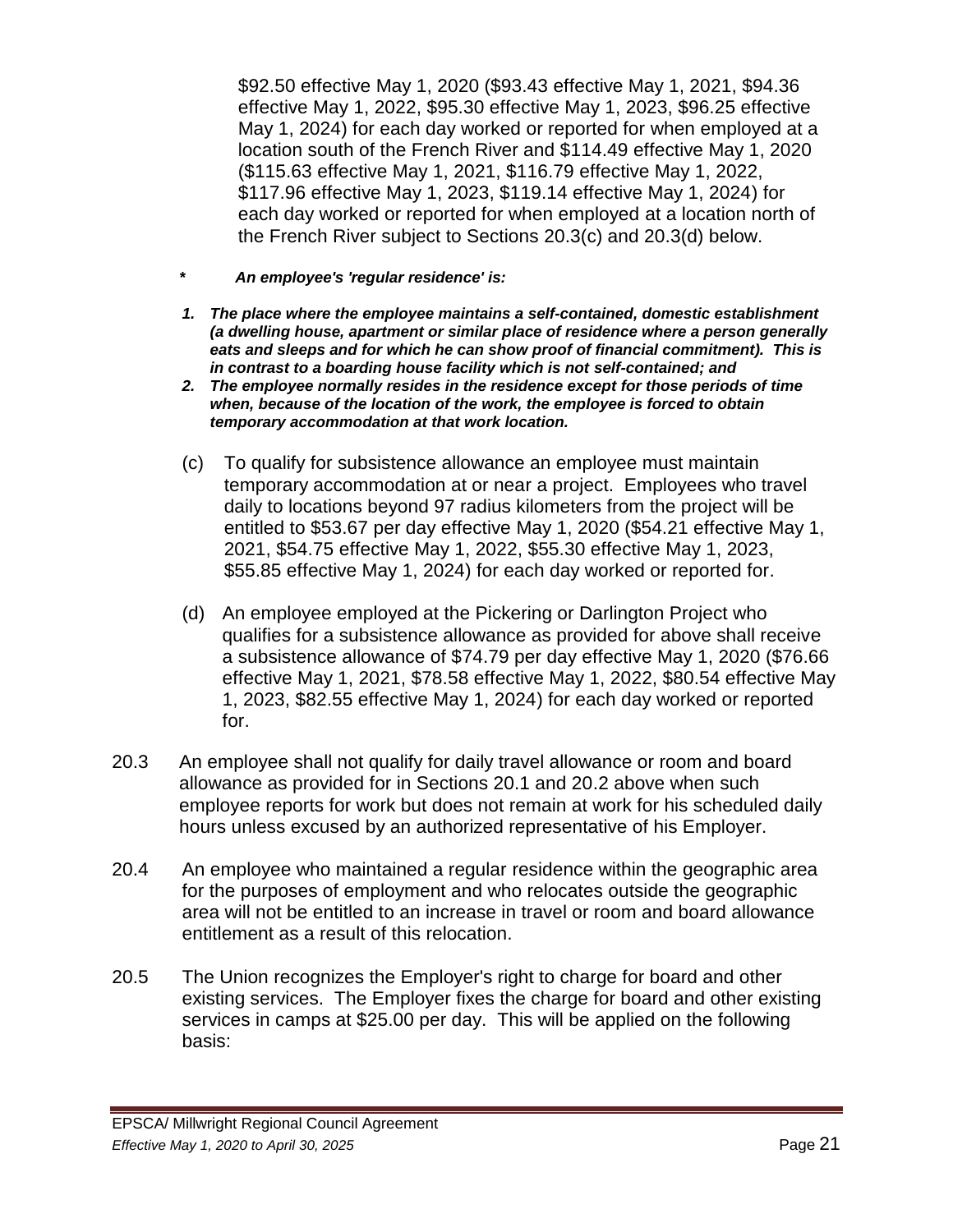- (a) An employee who remains in camp on a normally scheduled work day on which he does not work will be charged \$25.00 per day, unless he is excused from work for a legitimate reason by the project medical attendant or an authorized representative of his Employer.
- (b) An employee who is absent from work on Friday without approval and who remains in camp and who is still absent from work on the following Monday without approval will be charged for room and board for Friday, Saturday, Sunday and Monday.
- (c) An employee who is absent from work without approval on Friday but who works the following Monday will be charged for the day of absence and will not be charged for Saturday and Sunday.
- (d) An employee who works the Friday and is absent from work without approval on the following Monday will be charged for the day of absence and will not be charged for Saturday and Sunday.
- 20.6 All applications for daily travel allowance and room and board must be completed and filed with the Employer within a reasonable timeframe. The Employer will not be responsible for any application filed thereafter, inclusive of an employee who has been laid off, has quit, or has been terminated.
- 20.7 A complete and eligible application that has been filed in accordance with the above will be paid within three (3) weeks of the date the complete application was submitted.
- 20.8 All distances for the purpose of this Section will be determined by electronic means such as Google Earth.
- 20.9 If an apprentice does not qualify for Room and Board under Article 20.2, and lives greater than 97 radius kilometers from the project, he or she shall receive daily travel rates as per the rates in Article 20.1 (e).
- 20.10 This article applies to Ontario Power Generation (OPG) construction projects within the geographic jurisdiction of Local 1151 and 1425. Where an employee is in receipt of Room and Board allowance on remote projects where the nearest available place of accommodation is in excess of forty (40) radius kilometers from the job, an employee will receive the following when travelling from the nearest available accommodation.
	- If travelling to a project within 40-56 road km,  $\frac{1}{2}$  hour regular time pay.
	- If travelling to a project within 57-80 road km, 1 hour regular time pay.
	- If travelling to a project within 81-120 road km, 1  $\frac{1}{2}$  hours regular time pay.
	- $\bullet$  If travelling to a project within 121-160 road km, 2 hours regular time pay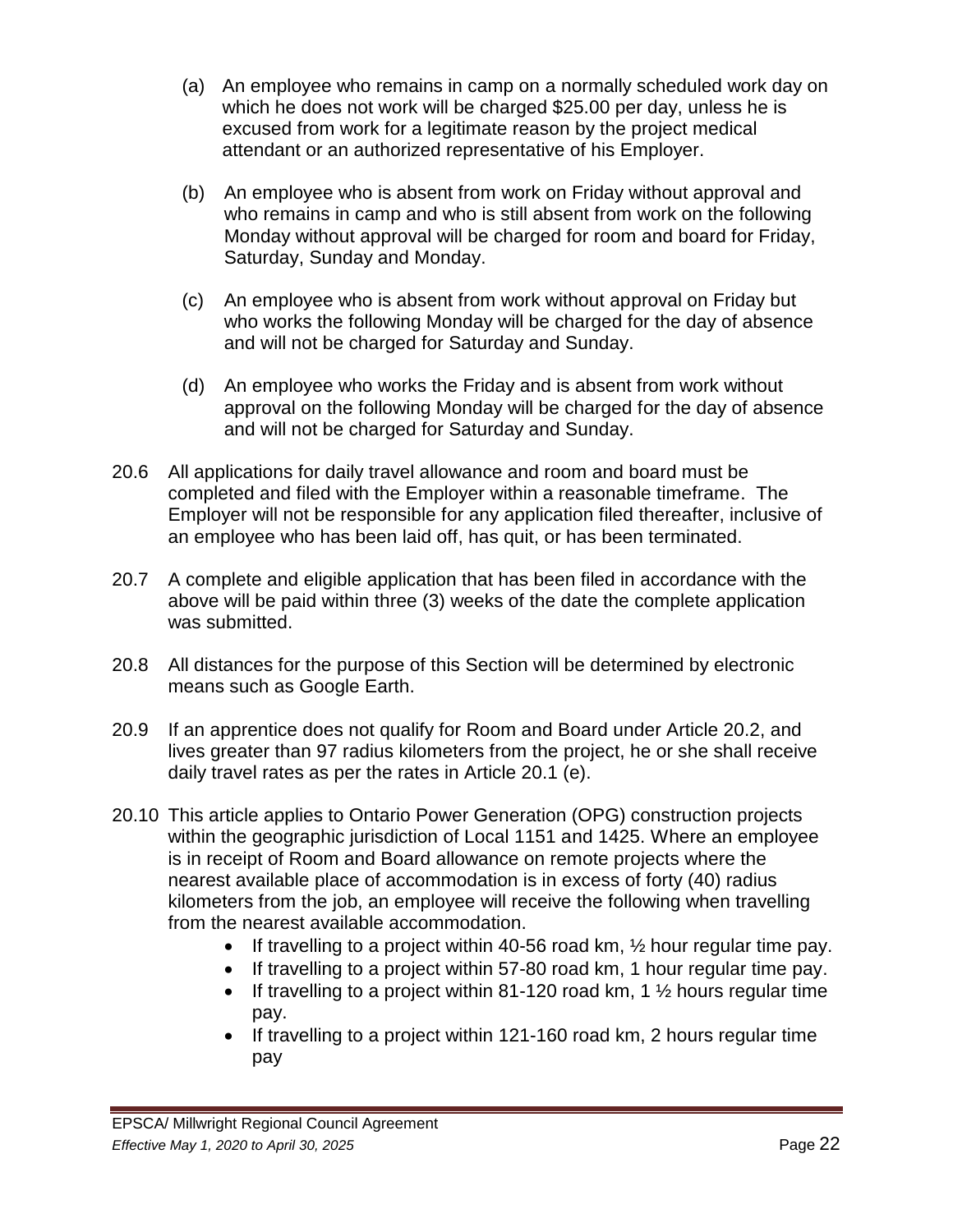• If travelling to a project over 160 road km, then actual travel time will be paid at the regular time rate of pay.

Travel allowance will be adjusted when the employee's work location changes.

An employee will travel on his own time when returning from his work location to his assembly point.

<span id="page-25-0"></span>If an Employer provides a vehicle or transportation, the above Travel Time provisions will not apply.

#### **Article 21**

#### **LINES AND STATIONS CONSTRUCTION DAILY TRAVEL ALLOWANCE AND ROOM AND BOARD**

# *Article 21* **is applicable** *to all* **work on Lines & Stations at both existing and new sites**

#### DAILY TRAVEL ALLOWANCE

- 21.1 The daily travel allowance will be paid by the Employers to their employees who are not living in camp or receiving a subsistence allowance as referred to in Section 21.4 on the following basis:
	- (a) If an employee lives less than fifty (50) road-driven kilometers from the work location or declared assembly point, no travel allowance will be paid.
	- (b) If an employee lives fifty (50) to seventy (70) road-driven kilometers from the work location or declared assembly point, he shall receive \$28.60 per day travel allowance effective May 1, 2020 (\$28.89 effective May 1, 2021, \$29.18 effective May 1, 2022, \$29.47 effective May 1, 2023, \$29.76 effective May 1, 2024) for each day worked or reported for.
	- (c) If an employee lives seventy (70) to ninety-six (96) road-driven kilometers from the work location or declared assembly point, he shall receive \$31.79 per day travel allowance effective May 1, 2020 (\$32.11 effective May 1, 2021, \$32.43 effective May 1, 2022, \$32.75 effective May 1, 2023, \$33.08 effective May 1, 2024) for each day worked or reported for.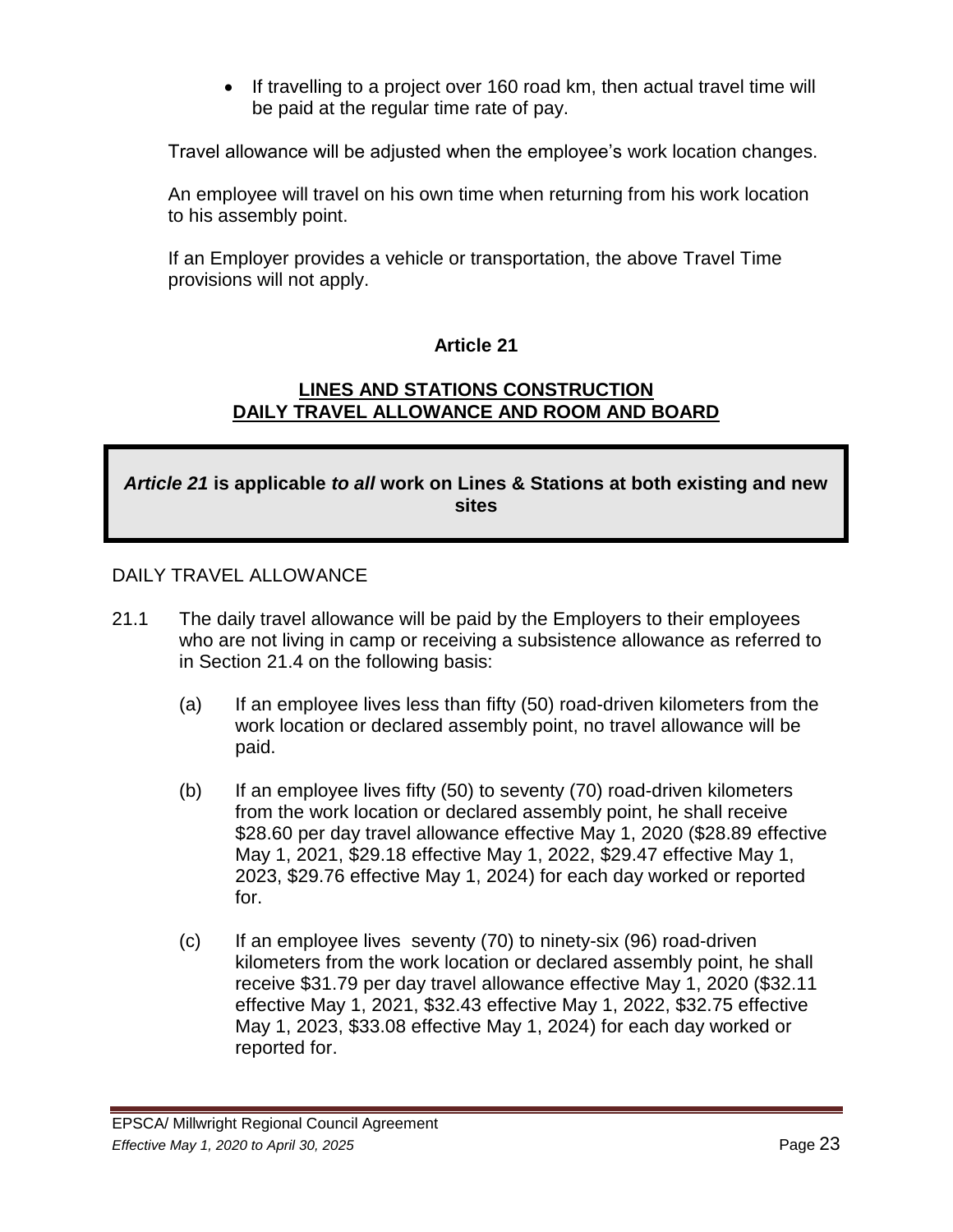- (d) If an employee lives ninety-six (96) to one hundred and ten (110) roaddriven kilometers from the work location or declared assembly point, he shall receive \$35.98 per day travel allowance effective May 1, 2020 (\$36.34 effective May 1, 2021, \$36.70 effective May 1, 2022, \$37.07 effective May 1, 2023, \$37.44 effective May 1, 2024) for each day worked or reported for.
- (e) If an employee lives greater than or equal to one hundred and ten (110) road-driven kilometers from the work location or declared assembly point, and does not qualify for subsistence allowance under Section 21.4 below, he shall receive \$39.84 per day travel allowance effective May 1, 2020 (\$40.24 effective May 1, 2021, \$40.64 effective May 1, 2022, \$41.05 effective May 1, 2023, \$41.46 effective May 1, 2024) provided he continues to travel greater than or equal to one hundred and ten (110) road-driven kilometers daily for each day worked or reported for.
- 21.2 The Employer reserves the right to base daily travel allowance on the distance in road-driven kilometers from where an employee lives to either the work location or declared assembly point, depending on where the employee is directed to report.
- 21.3 For the purpose of the Collective Agreement, "road-driven kilometers" is based on the shortest available road-driven distance from where an employee lives to either the work location or declared assembly point, depending on where the employee is directed to report, as measured through Google Maps.

## ROOM AND BOARD

- 21.4 The following conditions will apply for employees whose regular residence\* is greater than or equal to one hundred and ten (110) road-driven kilometers from the work location:
	- (a) An employer may supply either:
		- (i) room and board in camp or a good standard of board and lodging; or
		- (ii) a subsistence allowance;

subject to Sections 21.4(b) and (c) below.

- *\* An employee's 'regular residence' is:*
	- *1. The place where the employee maintains a self-contained, domestic establishment (a dwelling house, apartment or similar place of residence where a person generally eats and sleeps and for which he can show proof of financial commitment). This is in contrast to a boarding house facility which is not self-contained; and*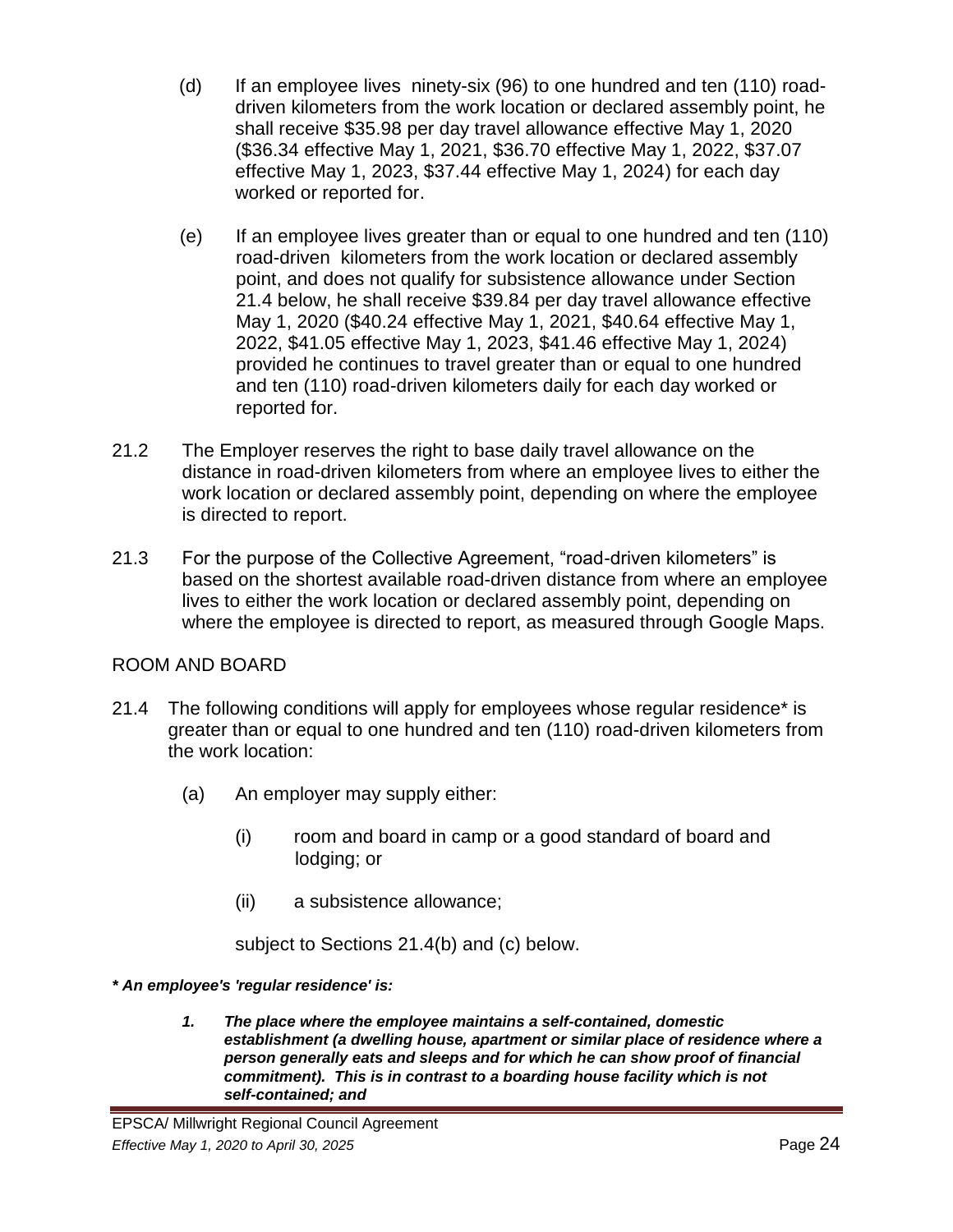- *2. The employee normally resides in the residence except for those periods of time when, because of the location of the work, the employee is forced to obtain temporary accommodation at that work location.*
- (b) An employee may exercise his option not to stay in a camp or accept room and board. An employee who exercises this option and qualifies for subsistence allowance shall receive a subsistence allowance of \$98.70 per effective May 1, 2020 (\$99.69 effective May 1, 2021, \$100.69 effective May 1, 2022, \$101.70 effective May 1, 2023, \$102.72 effective May 1, 2024) for each day worked or reported for when employed at a location south of the French River;

And \$102.08 effective May 1, 2020 (\$103.10 effective May 1, 2021, \$104.13 effective May 1, 2022, \$105.17 effective May 1, 2023, \$106.22 effective May 1, 2024) for each day worked or reported for when employed at a location north of the French River, subject to Section 21.4(c) below

- (c) To qualify for subsistence allowance an employee must maintain temporary accommodation at or near the work location. Employees who travel daily to locations greater than or equal to one hundred and ten (110) road-driven kilometers from the project will be entitled to \$47.33 per day effective May 1, 2020 (\$47.80 effective May 1, 2021, \$48.28 effective May 1, 2022, \$48.76 effective May 1, 2023, \$49.25 effective May 1, 2024) for each day worked or reported for.
- (d) When an employee's regular residence is more than six hundred (600) road-driven kilometers from the project, and the job or project is worked on a four ten (4x10) hour work week, the employee shall receive room and board allowance on a five-day basis for a regular work week. If the employee is required to work an additional ten (10) hour shift beyond the normal four ten (4x10) hour shift, the employee will be entitled to room and board allowance for an additional ten (10) hour shift worked to a maximum of seven (7) days room and board in a week.
- 21.5 An employee shall not qualify for daily travel allowance or room and board allowance as provided for in Sections 21.1 and 21.4 above, when such employee reports for work but does not remain at work for his scheduled daily hours unless excused by an authorized representative of his Employer. Such permission shall not be unreasonably denied.
- 21.6 An employee who maintained a regular residence within the geographic area for the purposes of employment and who relocates outside the geographic area will not be entitled to an increase in travel or room and board allowance entitlement as a result of this relocation.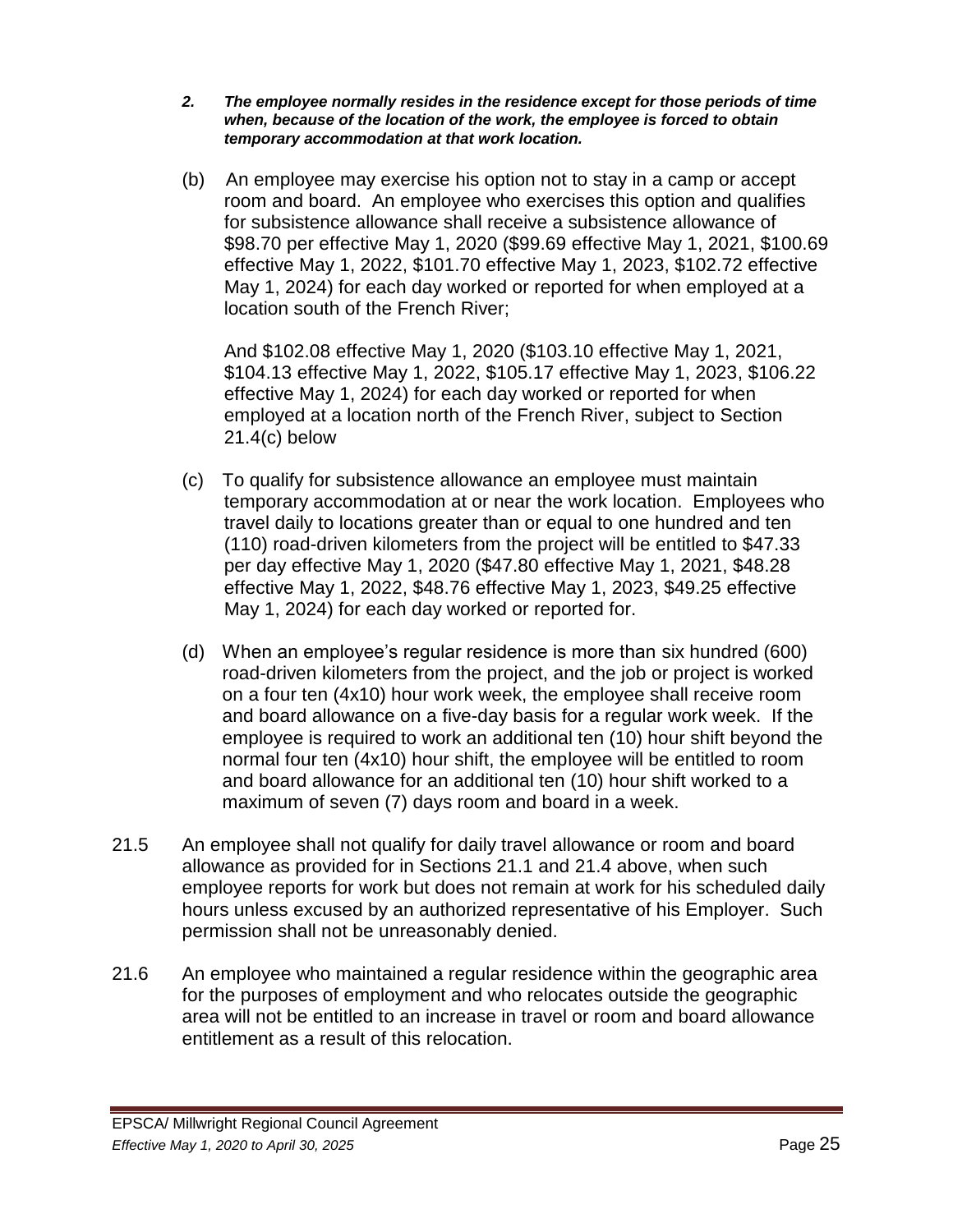- 21.7 The Union recognizes the Employer's right to charge for board and other existing services. The Employer fixes the charge for board and other existing services in camps at \$25.00 per day. This will be applied on the following basis:
	- (a) An employee who remains in camp on a normally scheduled workday on which he does not work will be charged \$25.00 per day unless he is excused from work by an authorized representative of his Employer.
	- (b) An employee who is absent from work on Friday without approval and who remains in camp and who is still absent from work on the following Monday without approval will be charged for room and board for Friday, Saturday, Sunday and Monday.
	- (c) An employee who is absent from work without approval on Friday but who works the following Monday will be charged for the day of absence and will not be charged for Saturday and Sunday.
	- (d) An employee who works the Friday and is absent from work without approval on the following Monday will be charged for the day of absence and will not be charged for Saturday and Sunday.
- 21.8 All applications for daily travel allowance and room and board must be completed and filed with the Employer within a reasonable timeframe. The employer will not be responsible for any application filed thereafter, inclusive of an employee who has been laid off, has quit, or has been terminated.
- <span id="page-28-0"></span>21.9 A complete an eligible application that has been filed in accordance with the above will be paid within three (3) weeks of the date the complete application was submitted.

#### **LINES AND STATIONS CONSTRUCTION DAILY TRAVEL TIME**

- 22.1 All travel time will be outside of normal working hours.
- 22.2 (a) An employee will be paid his straight-time rate for all time spent travelling from his assembly point to his work location on normal working days.

An employee will be paid premium time for all time spent travelling from his assembly point to his work location on days other than normal working days.

#### EPSCA/ Millwright Regional Council Agreement *Effective May 1, 2020 to April 30, 2025* Page 26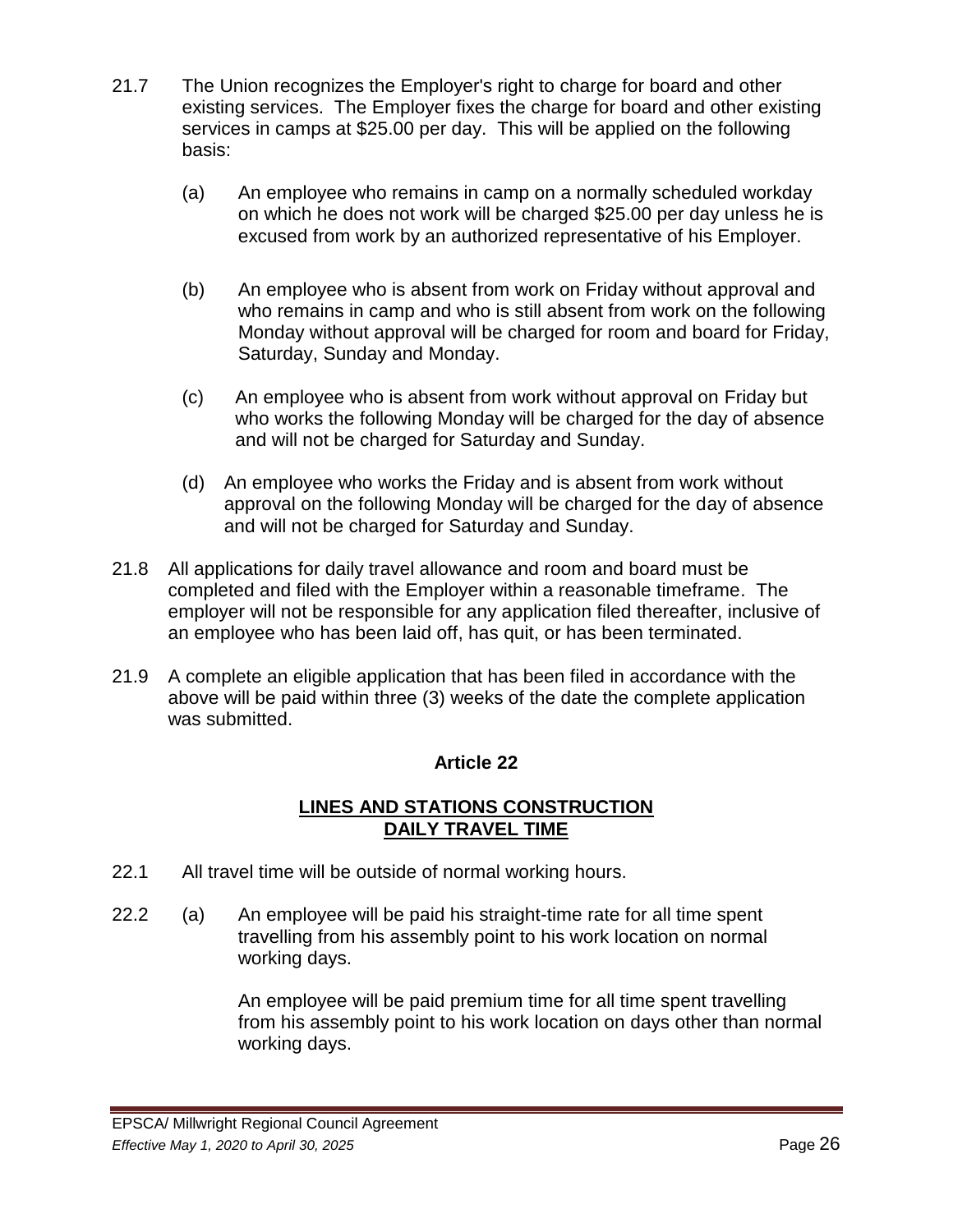- (b) An employee will travel up to a maximum of one hour on his own time when returning from his work location to his assembly point. An employee will be paid his straight-time rate for all time spent travelling in excess of one hour.
- 22.3 All time in excess of one hour spent travelling from the work location to the assembly point on non-working days shall be compensated for at the appropriate premium rates of pay.
- <span id="page-29-0"></span>22.4 The Employer will supply transportation between the assembly points and work locations.

# **GENERATION PROJECTS- TRAVEL AND TRANSPORTATION**

23.1 INITIAL EMPLOYMENT

On recruitment of tradesmen whose regular residence\* or place of recruitment, whichever is closer to the project, is between 80 to 161 radius kilometers from the project, the Employer shall pay \$31.00 for the initial trip to the Project.

- \* *As defined in Article 20 or Article 21 of this Agreement, whichever is applicable.*
- 23.2 On recruitment of tradesmen whose regular residence is in Ontario but beyond 161 radius kilometers from the project, the Employer shall pay mileage based on 0.42¢ per radius kilometer, plus an allowance for travel time equivalent to one (1) hour's pay for each 80 radius kilometers of travel to a maximum of eight (8) hours' pay for the initial trip to the project from the tradesman's regular residence or place of recruitment, whichever is closer to the project.
- 23.3 On recruitment of tradesmen whose regular residence is outside Ontario and beyond 161 radius kilometers from the project, the Employer shall pay the equivalent of the cost of public transportation, plus an allowance for travel time equivalent to one (1) hour's pay for each 80 radius kilometers of travel to a maximum of eight (8) hours' pay for the initial trip to the project from the tradesman's regular residence or place of recruitment, whichever is closer to the project.
- 23.4 To qualify for payment in 23.1, 23.2 or 23.3, the employee must remain at the project for a minimum of fifteen (15) working days or the duration of the job, whichever is lesser.
- 23.5 On termination of employment due to a reduction of staff, an employee entitled to payment under 23.1, 23.2 or 23.3 shall be entitled to return expenses calculated in the same manner as in 23.1, 23.2 or 23.3 above for the return trip from the project to the tradesman's regular residence or place of recruitment, whichever is closer to the project. An employee whose employment terminates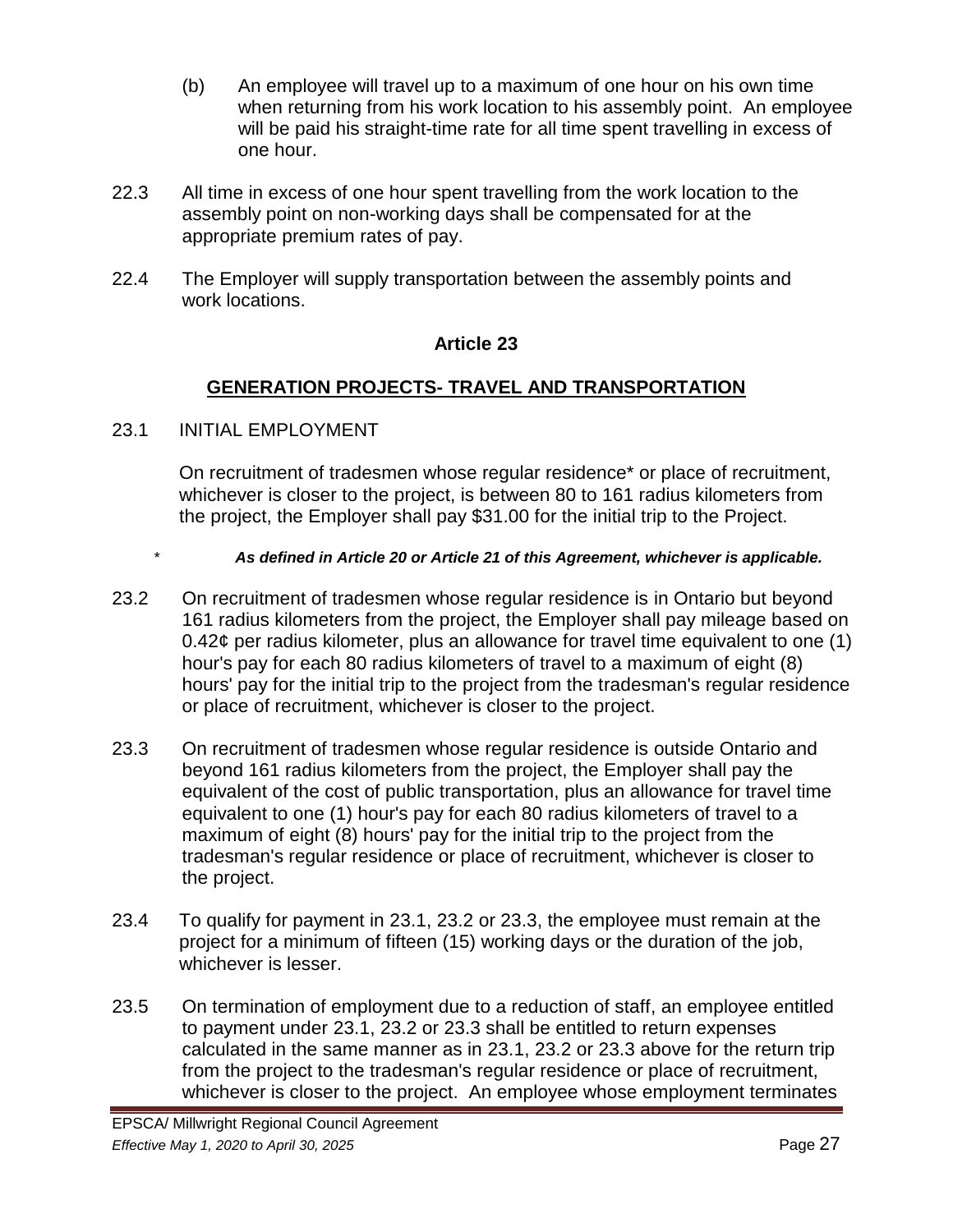for any reason other than reduction of staff shall not be eligible for return payment.

#### 23.6 TRANSFER

When transferring employees, the Employer shall pay the equivalent of the cost of public transportation for the initial trip to the project from the employee's most recent work location. In addition, the Employer shall pay an allowance for travelling time equivalent to the straight-time rate up to a maximum of eight (8) hours.

## **Article 24**

### <span id="page-30-0"></span>**HYDRO ONE (LINES AND STATIONS CONSTRUCTION) – TRAVEL AND TRANSPORTATION**

#### 24.1 INITIAL EMPLOYMENT

On recruitment of tradesmen whose regular residence\* or place of recruitment, whichever is closer to the project, is between ninety-six (96) road-driven kilometers to one hundred and eighty-nine (189) road-driven kilometers from the project, the Employer shall pay \$31.00 for the initial trip to the Project.

- *\* As defined in Article 21 of this Agreement.*
- 24.2 On recruitment of tradesmen whose regular residence is in Ontario but beyond one hundred and eighty-nine (189) road-driven kilometers from the project, the Employer shall pay mileage based on 42¢ per road-driven kilometer, plus an allowance for travel time equivalent to one (1) hour's pay for each ninety-six (96) road-driven kilometers of travel to a maximum of eight (8) hours' pay for the initial trip to the project from the tradesman's regular residence or place of recruitment, whichever is closer to the project.
- 24.3 On recruitment of tradesmen whose regular residence is outside Ontario and beyond one hundred and eighty-nine (189) road-driven kilometers from the project, the Employer shall pay the equivalent of the cost of public transportation, plus an allowance for travel time equivalent to one (1) hour's pay for each ninety-six (96) road-driven kilometers of travel to a maximum of eight (8) hours' pay for the initial trip to the project from the tradesman's regular residence or place of recruitment, whichever is closer to the project.
- 24.4 To qualify for payment in 24.1, 24.2 or 24.3, the employee must remain at the project for a minimum of fifteen (15) working days or the duration of the job, whichever is lesser.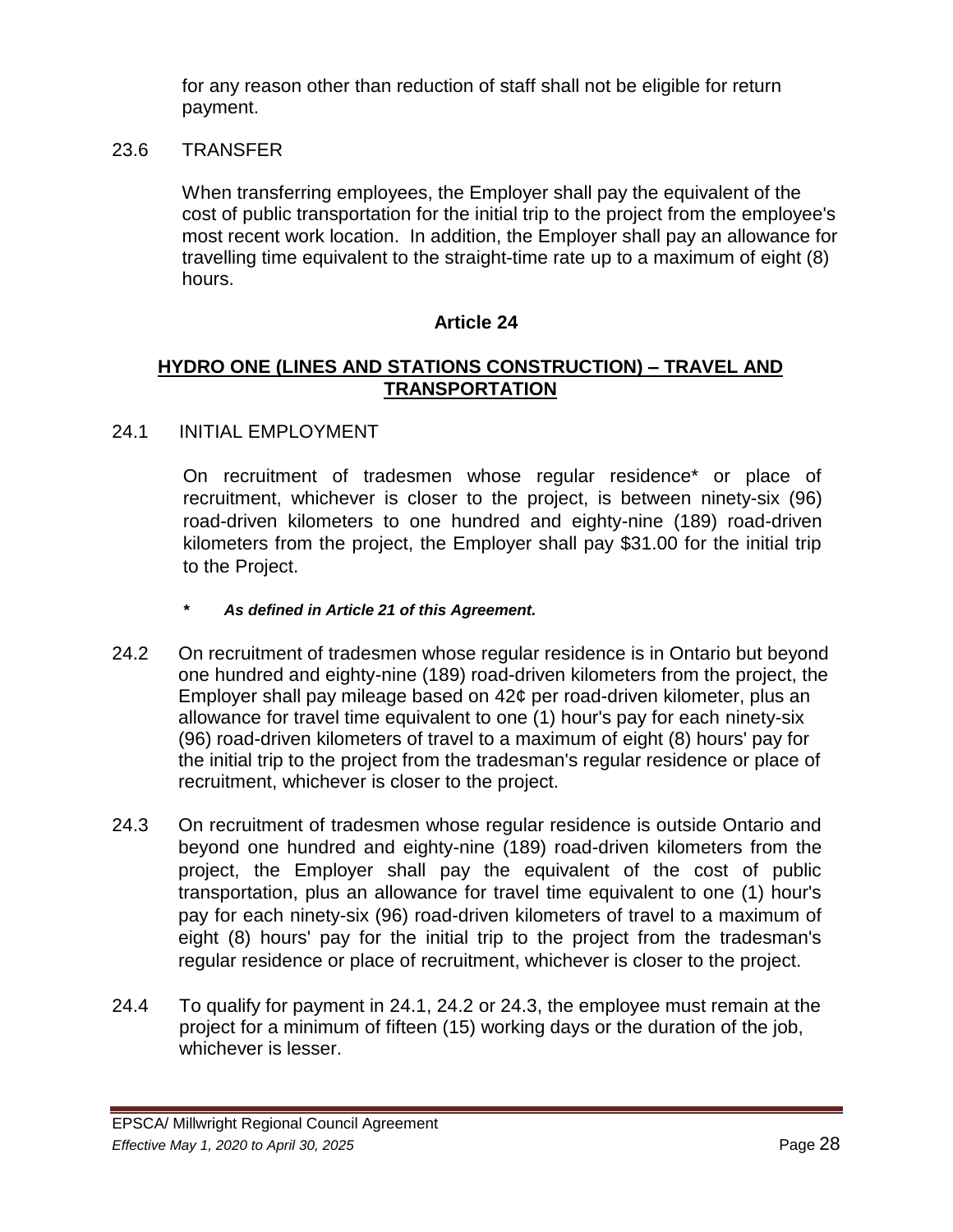24.5 On termination of employment due to a reduction of staff, an employee entitled to payment under 24.1, 24.2 or 24.3 shall be entitled to return expenses calculated in the same manner as in 24.1, 24.2 or 24.3 above for the return trip from the project to the tradesman's regular residence or place of recruitment, whichever is closer to the project. An employee whose employment terminates for any reason other than reduction of staff shall not be eligible for return payment.

### 24.6 TRANSFER

When transferring employees, the Employer shall pay the equivalent of the cost of public transportation for the initial trip to the project from the employee's most recent work location. In addition, the Employer shall pay an allowance for travelling time equivalent to the straight-time rate up to a maximum of eight (8) hours.

## **Article 25**

# **STANDOFF**

<span id="page-31-0"></span>25.1 When unable to proceed with his work, an Employer may elect to Standoff part or all of his crew. The parties agree Standoff is not intended to circumvent the layoff procedure.

The Employer reserves the right to Standoff its employees without pay up to a maximum of ten (10) consecutive working days. Notification of Standoff will be made by the Employer during normal working hours. A Record of Employment will be issued upon the commencement of the Standoff. No travel allowance will be paid to an employee for the Standoff period.

- 25.2 An employee who qualifies for subsistence allowance (subject to 20.2 or 21.4) and who is placed on Standoff will be paid subsistence allowance up to a maximum of ten (10) consecutive working days. Proof of board (proper receipts) must be shown in order for subsistence allowance to be paid to an employee for the Standoff period.
- 25.3 If Standoff continues beyond ten (10) consecutive working days, an employee, at his option, may elect to remain on Standoff for an additional twenty (20) consecutive working days or be removed from Standoff. The Employer retains recall rights on employees electing to continue on Standoff. Subsistence allowance will cease after ten (10) consecutive working days on Standoff.
- 25.4 If an employee elects layoff beyond the tenth  $(10<sup>th</sup>)$  consecutive working day, it shall be carried out in accordance with the terms of the Layoff/Seniority provisions of this Collective Agreement. An employee laid off will be issued a Record of Employment form on his date of layoff indicating "Layoff – Shortage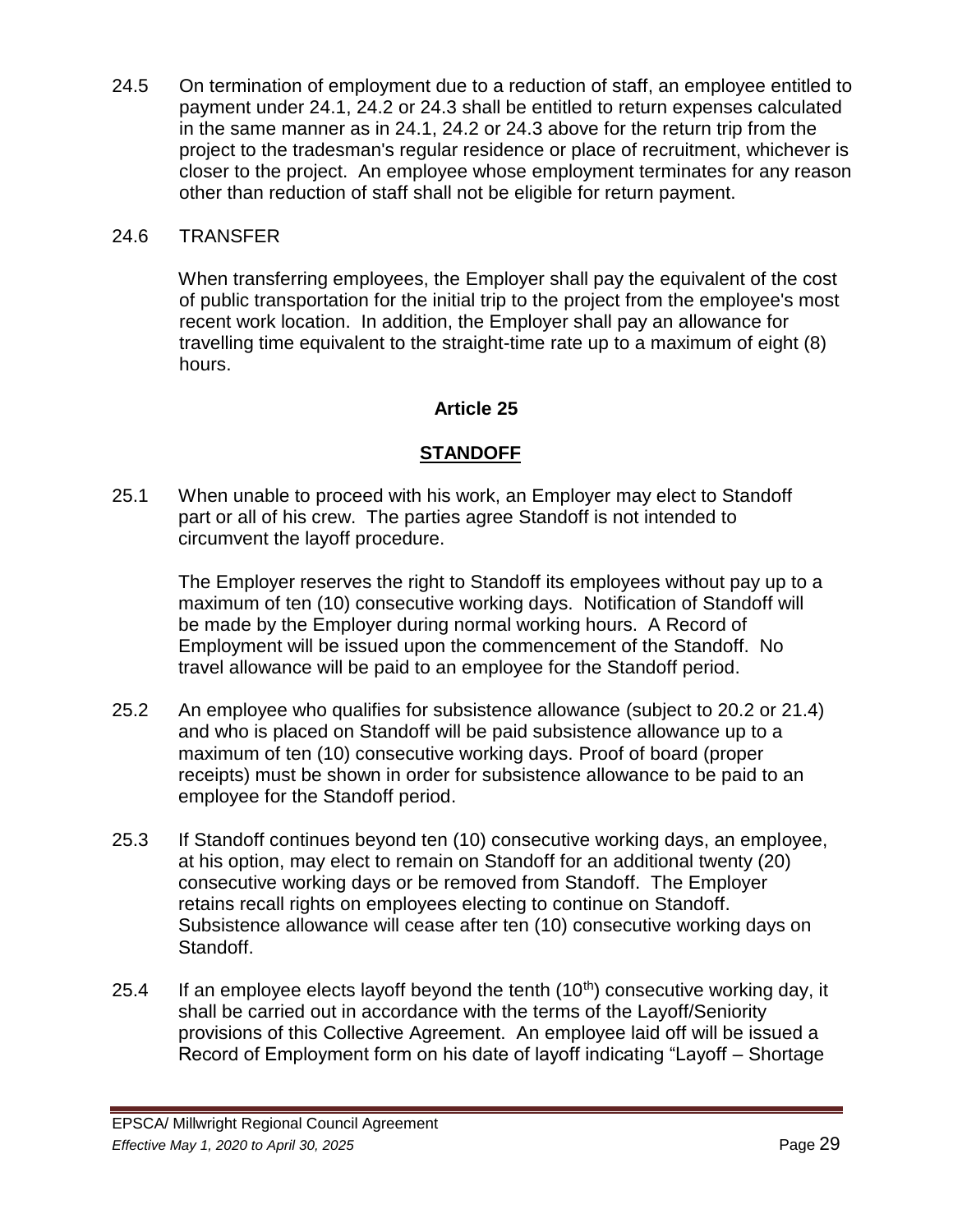of Work". The Employer does not retain recall rights if the employee elects Layoff.

- 25.5 Standoff shall only continue beyond thirty (30) consecutive working days with the mutual consent of the Employer and the Union, in writing.
	- For the purpose of this Article, when working on a 4 x 10 hour shift arrangement, the following will apply:
	- eight (8) scheduled working days will be considered the equivalent of ten (10) consecutive working days.
	- sixteen (16) scheduled working days will be considered the equivalent of twenty (20) consecutive working days.
	- twenty-four (24) scheduled working days will be considered the equivalent of thirty (30) consecutive working days.
- 25.6 The Employer shall notify the Local Union when standoff occurs.
- 25.7 Record of Employment (ROE) information may be sent electronically. If an Employee cannot obtain a hard copy of their ROE from Service Canada, the Employer will provide assistance in obtaining a hard copy.

# **Article 26**

# **REST PERIOD**

- <span id="page-32-0"></span>26.1 For employees working normal hours, a fifteen (15) minute rest period will be allotted, at the time and in a reasonable location as directed by the Employer, for each half shift worked. Where a half shift is less than four (4) hours, there shall be no rest period.
- 26.2 For employees required to work overtime, a ten (10) minute rest period will be allotted prior to the end of the normal shift before commencing overtime work.
- <span id="page-32-1"></span>26.3 For employees working overtime, a fifteen (15) minute rest period will be allotted, at the time directed by the Employer, after each two hours of overtime worked.

# **Article 27**

# **LUNCHROOM FACILITIES**

27.1 Adequately heated accommodation separate from change rooms and washrooms shall be provided by the Employer on each project when necessary and where such accommodation can be reasonably provided for. Such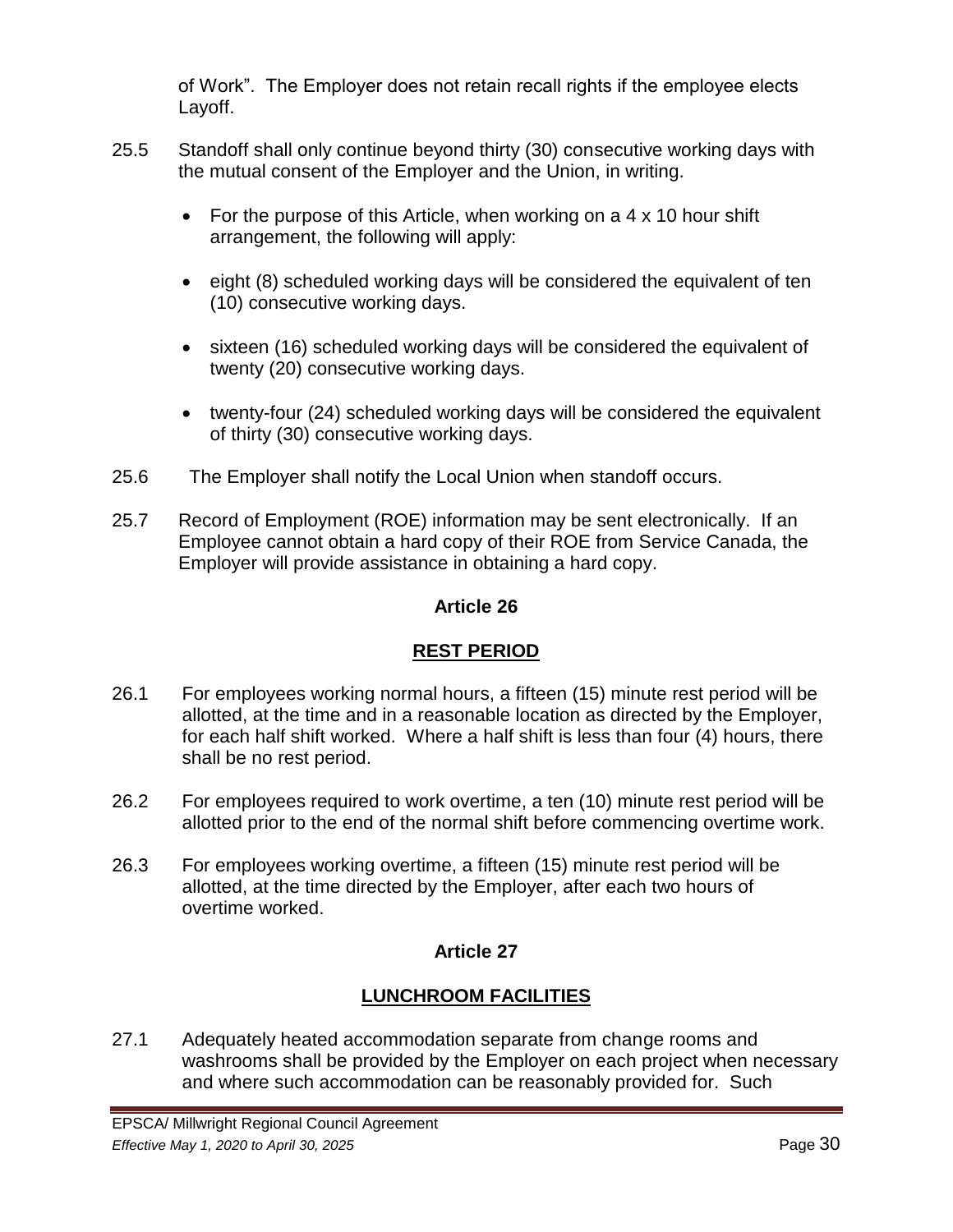accommodation shall be weatherproof and shall be kept reasonably clean. A table and sufficient benches or seats for the employees on the job shall be provided in the accommodation. Trailerized or portable accommodation shall include tables, benches, light, microwave, heat maintained at a minimum of sixty-eight (68) degrees Fahrenheit, proper access and egress, and shall not be used for material storage.

# **Article 28**

# **MEALS ON OVERTIME**

## <span id="page-33-0"></span>28.1 Scheduled Eight (8) Hour Shifts

When an employee has not been notified the previous day that he will be required to work for more than two (2) hours beyond the normal quitting time of the first or second shifts or for more than three and one half  $(3 \frac{1}{2})$  hours beyond the normal quitting time of the third shift, he shall be provided with a meal and be allowed thirty (30) minutes to consume same and the employee shall be paid at the base hourly rate of pay. This meal break will be taken following the first two (2) hours of overtime worked. After each additional four (4) is worked and when work is required beyond that four (4) hour period, the employee shall be allowed thirty (30) minutes to eat and be paid at the base hourly rate of pay and he shall be provided with a meal. The Employer will supply a hot meal when possible. Where an employee has been notified the previous day, no meal will be provided after the first two (2) hours of overtime worked, but the employee will be allowed thirty (30) minutes to eat and be paid at the base hourly rate of pay. After each additional four (4) hours is worked and when work is required beyond that four (4) hour period, the employee shall be allowed thirty (30) minutes to eat and be paid at the base hourly rate of pay and he shall be provided with a meal.

When a paid meal period overlaps a rest period, the paid meal period will supplant the rest period.

The above-noted is not applicable to the first eight (8) hours worked on Saturdays, Sundays or Recognized Holidays for employees who normally work the first or second shifts.

The above-noted is not applicable to the first six and one half  $(6 \frac{1}{2})$  hours worked on Saturdays, Sundays or Recognized Holidays for employees who normally work the third shift.

## 28.2 Scheduled Ten (10) Hour Shifts

When an employee has not been notified the previous day that he will be required to work beyond his normal quitting time, prior to commencing the overtime work, he shall be provided with a meal and be allowed thirty (30) minutes to consume same and the employee shall be paid at the base hourly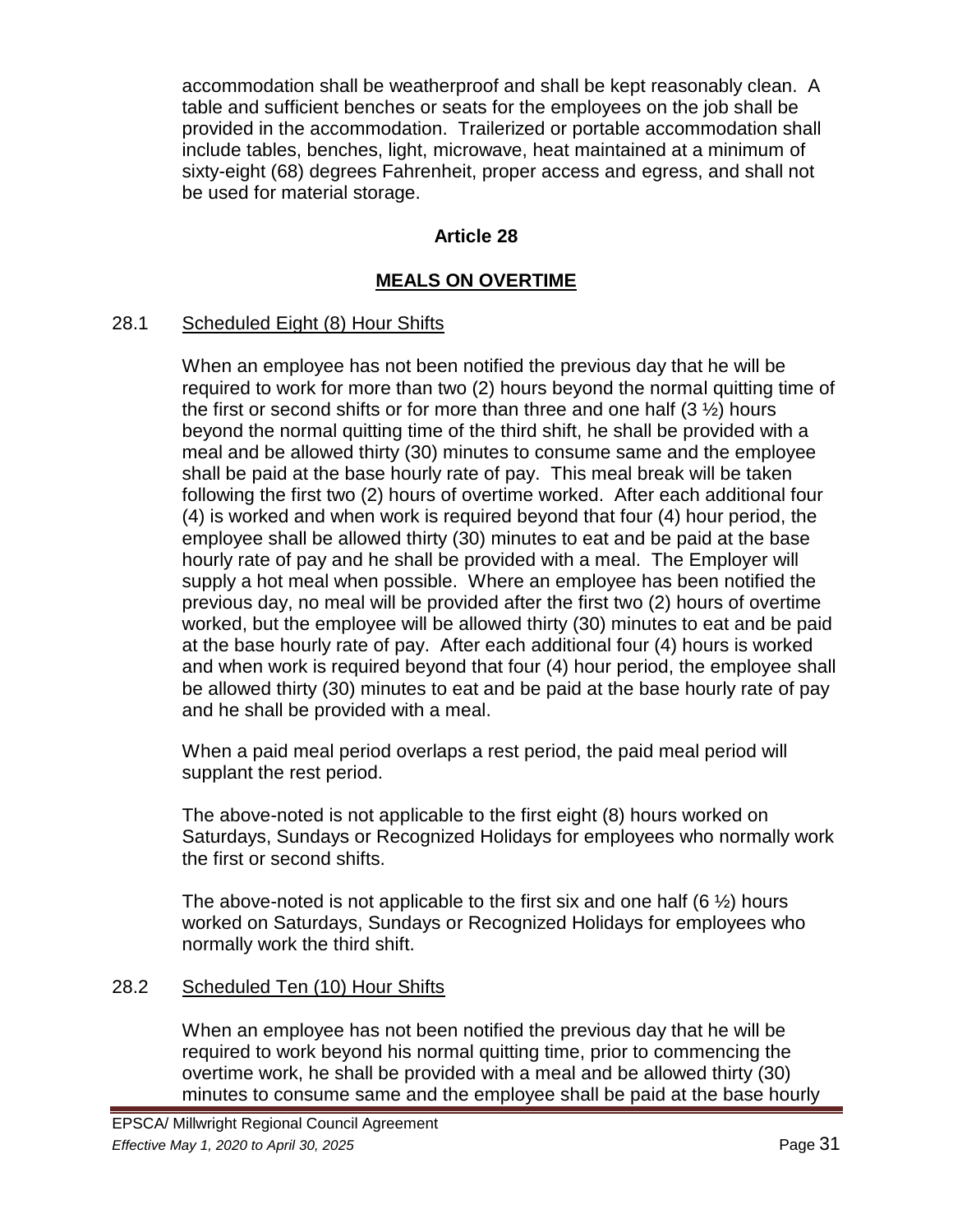rate of pay. After each additional four (4) hours is worked and when work is required beyond that four (4) hour period, the employee shall be allowed thirty (30) minutes to eat and be paid at the base hourly rate of pay and he shall be provided with a meal. The Employer will supply a hot meal when possible. Where an employee has been notified the previous day, no meal will be provided prior to commencement of overtime work, but the employee will be allowed thirty (30) minutes to eat and be paid at the base hourly rate of pay. After each additional four (4) hours is worked and when work is required beyond that four (4) hour period, the employee shall be allowed thirty (30) minutes to eat and be paid at the base hourly rate of pay and he shall be provided with a meal.

The above-noted is not applicable to the first ten (10) hours worked on Saturdays, Sundays or Recognized Holidays for employees who normally work the first and second shifts.

When a paid meal period overlaps a rest period, the paid meal period will supplant the rest period.

# **Article 29**

# **TOOLS AND CLOTHING**

- <span id="page-34-0"></span>29.1 An employee shall be required to provide himself with the ordinary hand tools of his trade, based on established trade union practices at the time of signing of this Agreement. EPSCA and the Union shall establish an appropriate tool list (list attached hereto). Each Employer will provide, insofar as is practical, separate facilities for storing tools but shall not be held responsible for losses, except as noted hereunder:
	- (a) When personal tools valued in excess of \$15.00 are lost due to fire, the Employer will consider the full estimated value on the merit of each case in determining replacement or payment. This will include only personal tools that a tradesman is required to have to perform his normal duties with his Employer.
	- (b) Each Employer will compensate his employees for ordinary hand tools and clothing lost by theft from locked storage provided by him for his employees. Claims must be submitted, in writing, and must provide substantiating evidence of forcible entry to locked storage. Payment or replacement for personal clothing lost by theft on the work site shall be limited to clothing that a tradesman is required to have to perform his normal duties with his Employer.
	- (c) In the event of loss by fire at an Employer's camp or on the work site in an Employer designated storage area, replacement or payment of the full estimated value in excess of \$15.00 but not exceeding \$750.00 for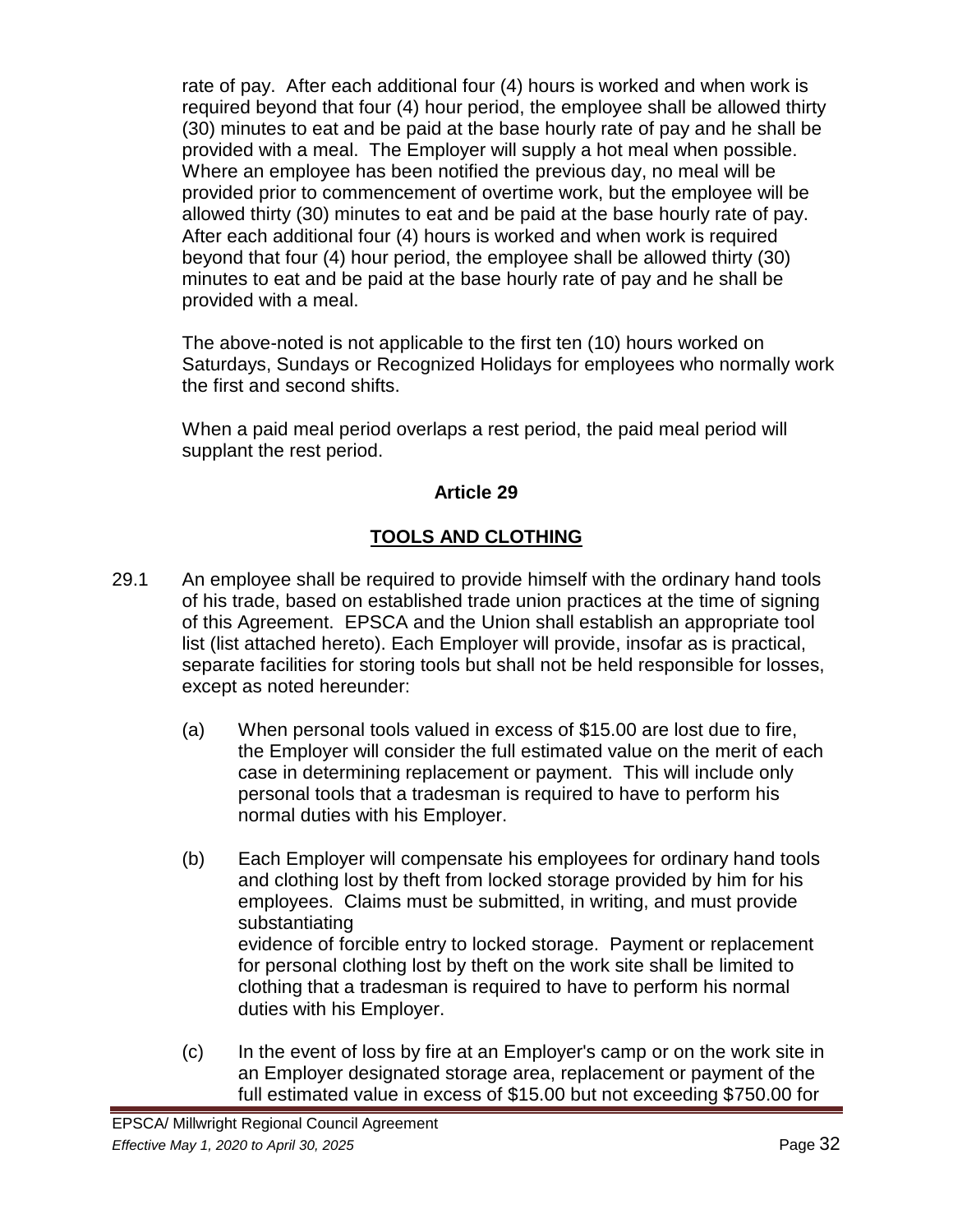the loss of personal clothing will be made by the Employer. Payment or replacement for personal clothing lost by fire on the work site shall be limited to clothing that a tradesman is required to have to perform his normal duties with his Employer.

- 29.2 An employee who has obtained tools from his Employer shall be allowed sufficient time, in the opinion of Management, to return such tools to his Employer during working hours. An employee receiving tools from his Employer shall be held responsible for the return of such tools in good condition, subject to normal wear and tear. On layoff, an employee will be allowed reasonable time to return tools to his Employer.
- 29.3 Gang tools as described in the appendices shall be the responsibility of the Employer.
- 29.4 Employees working in a radiation area, in plastic suits or replacement material of the fully enveloping type with an independent air supply \$8.50 effective May 1, 2015 for every half shift worked or portion thereof. A day for the purposes of this item shall be defined as any period up to twelve (12) hours.
- 29.5 Employers may supply additional tools and equipment to employees. Employees receiving such tools or equipment shall be responsible for them in accordance with this Article. Employees will immediately report the loss of any Employer-supplied tools or equipment.

# **Article 30**

# **PROTECTIVE CLOTHING AND EQUIPMENT**

- <span id="page-35-0"></span>30.1 Employees are required to wear protective clothing and use protective equipment, as determined by the Employer, for the work being done.
- 30.2 The protective clothing and equipment covered in 30.1 of this Article that is provided by the Employer shall be charged out to the employee. Employees will not be held liable for items which are returned in reasonable condition or which are lost or damaged under conditions where no employee negligence is evident and where the loss or damage is reported immediately. Where negligence is determined, the employee will be charged for the cost of repair or replacement.
- 30.3 If job conditions necessitate coveralls and gloves, as determined by the Employer, the Employer shall supply and maintain the necessary protective equipment at no cost to the employee.
- 30.4 The Employer shall supply at no cost to the employee when required by the work they are to perform, safety hats, new sweat bands, new liners, welding gloves, working gloves, welding helmets, welding and burning goggles, welding sleeve leathers, welding jacket and non-prescription safety glasses.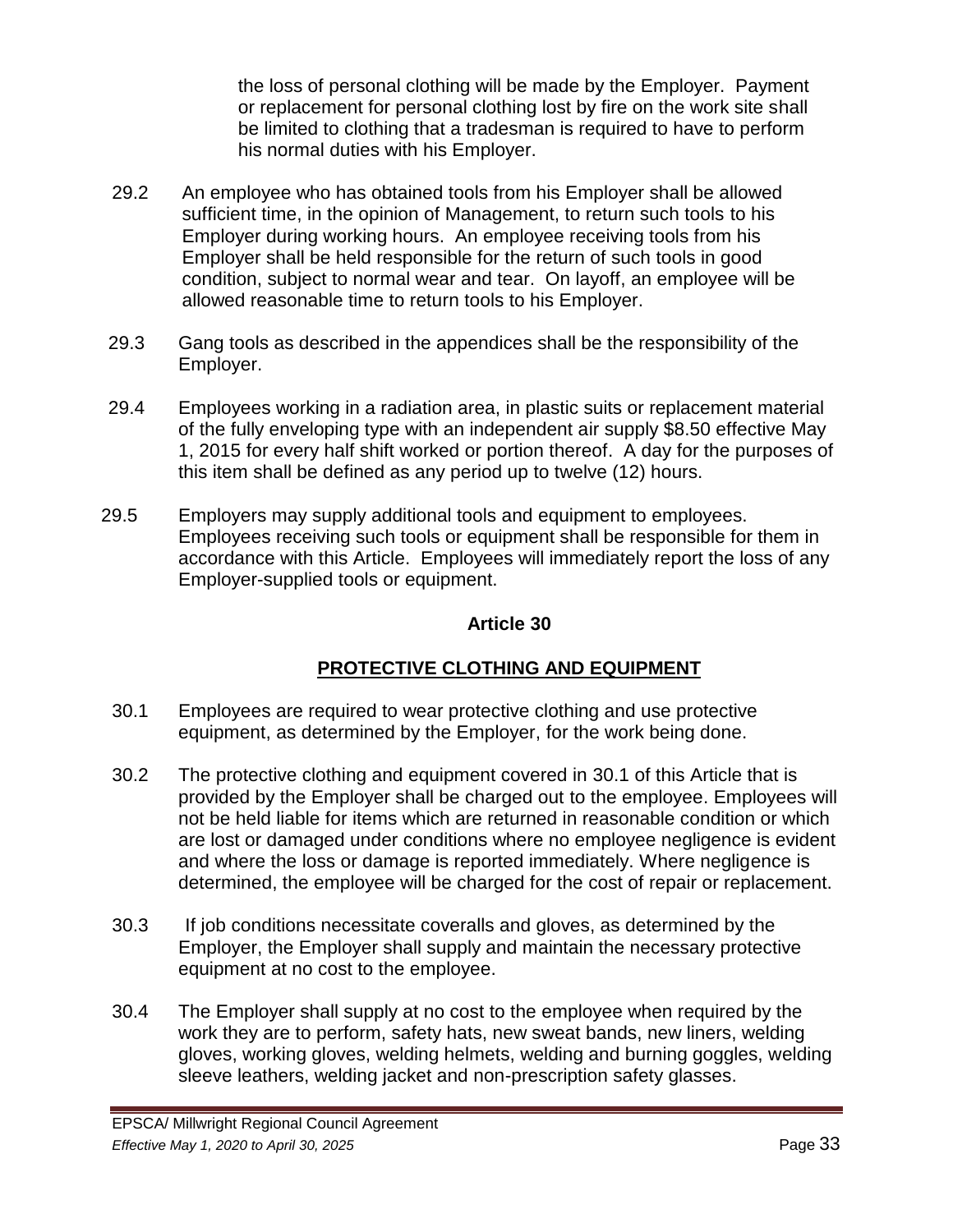30.5 Employees will be allowed a reasonable amount of time for clean-up when working on abnormality dirty and corrosive work prior to the end of the shift.

### **Article 31**

### **APPRENTICESHIP AND TRADES TRAINING/PROGRAMS**

- 31.1 Apprenticeship and other training programs should be instituted as required to maintain an adequate skilled and competent work force to perform work within the electrical power systems sector by apprenticeship training programs, upgrading programs and retraining programs.
- 31.2 Where a ratio of apprentices to journeymen employed has been established, this ratio shall be maintained.
- 31.3 The Employer agrees to pay into operative apprenticeship or training funds the amounts specified for apprenticeship or training as set forth in the wage schedules, attached hereto, for employees covered by this agreement during the time they are employed.
- 31.4 The Union agrees to supply EPSCA with all administrative material that is required for implementation of these funds.
- 31.5 Training programs established by the Employers to provide skills required in the electrical power systems sector shall be funded by reducing the Employers' contributions to the training fund in the specific locality where the training is taking place by an amount of money equivalent to the cost of such programs.
- 31.6 Where programs are established, the Employer shall ensure that sufficient journeymen are available and supervisions is provide so that the apprentice has ample opportunity to obtain related his training and work experience to the degree possible during the Employer's tenure on site.
- 31.7 Both parties acknowledge the Employer's and Union's responsibilities, respectively, in the training of apprentices to meet the Employer's current and future needs.

 Apprentices, when available, shall be employed on work covered by this agreement in the ratio of one (1) Apprentice to three (3) Journeymen. When requested, the first Apprentice shall be a fourth or third year Apprentice, if available.

31.8 Apprentices will not be required to work shift work when it interferes with attendance at classes by the Local Apprenticeship training program.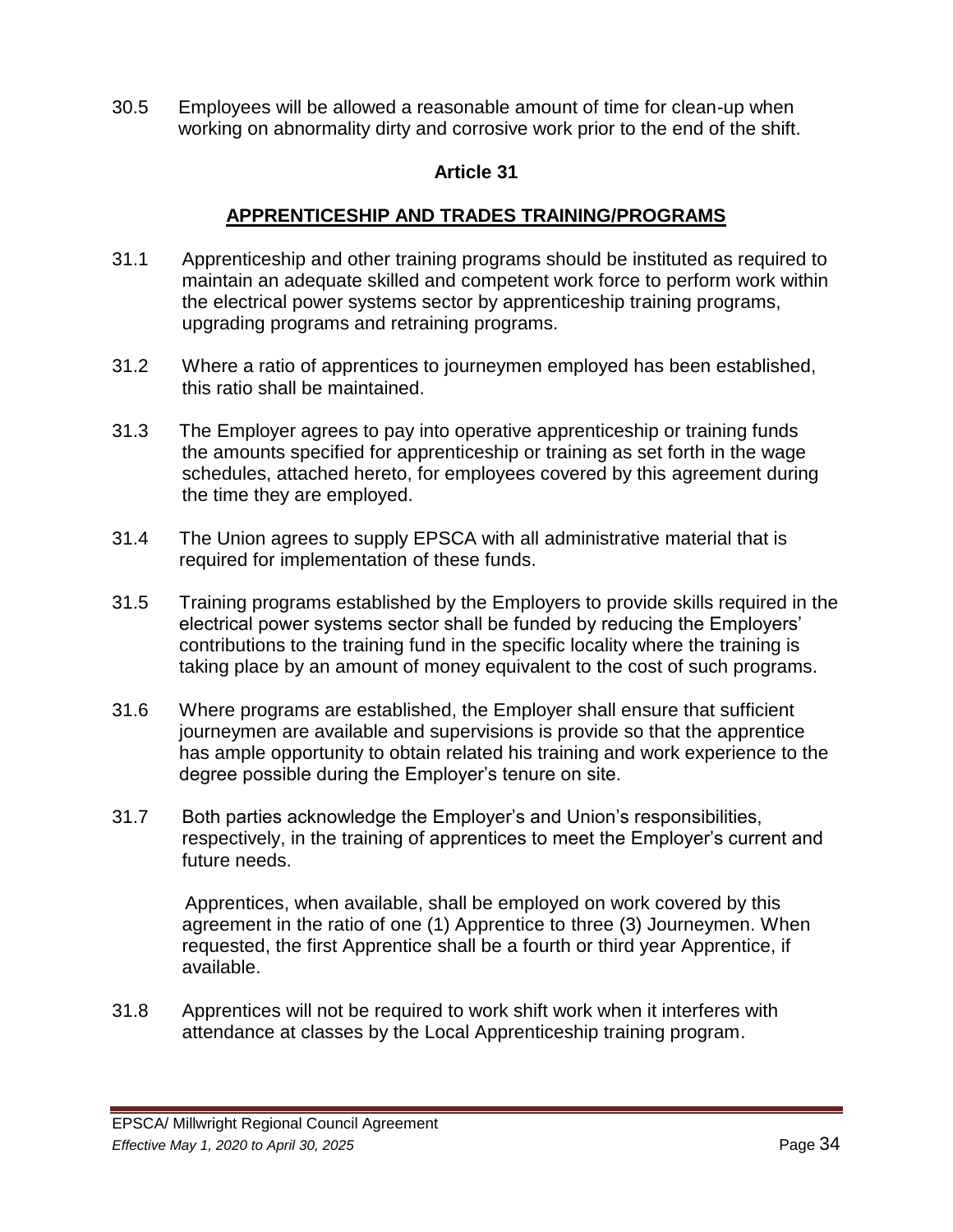### **Article 32**

### **HOURS OF WORK**

#### 32.1 One (1) or Two (2) Shift Operation

The weekly hours of work Monday to Friday inclusive shall consist of forty (40) hours for all employees of Employers covered by this agreement and working on a one (1) or two (2) shift operation.

The weekly hours of work may be arrived at by having the employees work either:

- four (4) consecutive ten-hour shifts, Monday to Thursday or;
- four (4) consecutive ten-hour shifts, Tuesday to Friday or;
- five (5) consecutive eight-hour shifts

but not concurrently on the same work program.\*

Employees will not be moved from work program to work program to circumvent overtime. Disputes arising from this Article are subject to the grievance procedure.

Each Employer will notify the Local Union of the weekly hours of work for each work program\* at the site.

Weekly hours of work will be established for a minimum period of two (2) weeks.

If an Employer intends to change the weekly hours of work, a minimum of five (5) days written notice shall be sent to the Local Union, or less with agreement of the Local Union.

The start time for the day shift shall be 7:00 a.m. with a possible one (1) hour variance either way. The start time for the afternoon shift shall be immediately following the day shift or within two (2) hours either way to coincide with the end of the day shift.

- *\* For the purposes of this section, a work program may be defined as work taking place on a site that could include the following:*
	- *Outages,*
	- *Specific contracted scopes of work,*
	- *Various and different modifications in an operating plant where the owner dictates the hours of work, or*
	- *Subcontracts for a prime contractor where the prime contractor dictates the hours of work*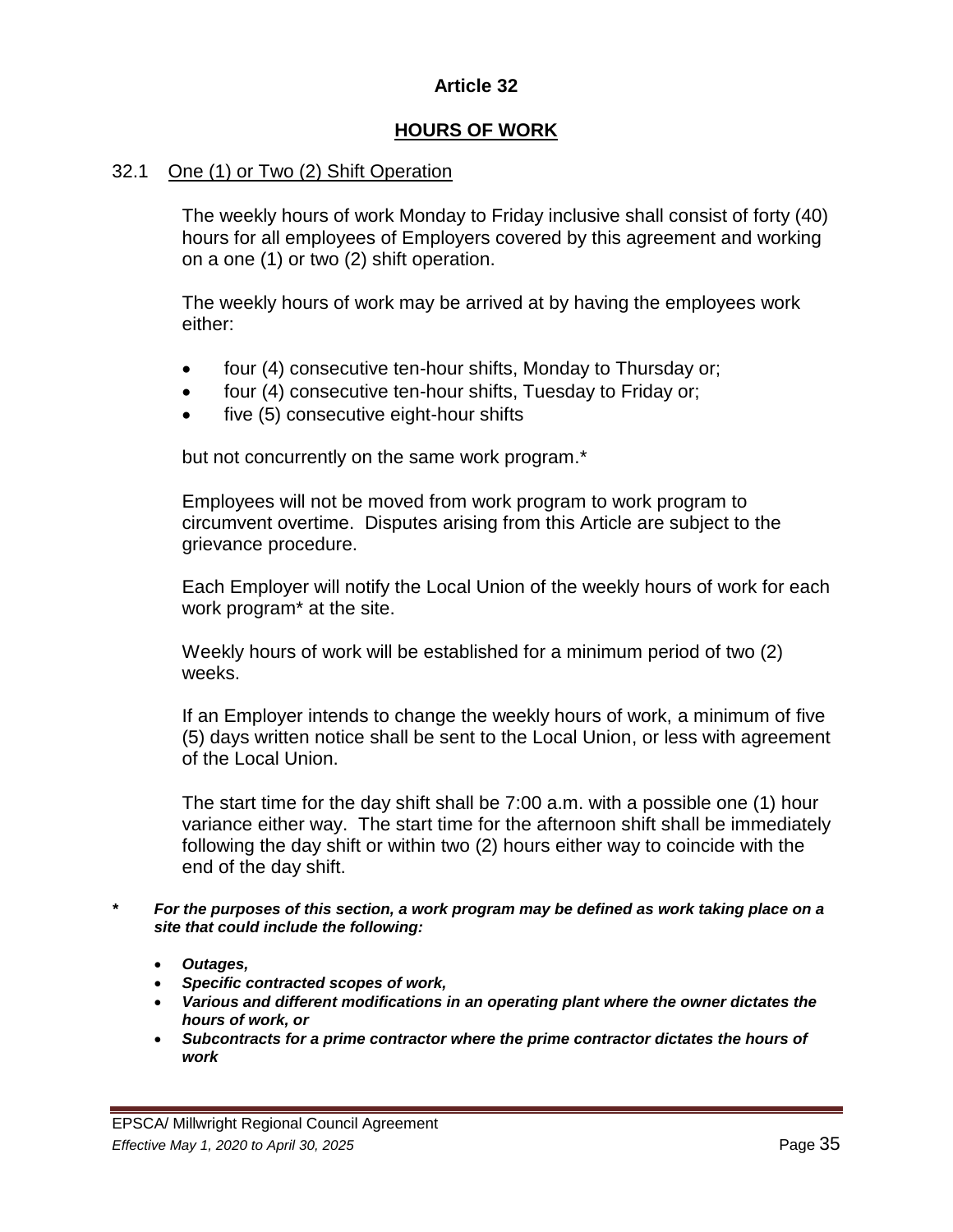Millwrights assigned to fire watch duties may commence work after the start of the rest of the crew. In these cases, normal scheduled hours of work beyond the quit time of the rest of the crew will not be subject to overtime premiums.

### 32.2 Three (3) Shift Operation

When a three (3) shift operation is established by the Employer, the following conditions will apply:

Those employees working on the day shift shall work eight (8) hours per shift at the straight time rate.

Those employees working on the afternoon shift shall work seven and one-half (7 1/2) hours per shift at the straight time plus the appropriate shift differential as set out in the Shift Differential Article 33 of this agreement.

Those employees working on the night shift shall work seven (7) hours per shift plus the appropriate shift differential as set out in the Shift Differential Article of this agreement.

32.3 The hours of work for such work as driveway and parking lot construction, railroad construction, landscaping, tunnelling, precast concrete erection, fencing or demolition, shall be as established in applicable local agreements for the class and character of work.

An applicable local agreement shall be an agreement between a local of the Union and a builders' exchange, contractors' association or contractor applicable in the locality of the project for the class and character of the work.

- 32.4 The weekly hours of work for structural steel erection shall be forty (40) hours made up of five (5) days of eight (8) hours each, Monday to Friday inclusive.
- 32.5 The weekly hours of work for site preparation and earth dams shall be 45 hours made up of five (5) days of nine (9) hours each, Monday to Friday inclusive.

#### 32.6 Shift Change

A shift will be deemed to be established providing at least four (4) consecutive days of a shift are to be worked excluding Saturdays, Sundays and recognized holidays. If an employee is removed from their scheduled shift prior to completing four (4) consecutive shifts, the employee will be paid shift differential for the balance of the four (4) consecutive shifts that would have been worked had the employee not been reassigned.

32.7 It may be necessary from time to time to vary the hours of work established in this Article. Any amendments to the hours of work will be established by mutual agreement between EPSCA and the Union.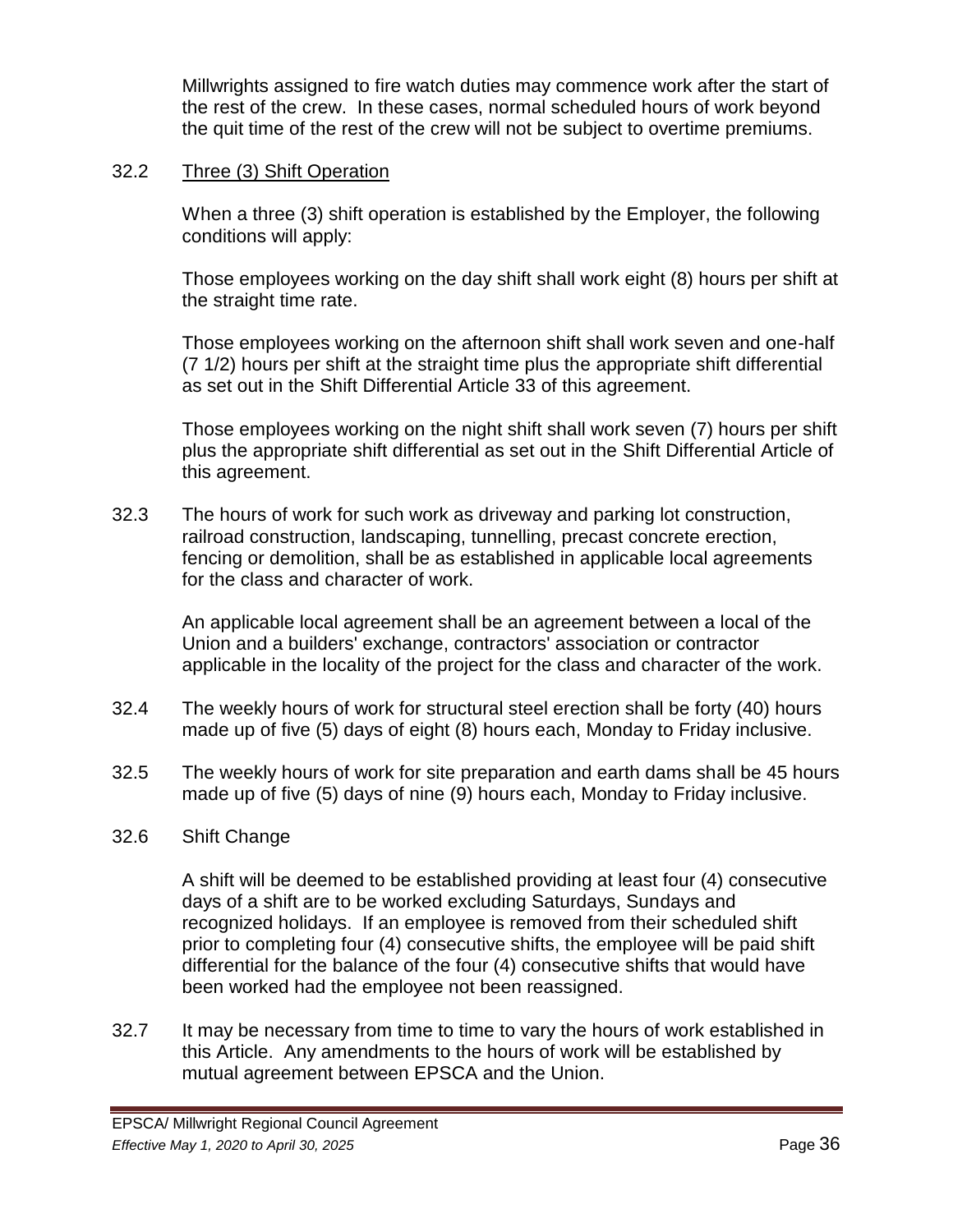32.8 The shift rate will be based on the day in which the shift begins.

### 32.9 LUNCH PERIODS FOR MAJOR PROJECTS, AND CONSTRUCTION AND SERVICES DIVISION

A lunch period will be given no earlier than four (4) hours and no more than five (5) hours after the start of the shift and will be one-half (1/2) hour in duration.

A lunch period will be given no earlier than three and one-half (3-1/2) hours and no more than five (5) hours after the start of the third shift and will be one-half (1/2) hour in duration.

- 32.10 When an employee is told to return to work without an eight (8) hour break, all work performed shall be at the premium rate until such time as the employee receives an eight (8) hour break. In situations where the eight (8) hour break does not allow an employee to return to work at the normal starting time, the employee shall report for regular work at the end of the eight (8) hour break. The employee shall be paid at the straight time rate from the beginning of their normal work shift.
- 32.11 Nuclear Sites Only

The start time for the day shift shall be between 6:00am and 9:00am. The start time for the afternoon shift shall be immediately following the day shift or within 2 (two) hours either way of the end of the day shift. Crews may have different start times.

When performing work in plastics in a nuclear Zone 3 environment, meal and rest breaks may be delayed in order to start or complete work assignments. Meal breaks will not be delayed more than five (5) hours from the start of the shift.

### **Article 33**

### **SHIFT DIFFERENTIAL RATE**

- 33.1 Employees required to work shift work, other than the regular day shift, will receive a shift differential rate of one-fifth (1/5) for normal scheduled shift hours worked.
- 33.2 Shift differential will not be paid on overtime hours.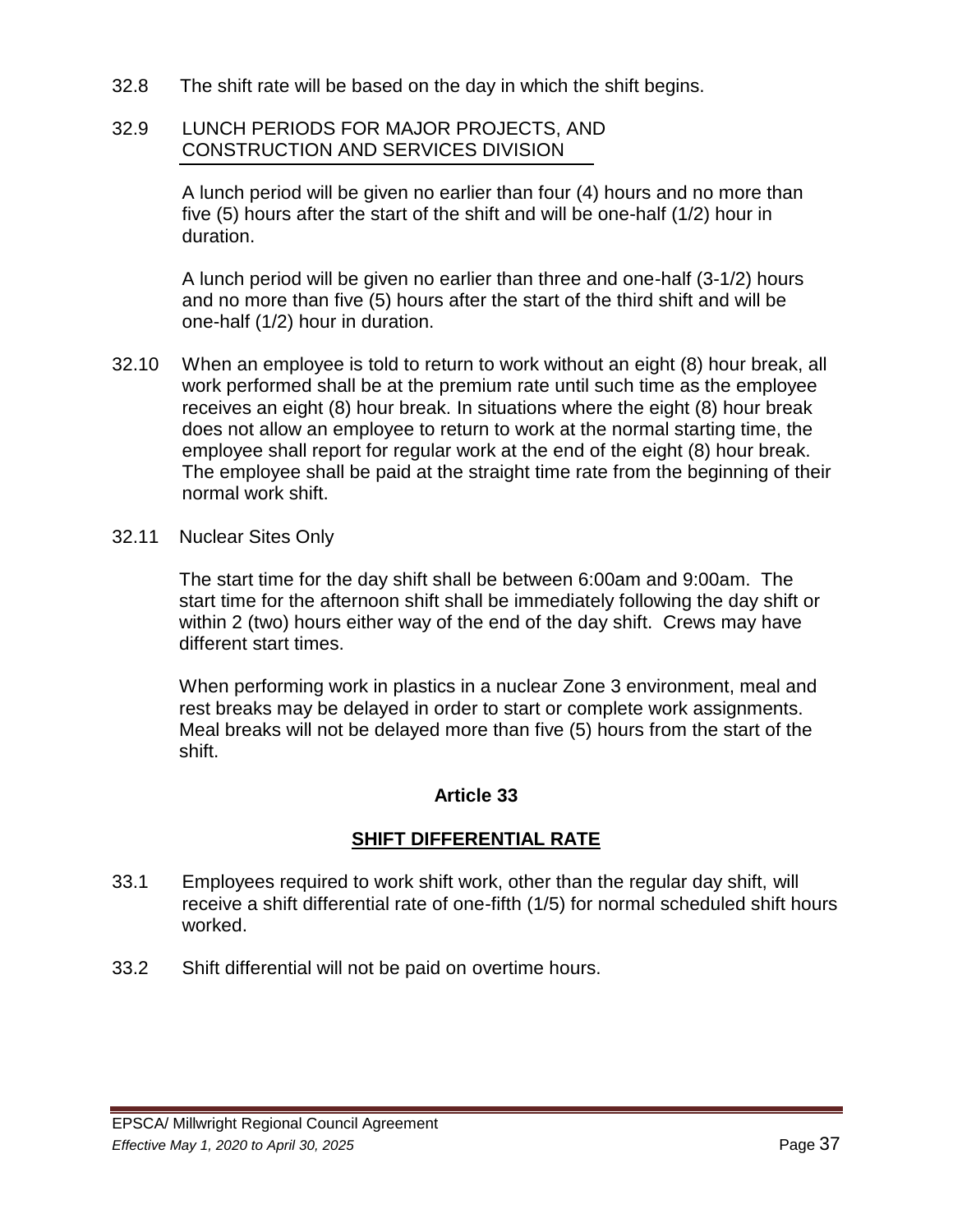### **Article 34**

### **WELDING TESTS**

- 34.1 On hire, welders must possess the qualifications and class of welding specified by the Employer. It will be at the Employer's discretion whether a welder who does not possess the qualifications and class of welding ticket specified will be hired.
- 34.2 A welder who has been referred to the Employer by the Union and who has never had a welding certificate will take an applicable test on his own time and pay for such test.

### **Article 35**

#### **OVERTIME RATES**

35.1 When working on an eight (8) hour day and five (5) day per week schedule (Monday to Friday inclusive), overtime work shall be paid at one and one-half  $(1 - \frac{1}{2})$  times the basic hourly rate for all hours worked beyond the normal daily scheduled number of hours up to a maximum of two (2) hours per day. All hours in excess of ten (10) hours per day shall be paid at two (2) times the basic hourly rate.

> When working on a ten (10) hour day and four (4) day per week work schedule Monday to Friday inclusive) overtime work shall be paid at one and one-half  $(1 - \frac{1}{2})$  times the basic rate for all hours worked beyond the normal daily scheduled number of hours up to a maximum of two (2) hours per day. All hours in excess of twelve (12) hours per day shall be paid at two (2) times the basic hourly rate.

- 35.2 Overtime work performed on Saturday, Sunday, non-shift days, and the Statutory Holidays listed in Article 36 shall be paid at two (2) times the basic hourly rate.
- 35.3 The Chief Steward/and or Job Steward will be informed of all overtime and shall be given the opportunity to work. In the event he declines the work he shall be responsible to designate a steward to work the overtime who is qualified to perform the available work. Whenever practical, overtime shall be divided as equally as possible amongst all employees.
- 35.4 When overtime work is required as an extension of the normal daily hours, a minimum of one (1) hour's work will be provided. Excluding supervisory turnovers.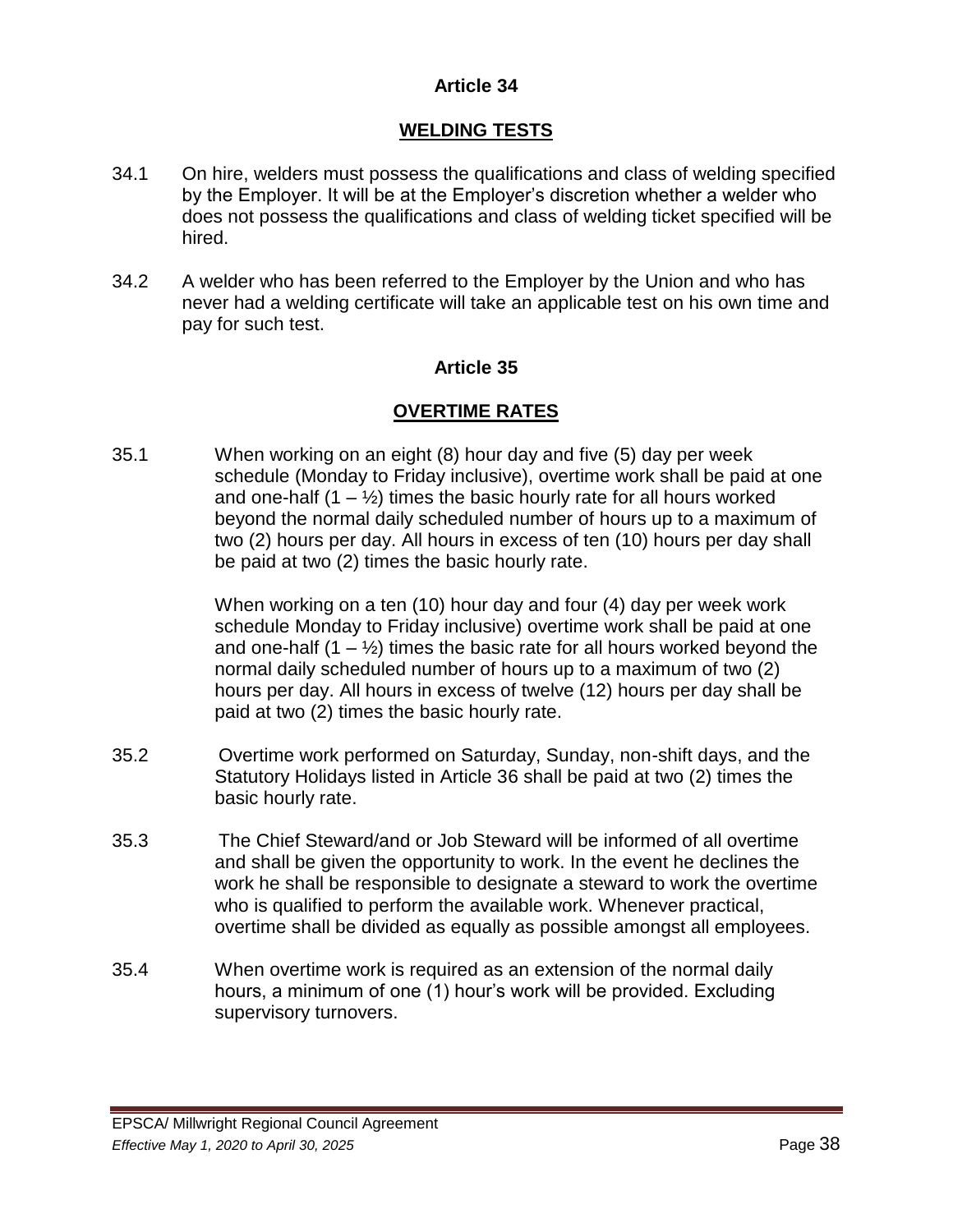### **Article 36**

# **STATUTORY HOLIDAYS**

36.1 The Statutory Holidays recognized under this Agreement are:

New Year's Day Civic Holiday Family Day Labour Day Easter Monday Christmas Day Victoria Day Boxing Day Canada Day

Good Friday Thanksgiving Day

Recognized holidays falling on a Saturday or Sunday shall be observed on the following Monday. When Christmas Day falls on a Saturday or Sunday, it shall be observed on the following Monday and Boxing Day on the following Tuesday. When New Year's Day falls on a Saturday or Sunday, it shall be observed on either the preceding Friday or the following Monday.

EPSCA reserves the right to change the day of observance of a Statutory Holiday when such a holiday falls on a Tuesday, Wednesday (Canada Day only) or Thursday.

### **Article 37**

# **GRIEVANCE PROCEDURE**

37.1 Grievances within the meaning of the grievance and arbitration procedure shall consist only of disputes about the interpretation or application of particular clauses of this Agreement and about alleged violations of this Agreement. In the event of any dispute concerning the meaning or application of any provision of this Agreement or a dispute concerning an alleged violation of this Agreement, there shall be no suspension or disruption of work, but such dispute shall be treated as a grievance and shall be settled, if possible, by EPSCA and the Union. In the interests of expediting the procedure, the parties shall process grievances in the following manner:

The grievance procedure in Article 37 and arbitration procedure in Article 38 do not apply to jurisdictional disputes.

### 37.2 PRELIMINARY DISCUSSION

Disputes arising out of the interpretation or alleged violation of this Agreement should, if possible, be settled by discussion between the employee and/or his steward and the employee's supervisor. If the employee affected is a foreman, the preliminary discussion will be between the Accredited Union Representative and the foreman's supervisor.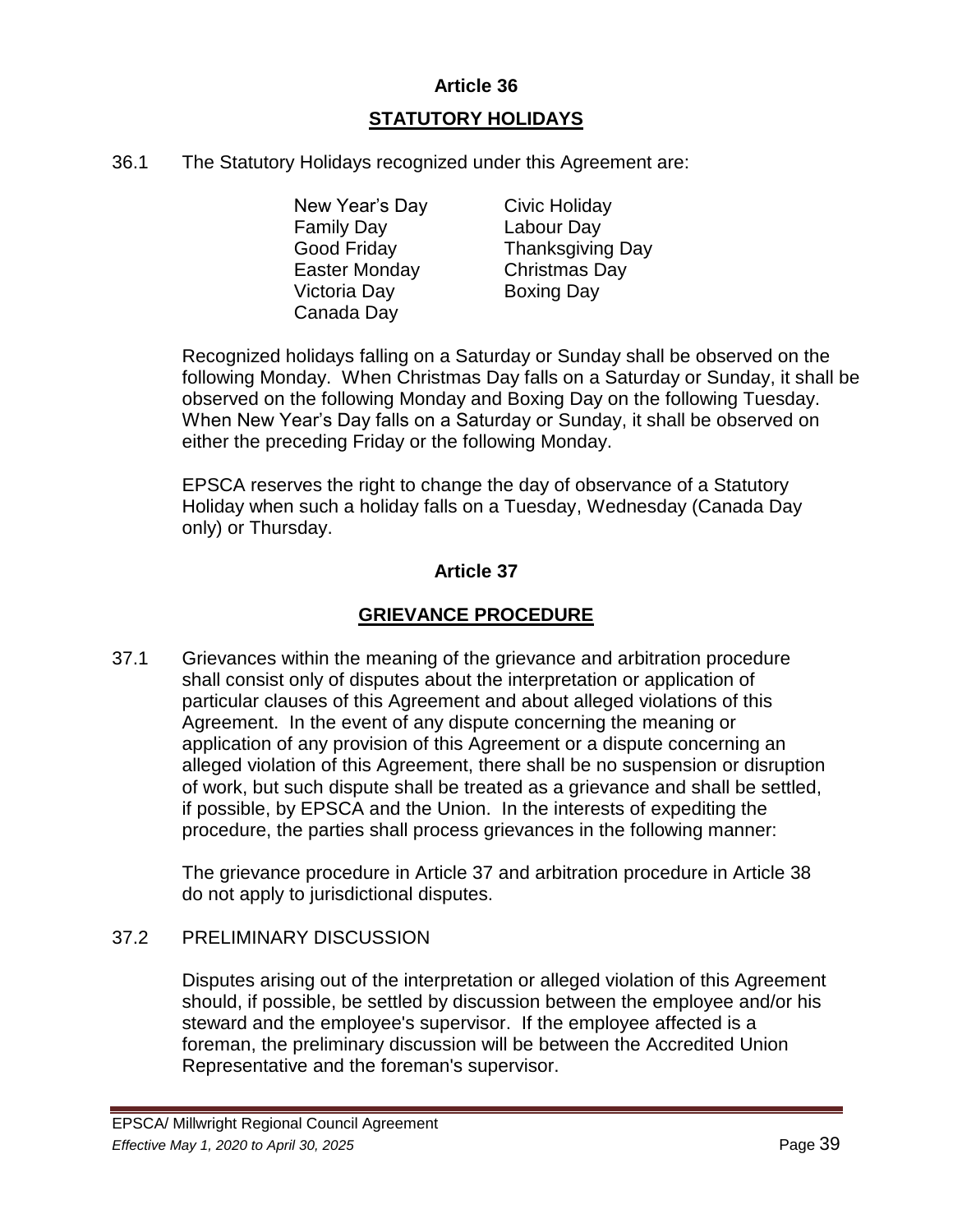### 37.3 FIRST STEP

If a dispute cannot be resolved by this method, the Accredited Union Representative may file a formal grievance on the prescribed form with the Manager of Construction or EPSCA and/or the Employer within fifteen (15) working days of the alleged grievous act.

Within ten (10) working days of the filing of the grievance, EPSCA and/or the Employer shall investigate the grievance and convene a First Step meeting which he or the Accredited Union Representative considers necessary to resolve it.

The Management Committee shall be comprised of the appropriate EPSCA Representative or their designate plus at least one representative of the Employer named in the grievance. The Union Committee shall include at least two persons, one of whom shall be the Accredited Union Representative for the grievor.

EPSCA and/or the Employer shall give his reply on the prescribed form to the Accredited Union Representative within five (5) working days from the date of the First Step meeting.

Copies of completed grievance forms signed by the appropriate parties shall be filed by EPSCA and/or the Employer. The Accredited Union Representative for the grievor will file a copy with the Union.

EPSCA and/or the Employer will send a copy of any signed first step grievance settlement between the Accredited Union Representative and EPSCA to the Union and EPSCA office.

#### SECOND STEP

37.4 Within ten (10) working days after the disposition has been issued under the First Step of this procedure, the Accredited Union Representative may refer the grievance on the prescribed form to the appropriate EPSCA Representative. A copy of the grievance form shall be forwarded by the Accredited Union Representative to the Executive Secretary-Treasurer of the Millwrights Council.

The appropriate EPSCA Representative shall investigate the grievance and convene a meeting which he or the Executive Secretary –Treasurer of the Millwrights Council considers necessary to resolve it and give his reply on the prescribed form to the International Representative of the Union within five (5) working days from the receipt of the grievance form which was completed at First Step.

The Management Committee shall comprise the appropriate EPSCA Representative plus two other Management Representatives, one of whom shall be a representative of the Employer named in the grievance. The Union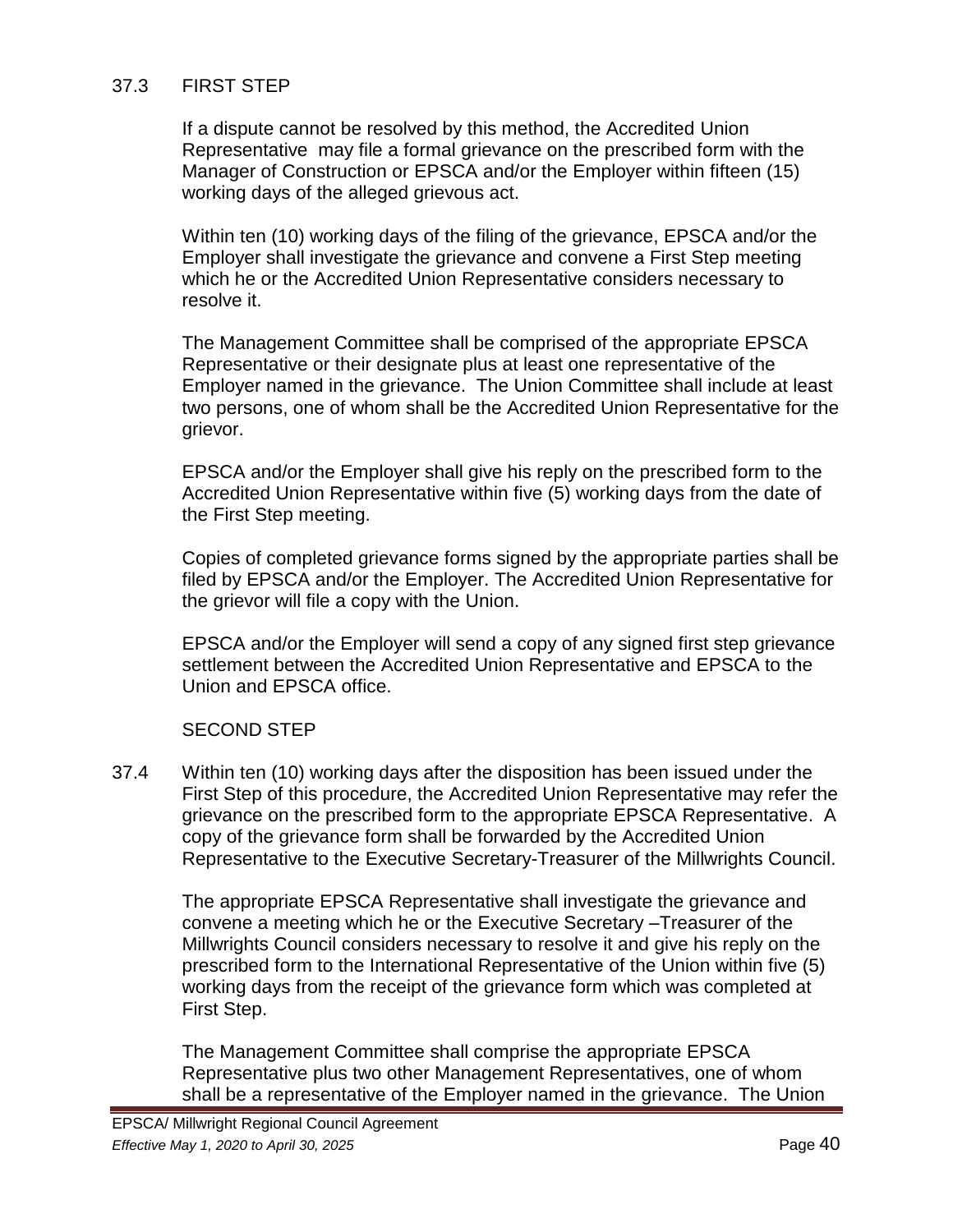Committee shall be comprised of at least the Executive Secretary –Treasurer of the Millwrights Council or his designate for the grievor. If the Executive Secretary – Treasurer of the Millwrights Council elects to appoint a designate, he shall inform EPSCA, in writing, of the name of the designate and the duration of appointment.

### 37.5 EPSCA OR UNION GRIEVANCES

The processing of EPSCA or Union grievances will begin at the Second Step. EPSCA or the Union may submit either policy or specific grievances. Such policy or specific grievances shall be submitted within thirty (30) days of the alleged grievous act.

### 37.6 TIME LIMITS

The time limits as to both documents and procedures set out in the above sections shall be complied with by the parties to this Agreement provided, however, that the parties may mutually agree, in writing, in respect to an extension or waiver of any of the time limits imposed. Where no answer is given within the time limits specified in the grievance procedure, the employee concerned, the Union, or EPSCA shall be entitled to submit the grievance to the next step of the grievance procedure. Any grievance not processed within the time limits specified in the grievance procedure shall be deemed to have been settled and ineligible for arbitration.

- 37.7 Alleged unjustified termination, discharge, suspension or disciplinary action may be grieved beginning at First Step.
- 37.8 GRIEVANCE FACILITIES

EPSCA shall provide the necessary facilities for all grievance meetings.

#### **Article 38**

#### **ARBITRATION**

38.1 If any dispute about the interpretation or application of particular clauses of this Agreement or about an alleged violation of this Agreement cannot be settled through the grievance procedure outlined in Article 37, the matter may be submitted within thirty (30) days of its failure of settlement by grievance procedure by either EPSCA or the Union to a Board of Arbitration for adjudication.

The party desiring to submit the dispute to arbitration shall notify the other party, in writing, of its desire and the notice shall contain the name of the first party's nominee to an arbitration board. The recipient of the notice shall, within five (5) working days, inform the other party of the name of its nominee to the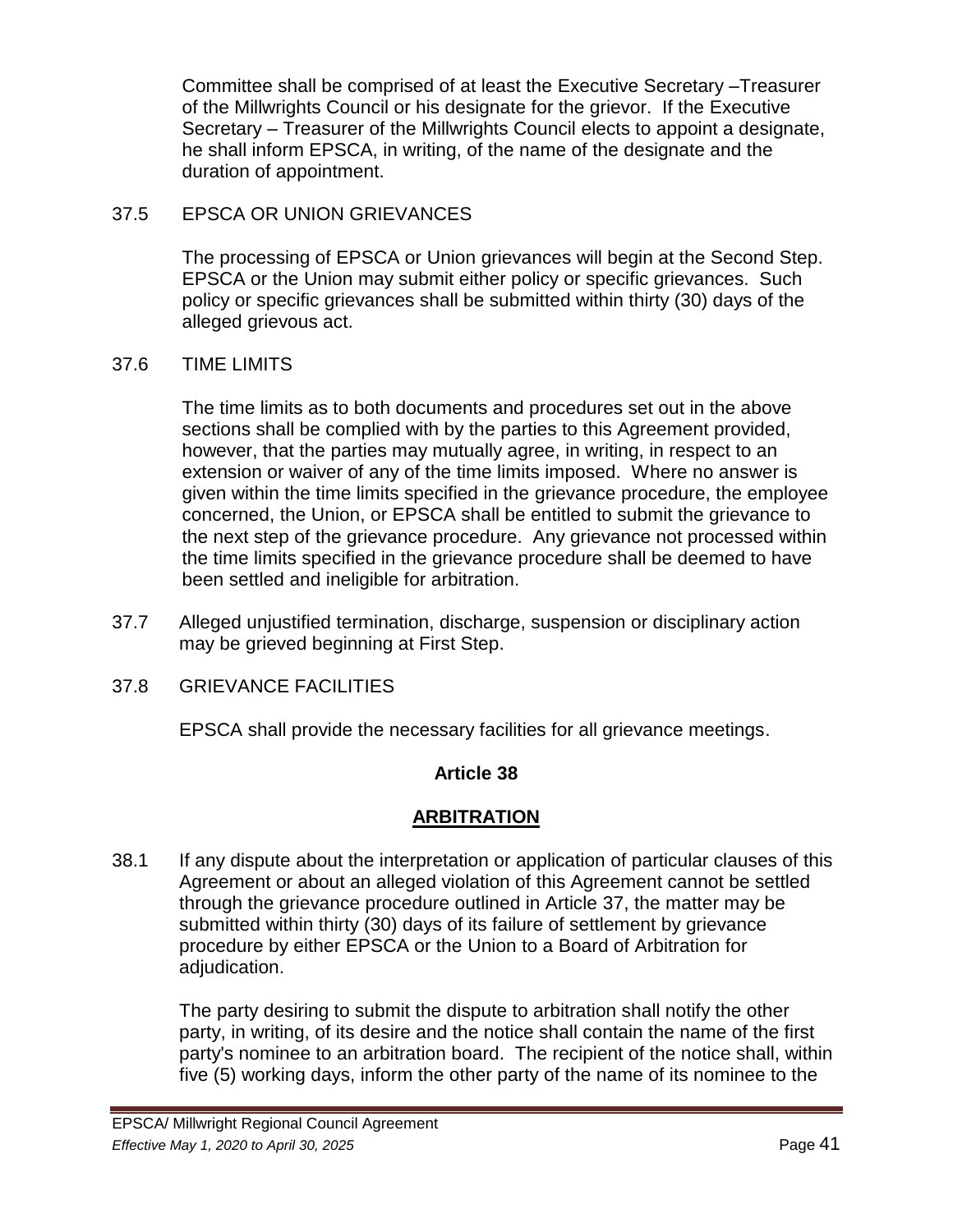arbitration board. The two nominees so selected shall, within ten (10) working days of the appointment of the second of them, appoint a third person who shall be the Chairman. If the recipient of the notice fails to appoint a nominee, or if the nominees fail to agree upon a Chairman, the appointment shall be made by the Minister of Labour for Ontario upon the request of either party. The arbitration board, when selected or appointed, will proceed as soon as practicable to hear and determine the dispute and it shall issue a decision which is final and binding upon the parties and upon their respective members. The decision of a majority is the decision of the arbitration board, but if there is no majority, the decision of the Chairman governs.

- 38.2 The arbitration board shall have no power to add to or subtract from or modify any of the terms of this Agreement. The arbitration board shall not substitute its discretion for that of the parties except where the board determines that an employee has been discharged or otherwise disciplined for cause when this Agreement does not contain a specific penalty for the infraction that is the subject matter of the arbitration. In such cases, the arbitration board may substitute such other penalty for the discharge or discipline as to the arbitration board seems just and reasonable in all circumstances. The arbitration board shall not exercise any responsibility or function of the parties. The arbitration board shall not deal with any matter not contained in the original statement of grievance filed by the party referring the matter to arbitration.
- 38.3 In arbitration proceedings, each party shall pay the fees and expenses of its nominee, whether appointed by the party or by the Minister of Labour for Ontario, and the fees and expenses of the Chairman shall be shared equally by the parties.
- 38.4 The time limits as to both documents and procedure set out in the above sections shall be observed by the parties to this Agreement provided, however, that the parties may mutually agree, in writing, in respect to an extension or waiver of any of the time limits imposed.

### **Article 39**

# **NO STRIKE - NO LOCKOUT**

39.1 There shall be no strikes or lockouts so long as this Agreement continues to operate.

### **Article 40**

### **BENEFITS**

40.1 The Employer agrees to pay into operative welfare, pension and supplementary unemployment benefit plans, whether in addition to the wage rates or deducted from the wage rates, for employees covered by this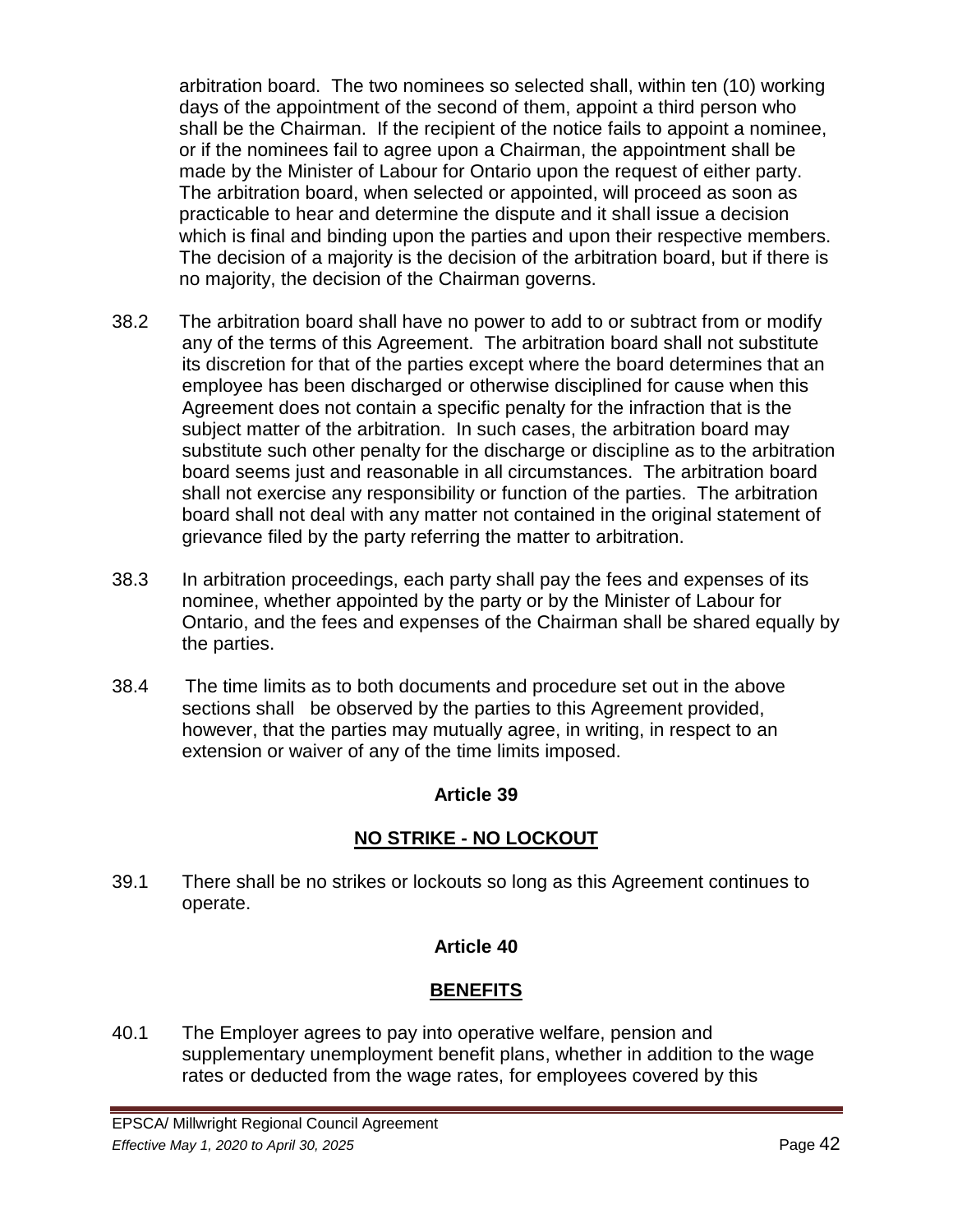Agreement. The amounts shall be as set out in the wage schedules, attached hereto.

- 40.2 The Union agrees to supply the Employer with all information regarding the welfare, pension and supplementary unemployment benefit plans and also all administrative material that is required for the implementation of same.
- 40.3 The Trustees of the Employee Benefit Plans referred to in this Collective Agreement shall promptly notify the Union of the failure by any Employer to pay any employee benefit contributions required to be made under this Collective Agreement and which are owed under the said plans in order that the program administrator of the Employee Wage Protection Plan may deem that there has been an assignment of compensation under the said program in compliance with the regulation to the Employment Standards Amendment Act, 1991 in relation to the Employee Wage Protection Program.
- 40.3 In the event an Employer is more than fifteen (15) days in arrears of the requirement to forward contributions and/or deductions to the Trustees by the fifteenth of the month following, the Employer shall pay as liquidated damages and not as a penalty an amount equal to two (2%) percent (equivalent to 24% per annum) for each month or part thereof that the contributions and/or deductions are in default for greater than fifteen (15) days provided the Employer has received five (5) days' written notice to correct such default. The trustees may require a delinquent Employer to pay for the costs, legal or otherwise, of collecting the amount owing, as outlined in the operative benefit plan trust documents.

### **Article 41**

### **VACATION AND STATUTORY HOLIDAY PAY TRUST FUNDS**

41.1 Each Employer shall contribute to The Millwright Benefit Plan Trust Funds, ten percent (10%) of the vacationable gross earning \* of each employee covered by this Agreement. The money is to be distributed by the Fund in the following manner: six percent (6%) Vacation Pay to be paid out in June of each calendar year and four percent (4%) Statutory Holiday Pay to be paid out in November of each calendar year.

Each Employer shall remit contributions on behalf of his employees into the Millwright Benefit Plan Trust Funds by the 15th day of the month, following the month in which the hours were earned to the Administrator. At no time will any contribution be paid directly to the employee.

Any Employer in default more than fifteen (15) days in remitting payment, shall pay to the Trustees, as liquidated damages and not as penalty, the amount equal to two percent (2%) of the arrears for each month or part thereof in which he is in default. In addition, the defaulting Employer shall be liable to pay and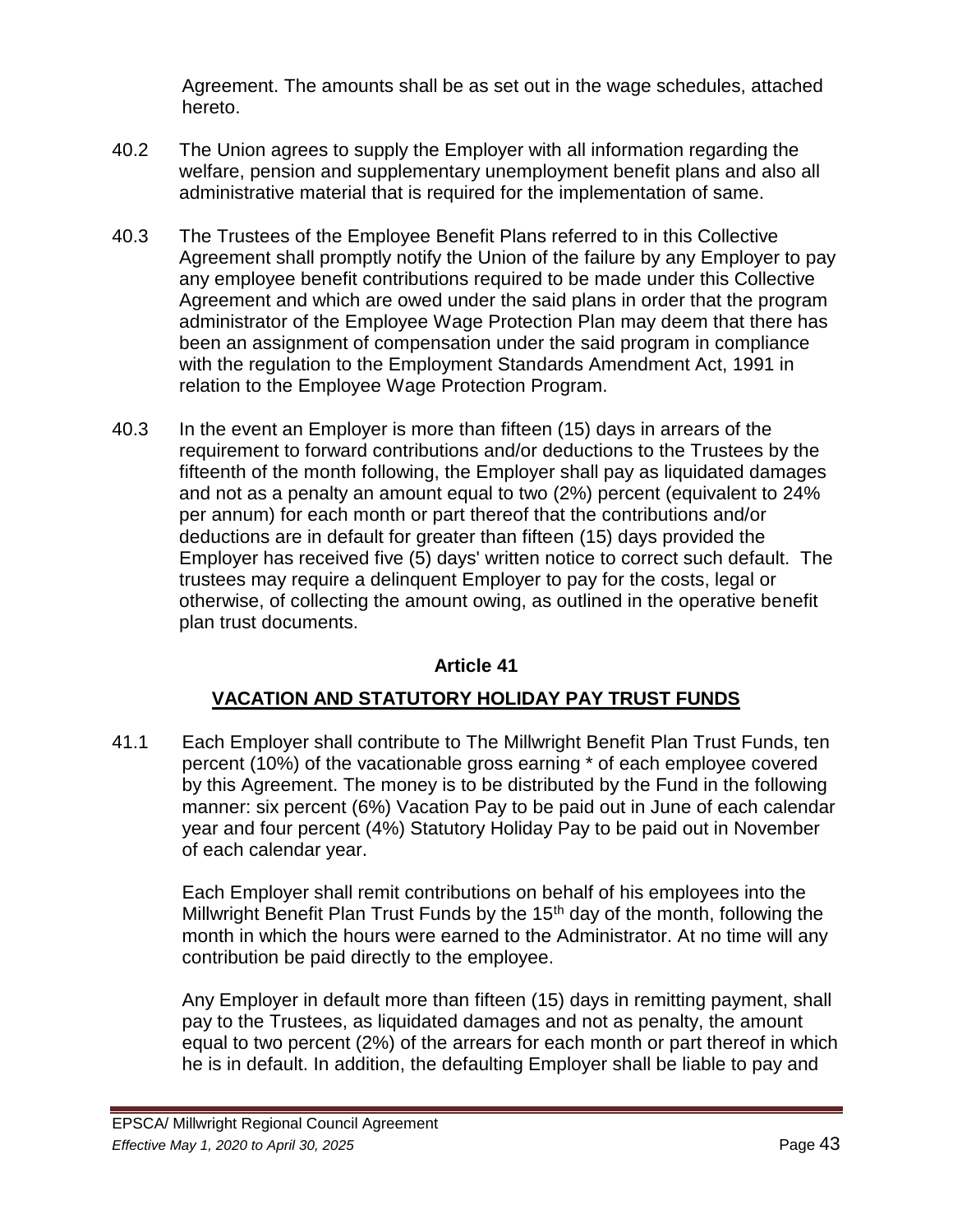agrees to pay interest at the rate of 1  $\frac{1}{2}$ % per month on any unpaid arrears including the liquidated damages specified herein.

A three (3) week leave of absence for the purpose of taking an annual vacation will be granted in the calendar year in which the employee completes one year of service\*. In special circumstances, where the work schedule permits, additional time off may be granted to an employee. The additional time off will not be unreasonably denied

### **Article 42**

# **ASSOCIATION FUND**

42.1 Each Employer bound by this agreement shall contribute to the Electrical Power Systems Construction Association Fund, the amount specified on the wage schedules attached hereto for each hour worked by each employee covered by this agreement.

The Employer shall remit such contribution together with the supporting information as required on the reporting forms.

EPSCA shall indemnify the Union for any liability arising from an Employer's failure to remit such contributions.

- *Vacationable gross earnings" means pay for regular hours, overtime, premium pay, shift differential, lines and stations daily travel time, retroactive pay adjustments, reporting pay, inclement weather pay, call-in pay, Saturday and Sunday premiums and trade training, but does not include payment for initial and return travel.*
- *Service will be calculated based on an employee's length of continuous service with his Employer.*

### **Article 43**

#### **RADIATION WORK**

- 43.1 (a) Local Union to be provided with a copy of Radiation Protection Regulations and any revisions from Ontario Power Generation Inc., Bruce Power and any other Nuclear Plant covered by the EPSCA collective agreement.
	- (b) Local Union to be provided with a copy of Radiation Protection Procedures and any revisions from Ontario Power Generation Inc., Bruce Power and any other Nuclear Plant covered by the EPSCA collective agreement.
	- (c) Each employee will have access to his personal radiation exposure record.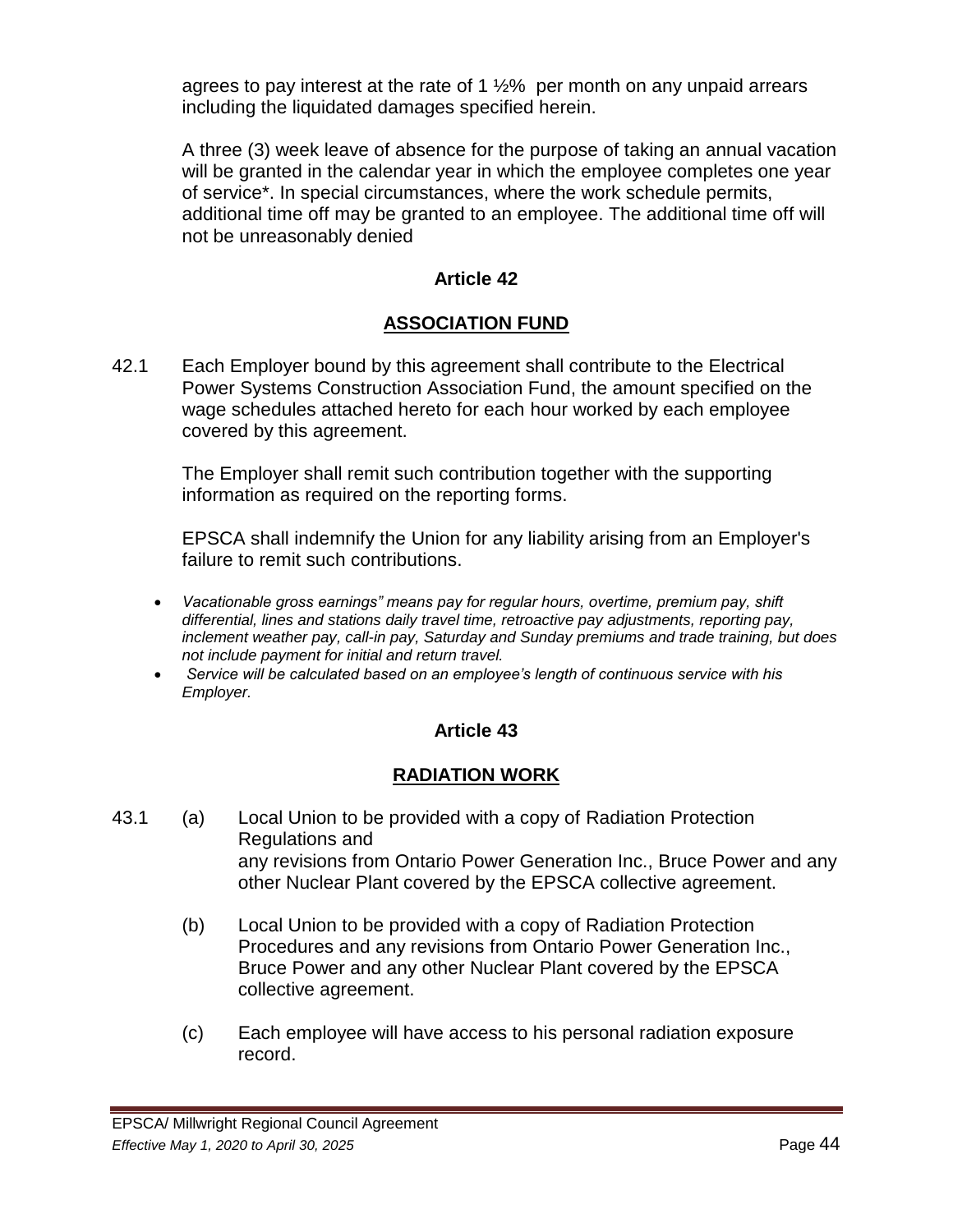- (d) Long-term employees who reach their exposure limit will be given alternate employment until they can resume radiation work.
- (e) Short-term employees will be given a guaranteed period of employment at their time of hire.

# **Article 44**

# **R.P.A. QUALIFICATION**

44.1 *Construction Radiation Protection Assistant (R.P.A.)* is a Construction Trades Person who has achieved the full radiation qualification via the approved Ontario Power Generation Inc Training Program. This requires successful completion of the construction R.P.A. training and checkouts and the performance of R.P.A. functions while under supervision of a fully qualified Construction R.P.A. to the satisfaction of the Construction Site Safety Officer and the Station Health Physics Unit.

R.P.A. will be paid the appropriate equivalent foremen's rates when performing an R.P.A. function and will report to the Site Safety Unit. An R.P.A. is a "qualification" and not a "trade function" irrespective of union or trade affiliation.

44.2 In the case of a recall to work, Employers reserve the right to recall Green qualified Atomic Radiation Workers (R.P.A.) in sequence from the out-of-work list to the location from where they were laid off. Recalled Greenmen (R.P.A.) will perform sufficient Greenman work to maintain their skill level, or be laid off.

### **Article 45**

# **ABORIGINAL CONTENT COMMITMENT**

45.1 Where an aboriginal commitment has been established on a project, the Union will agree to the conditions required to meet the commitment. The Employer will advise the Union prior to implementing the commitment.

### **Article 46**

### **TERM OF AGREEMENT**

46.1 This Agreement shall continue in full force and effect from May 1, 2020 until April 30, 2025 inclusive. During the term of this agreement it is expected that major refurbishment/rehabilitation projects may occur and they will require the parties to meet and discuss how this project can be accomplished successfully. These discussions may result in mutually amendments to this collective agreement. Either party may initiate these discussions upon sixty (60) days notice.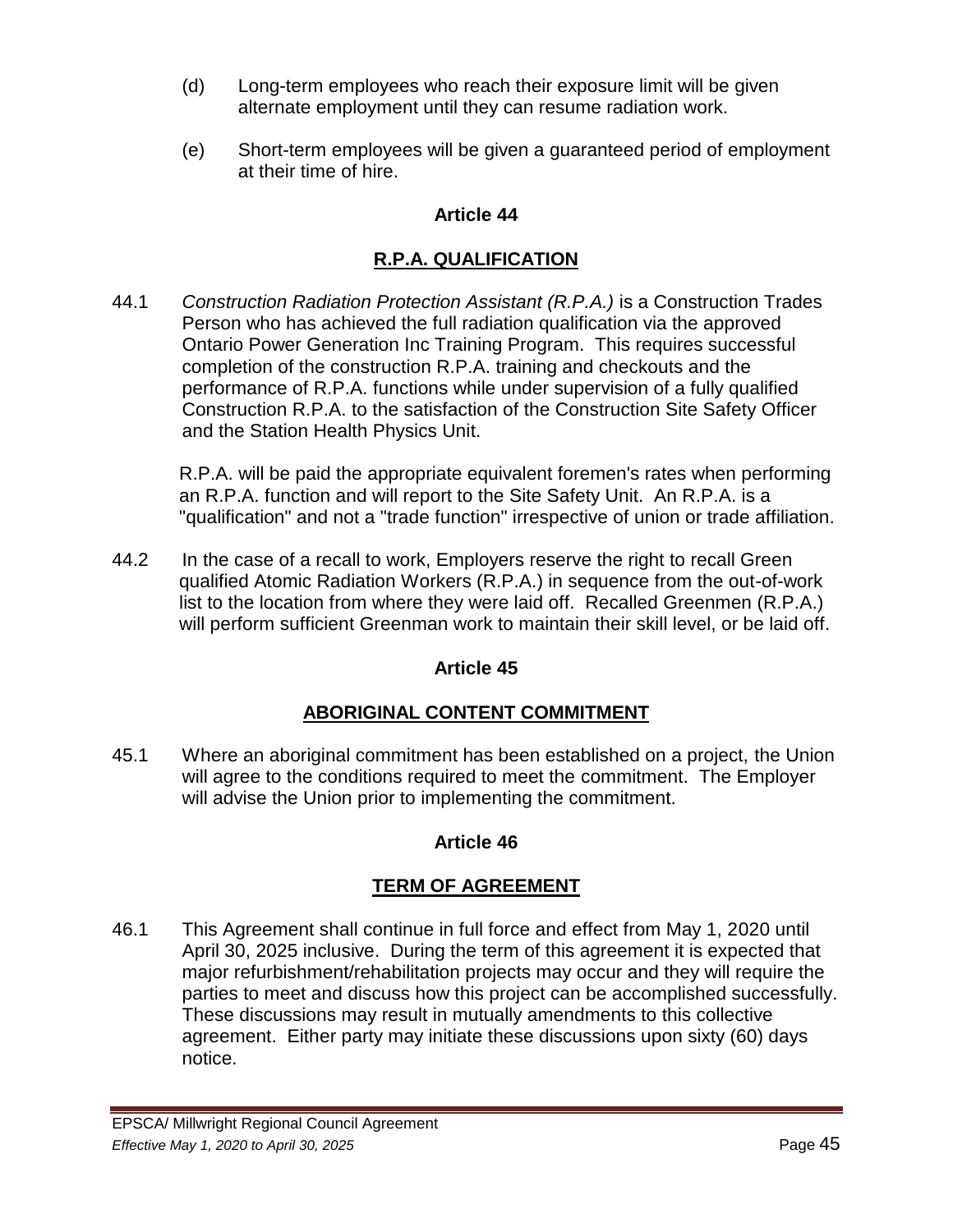In Witness Whereof, EPSCA and the Union have caused this Agreement to be executed in their names by duly authorized representatives at Tprombo this 21 day of April, 2020

For: The Electrical Power Systems **Construction Association** 

 $A$  $A$ oluc

For: Millwright Regional Council of Ontario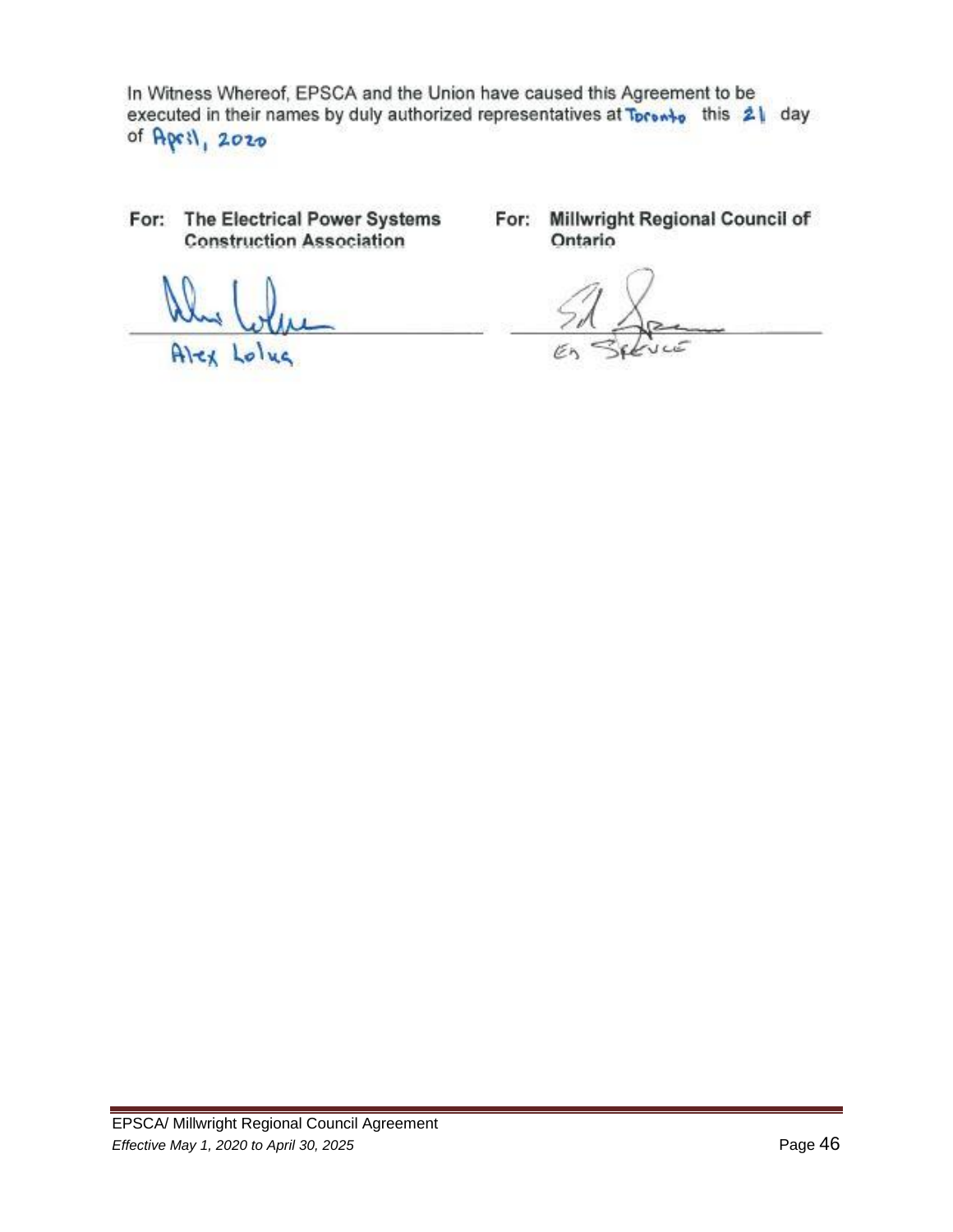#### **MILLWRIGHT REGIONAL COUNCIL OF ONTARIO COLLECTIVE AGREEMENT**

# **TOOL LIST**

The Millwright will supply, on reasonable notice, the following list of ordinary hand tools of the trade when required in the performance of his normal duties.

- carry-type tool Box with lock and key
- set feeler gauges, .0015 to .035 inches
- outside micrometer 0 to 1 inch
- 6-inch calipers (inside and outside)
- 6-inch or 9-inch machinist's level
- combination square with protractor
- scribers
- set centre punches
- set ½-inch drive sockets, 3/8-inch to 1-¼ inch, consisting of:
	- 10-inch reversible ratchet

 5-inch extension 10-inch extension universal joint flex handle extra-deep sockets, 3/16-inch, 7/8-inch, 15/26-inch

- set combination wrenches 3/8-inch to 1-1/4-inch or 1 set box-end and 1 set open-end
- set regular screwdrivers (3)
- offset screwdriver
- set Phillips screwdrivers
- set Robertson screwdrivers
- set Allen wrenches 1/8-inch to ½-inch
- set taper punches
- set chisels
- vise grip pliers
- 6-inch diagonal cutting pliers
- 10-inch rib joints pliers
- needle nose pliers
- 8-inch adjustable wrench
- 12-inch adjustable wrench
- ball peen hammers
- Pry bar
- hack saw
- tin snips
- hole magnet
- rawhide hammer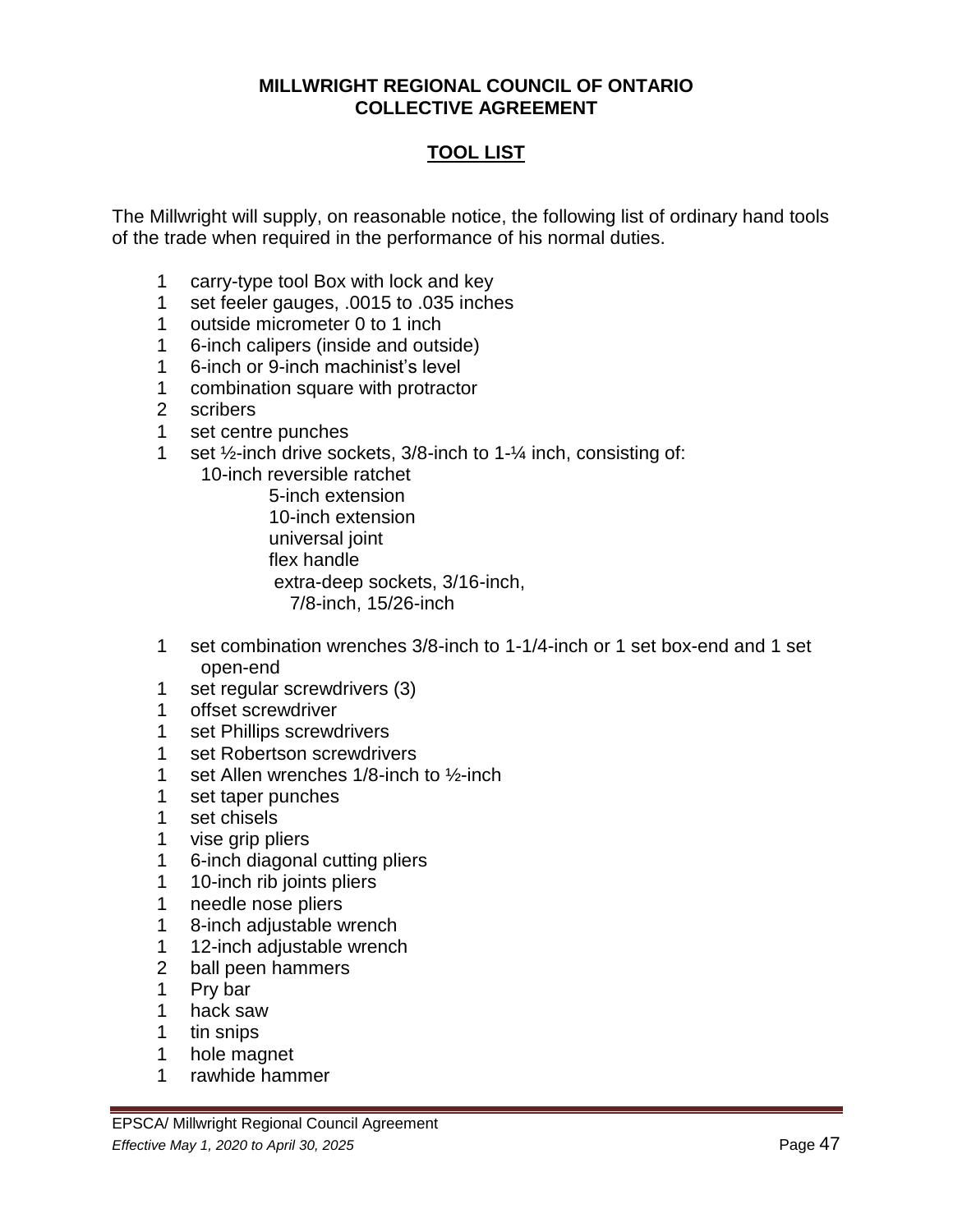- pocket knife
- flat scraper
- bearing scraper
- chalk line
- vernier calipers 6-inch
- set thread gauges
- set depth gauges
- flashlight
- inspection mirror
- adjustable steel tape, 8-foot minimum
- oil stone
- 50-foot steel tape
- set dividers
- plumb bob with line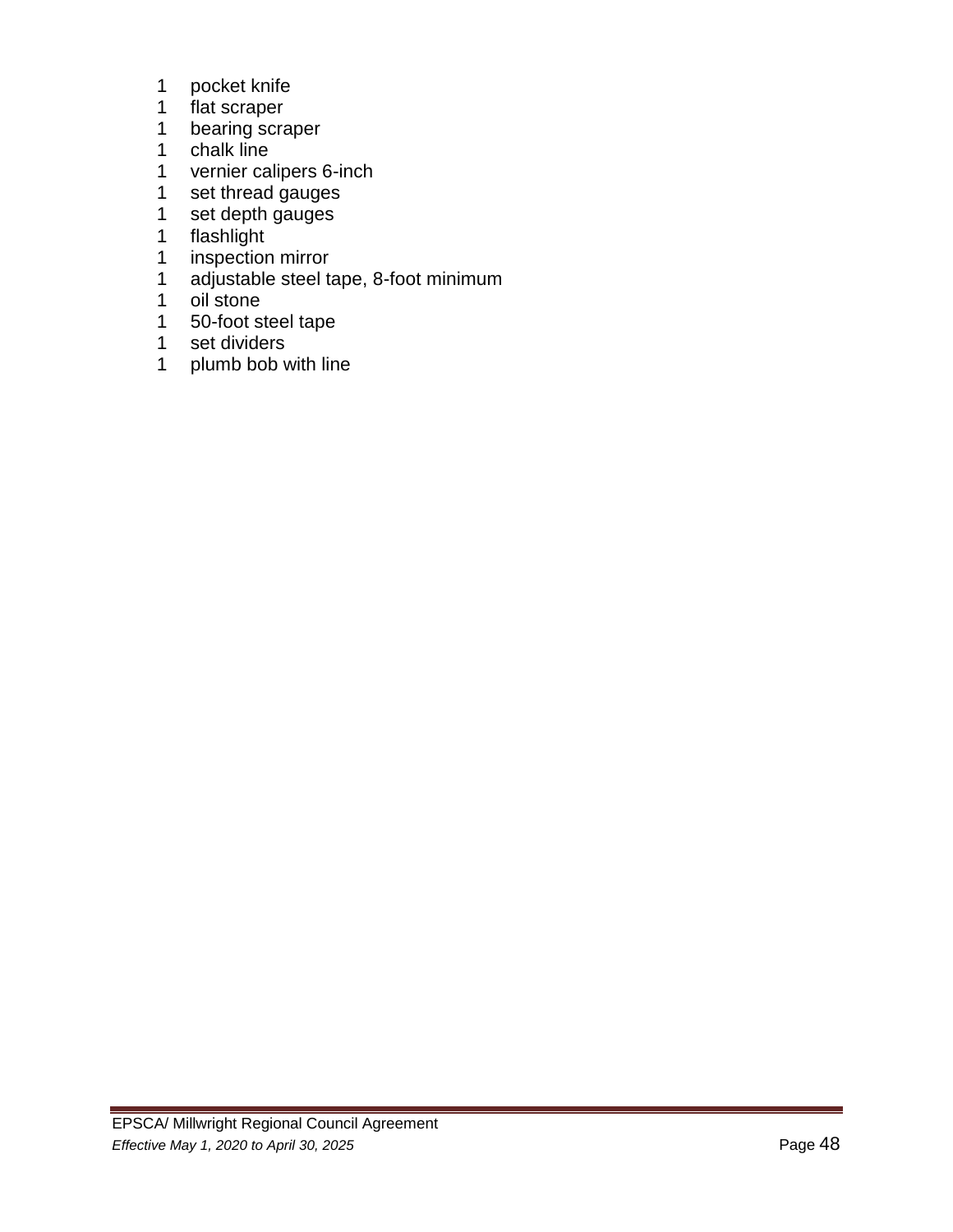# **APPENDIX A**

#### **MOOSE RIVER BASIN: NORTHERN ONTARIO \_\_\_\_\_\_\_\_\_\_\_\_\_\_\_\_\_\_\_\_\_\_\_\_\_\_\_\_\_\_\_\_\_\_\_\_\_\_\_\_\_\_\_\_\_\_\_\_\_\_\_\_\_\_**

Where the Employer elects to establish a camp, the following conditions will apply for employees working in the Moose River Basin:

#### Camp Conditions

- (a) An Employer may elect to provide free room and board in camp at no cost to the employee. Where the Employer elects to provide a camp such employees will not be entitled to receive a daily travel or room and board allowance.
- (b) When an Employer does not elect to provide free room and board in camp, the employee will be entitled to receive a daily travel or room and board allowance as set out in Articles 20.1 and 20.2 (or Articles 21.1 and 21.4 for Lines and Stations).
- (c) An employee who remains in camp on a normally scheduled work day on which he does not work will be charged \$25.00 per day unless he is excused from work for a legitimate reason by the project medical attendant or an authorized representative of his Employer.
- (d) An employee who is absent from work without approval and who remains in camp and is still absent from work the following day without approval will be charged \$25.00 for the day of absence and each successive day of unapproved absence.

#### Hours of Work

- (1) The hours of work will consist of a 21 day cycle of fourteen (14) consecutive work days followed by seven (7) consecutive days off.
- (2) Regularly scheduled hours of work of ten (10) hours per day shall be paid at straight time hourly rates.
- (3) Regularly scheduled hours of work on Saturday, Sunday, Recognized Holidays, and the fifth (5th) consecutive weekday shall be paid at two times the straight time hourly rate.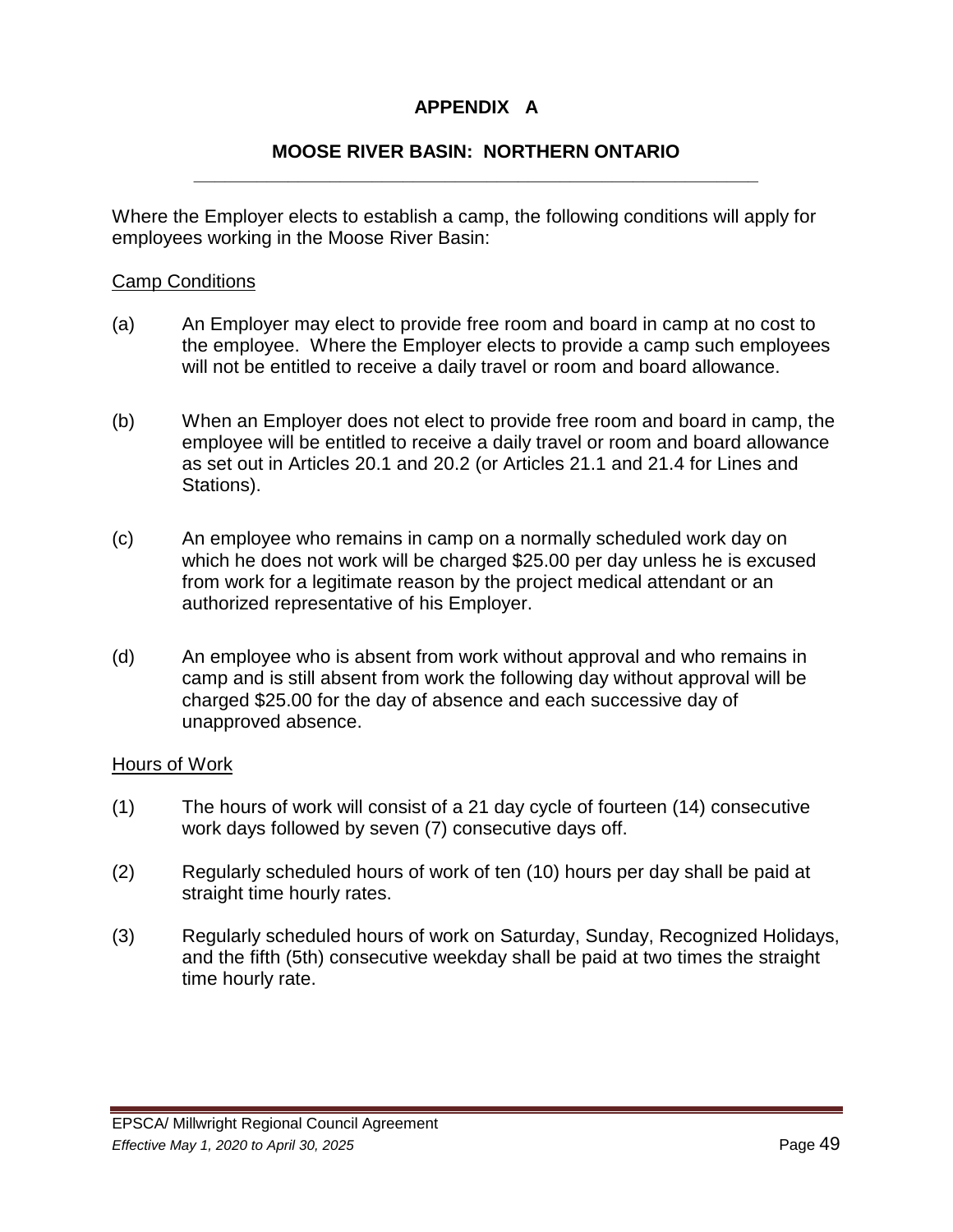#### Wrap Around

An employee shall qualify for a return trip from the project every second twenty-one (21) day cycle he is on the project on the following basis:

(a) If an employee lives within 161 radius kilometres\* from the project, the Employer shall pay forty-five dollars (\$45.00) effective May 1, 2020.

> May 1, 2021: \$45.45 May 1, 2022: \$45.90 May 1, 2023: \$46.36 May 1, 2024: \$46.82

(b) If an employee lives greater than 161 radius kilometres\* from the project, the Employer shall pay as an allowance, forty five dollars (\$45.00) effective May 1, 2020 plus travel time based on the equivalent of one (1) hour's base rate of pay for each eighty (80) kilometres\*\* from where the employee lives or place of recruitment, whichever is closer to the project.

May 1, 2021: \$45.45 May 1, 2022: \$45.90 May 1, 2023: \$46.36 May 1, 2024: \$46.82

*(\*) For work performed on Hydro One sites: "161 radius kilometers" shall be converted into one hundred and eighty-nine (189) road-driven kilometers*

*(\*\*) For work performed on Hydro One sites: "kilometres" shall be converted into "roaddriven kilometers"*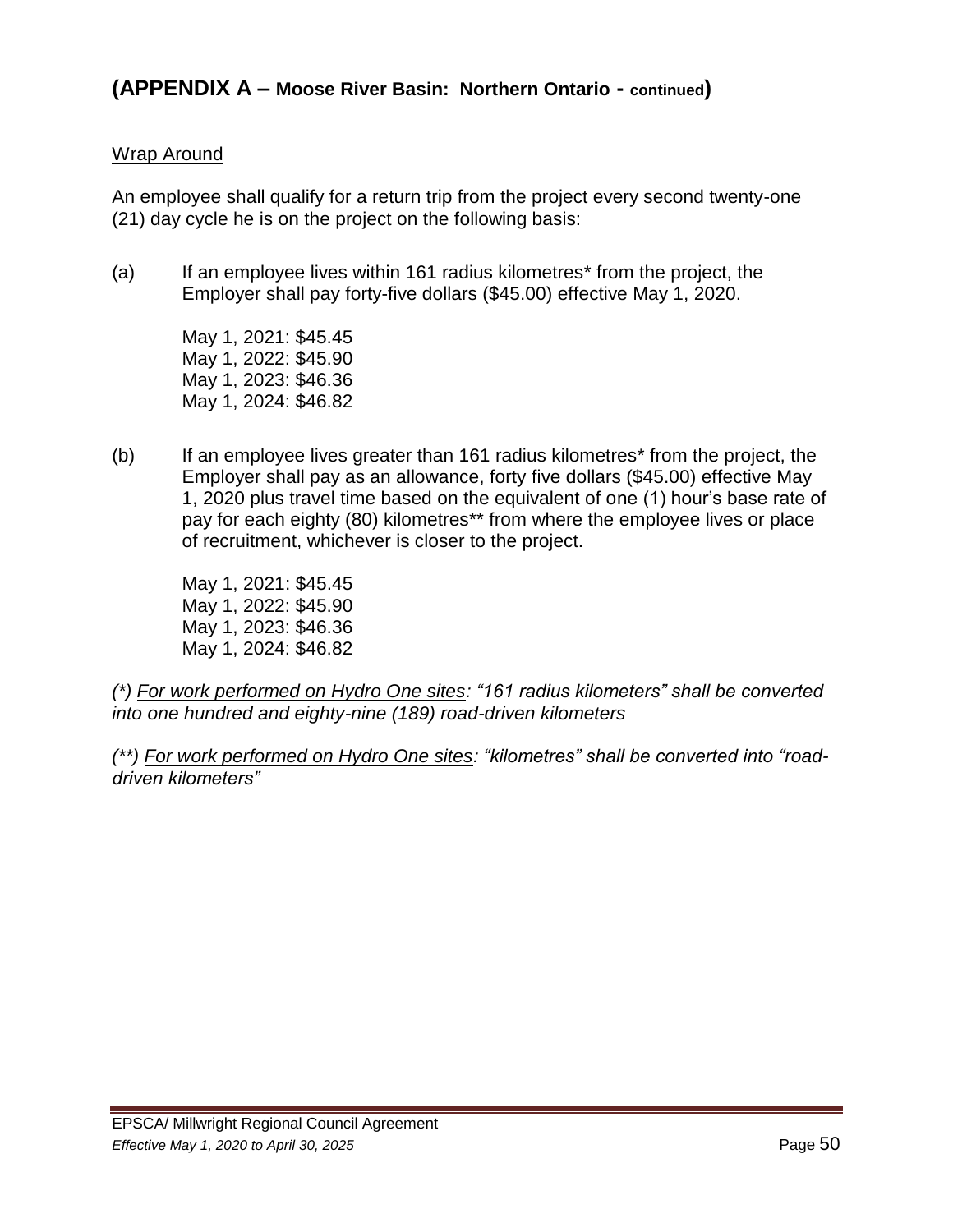# **APPENDIX B**

# **7-DAY COVERAGE**

# **NUCLEAR SITES**

When working under the provisions of this 7-day shift schedule, all conditions listed below will supersede those in the other Articles/Sections of this Collective Agreement. Where this shift schedule is silent, the appropriate Article/Section in the Collective Agreement applies.

These provisions would only apply to work performed on a Nuclear Facility.

This shift schedule is intended for work of at least four (4) weeks in duration; however, it is recognized that unforeseen circumstances may require the cancellation of this schedule.

If in the transition onto or off this 7-day shift schedule an employee would receive less than 40 paid hours in a pay period, the employee shall receive the difference between the total paid hours for that pay period and 40 hours' pay. This does not apply to those employees who are laid off during or at the end of the schedule.

The employee(s) shift schedule consists of four consecutive shifts (day, afternoon, or night) followed by four scheduled days off. Shift overlap may be required.

Shift work may be established by the Employer to provide seven days per week work coverage, on a two or three ten (10) hour per day shift basis. When this occurs, a specific shift arrangement will be established by the Employer detailing the shift schedule to be worked. Notice Provision

If this shift schedule is to be used for work on a "planned outage", the Employer will provide the Union with two (2) weeks' notice prior to the implementation of these shift provisions.

### Shift Provisions

Day Shift

Regularly scheduled hours of work per shift, Monday to Friday inclusive, shall be paid at straight time hourly rates.

### Afternoon Shift

Regularly scheduled hours of work per shift, Monday to Friday inclusive, shall be paid at straight time hourly rates, plus a shift differential which shall be equal to the Shift Differential as found in the collective agreement for this shift.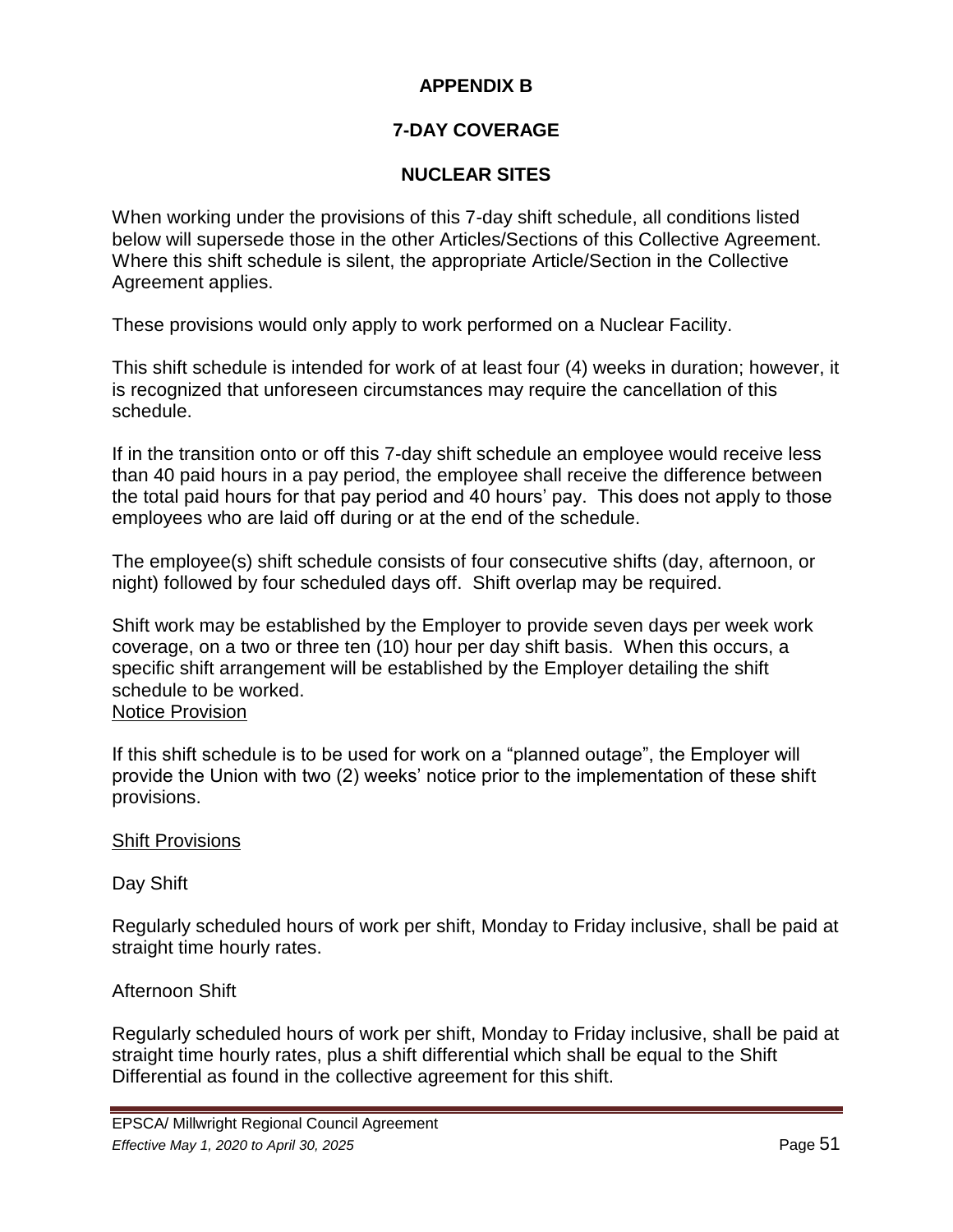# **(APPENDIX B – 7-Day Coverage Nuclear Sites - continued)**

### Night Shift

Regularly scheduled hours of work per shift, Monday to Friday inclusive, shall be paid at straight time hourly rates, plus a shift differential which shall be equal to the Shift Differential as found in the collective agreement for this shift.

#### All Shifts

Regularly scheduled hours of work on Saturday, Sunday, Statutory and Recognized Holidays shall be paid at the appropriate overtime rate. Recognized Holidays will be observed on the actual day on which the holiday occurs or as declared by legislation.

The rate for the shift will be based on the day in which the shift begins.

An unpaid lunch period of one-half hour shall be allowed to be taken no later than five hours after the commencement of a shift.

For employees working regularly scheduled hours, two fifteen (15) minute rest periods will be allotted at a time and location directed by the Employer for employees to rest.

It may be necessary, from time to time, to vary the established shift arrangements. When this occurs, a revised shift arrangement will be established.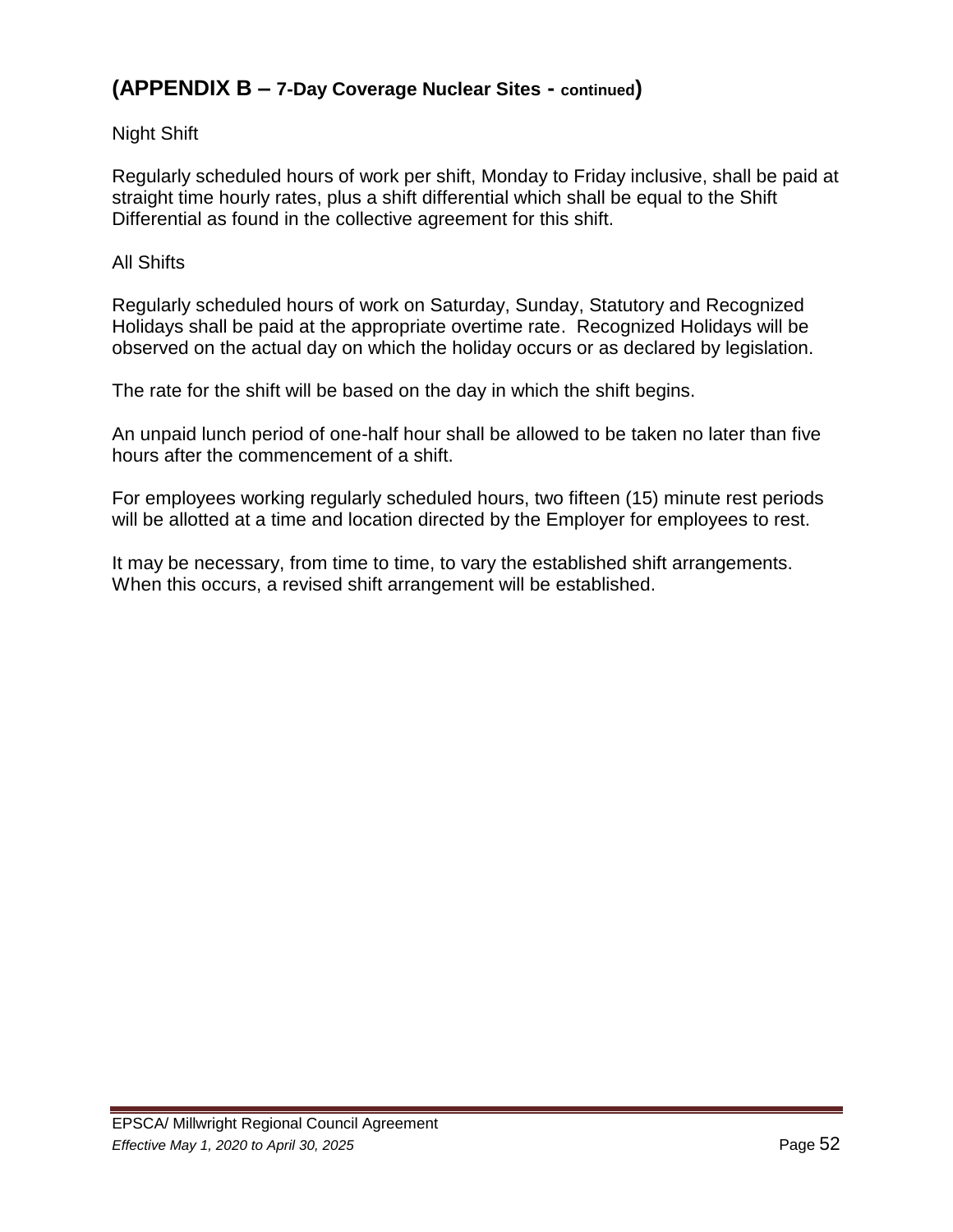# **APPENDIX C**

# **7-DAY COVERAGE**

# **HYDRO ONE (LINES AND STATIONS)**

This shift schedule is intended for work greater than two (2) weeks in duration; however, it is recognized that unforeseen circumstances may require the cancellation of this schedule.

These provisions will only apply to work performed on Lines and Stations as follows:

"for emergency work until the system is restored to the pre-emergent state"

If in the transition onto or off this 7-day shift schedule an employee would receive less than 40 paid hours in a pay period, the employee shall receive the difference between the total paid hours for that pay period and 40 hours' pay. This does not apply to those employees who are laid off during or at the end of the schedule.

The employee(s) shift schedule consists of four consecutive shifts (day, afternoon, or night) followed by four scheduled days off. Shift overlap may be required.

Shift work may be established by the Employer to provide seven days per week work coverage, on a one, two, or three shift per day basis. When this occurs, a specific shift arrangement will be established by the Employer detailing the shift schedule to be worked. The Employer will provide the Union with 48 hours' notice prior to the implementation of these shift provisions. First Shift

Regularly scheduled hours of work, Monday to Friday inclusive, shall be paid at straight time hourly rates. Second Shift

Regularly scheduled hours of work, Monday to Friday inclusive, shall be paid at straight time hourly rates, plus a shift differential which shall be equal to the Shift Differential as found in the collective agreement for this shift. Third Shift

Regularly scheduled hours of work, Monday to Friday inclusive, shall be paid at straight time hourly rates, plus a shift differential which shall be equal to the Shift Differential as found in the collective agreement for this shift.

All Shifts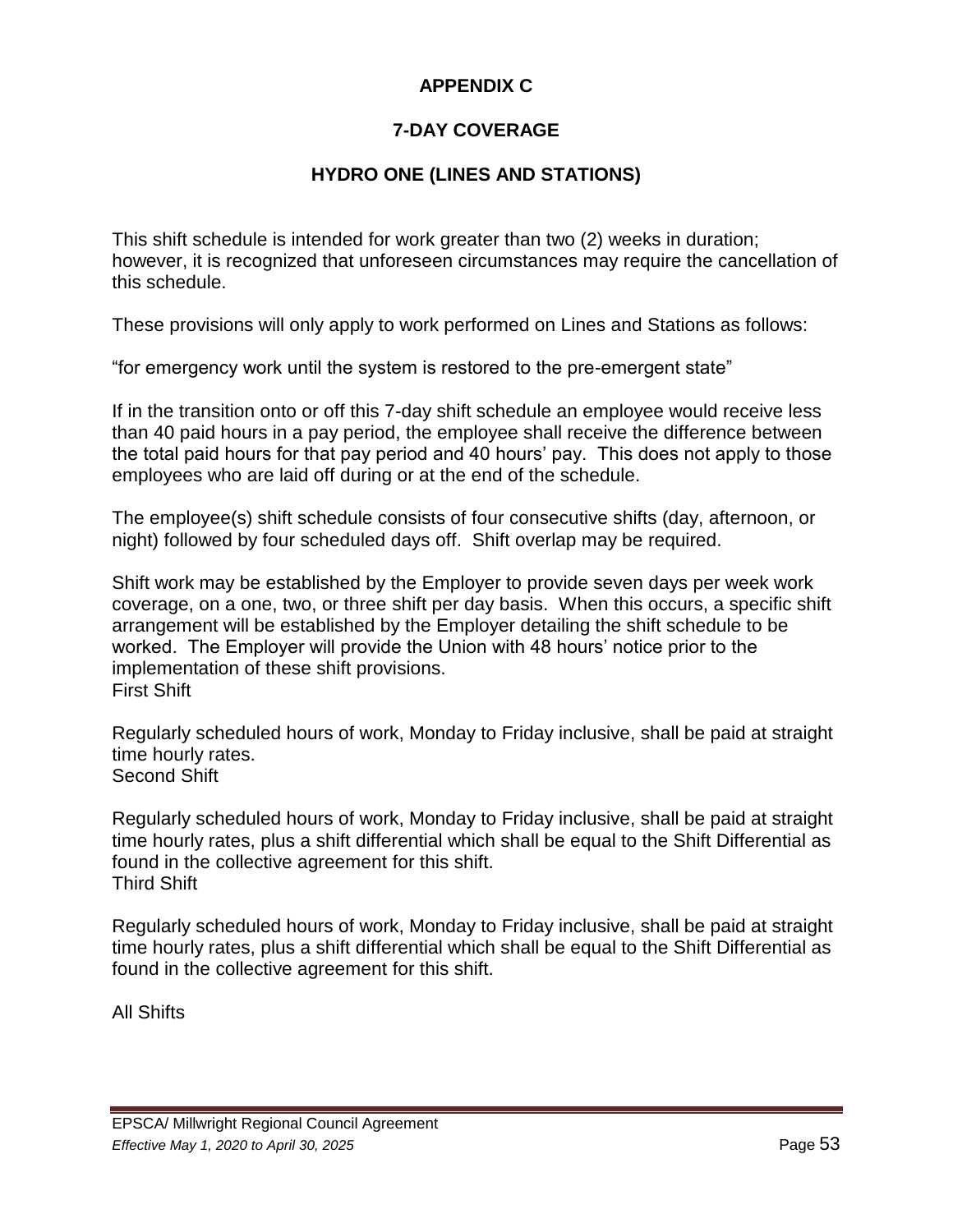# **(APPENDIX C – 7-Day Coverage Hydro One [Lines and Stations] - continued)**

Regularly scheduled hours of work on Saturday, Sunday, Statutory and Recognized Holidays shall be paid the appropriate overtime rate for that trade. Recognized Holidays will be observed on the actual day on which the holiday occurs or as declared by legislation.

The rate for the shift will be based on the day in which the shift begins.

An unpaid lunch period of one-half hour shall be allowed to be taken no later than five hours after the commencement of a shift.

For employees working regularly scheduled hours, two fifteen (15) minute rest periods will be allotted at a time and location directed by the Employer for employees to rest.

It may be necessary, from time to time, to vary the established shift arrangements. When this occurs, a revised shift arrangement will be established.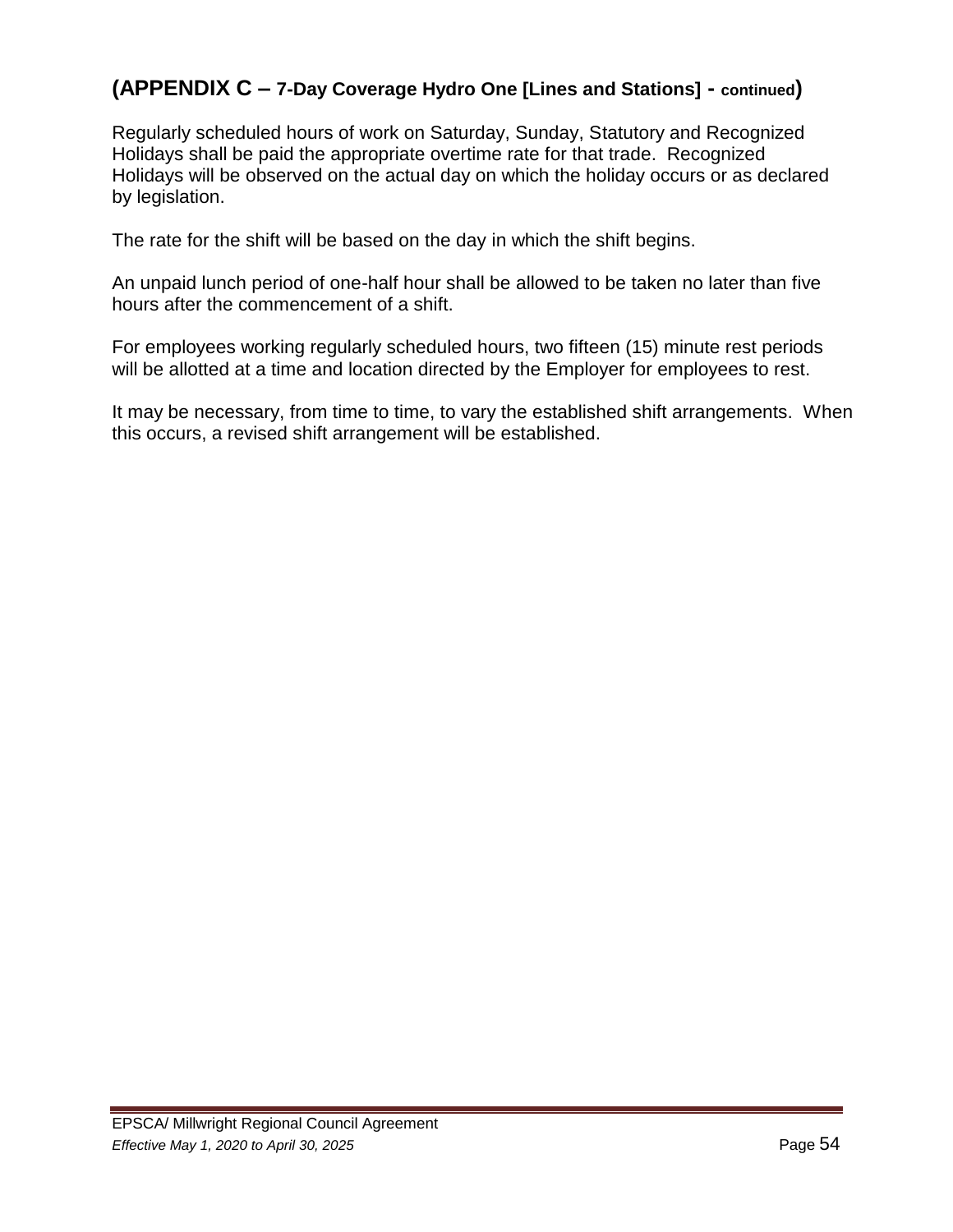Notwithstanding Article 1, Recognition, of the Collective Agreement between The Electrical Power Systems Construction Association and the Ontario Allied Construction Trades Council, it is recognized and agreed by The Electrical Power Systems Construction Association and the Ontario Allied Construction Trades Council that employees of Ontario Hydro, who, at April 30, 1953, possessed full regular status and who are engaged on property acquired for Ontario Hydro, are exempt from the provisions of this Agreement and that the Council or member Unions of the Council will not attempt to either negotiate for these employees, unless bargaining rights are obtained, or restrict their movements or work on such property.

Dated at Rexdale, Ontario, this 28th day of August, 1974.

 $For:$ 

THE ELECTRICAL FOWER SYSTEMS CONSTRUCTION ASSOCIATION

sident

Director

Director

Director

General Manager

Secretary-Treasurer

*Effective May 1, 2020 to April 30, 2025* Page 55 Page 55

 $For:$ 

ONTARIO ALLIED CONSTRUCTION TRADES CÓUNCIL

Secreta

For the Member Unions

International Association of Heat and Frost Insulators and Asbestos Workers

International Brotherhood of Boilermakers, Iron Ship Builders, Blacksmiths, Forgers and felpers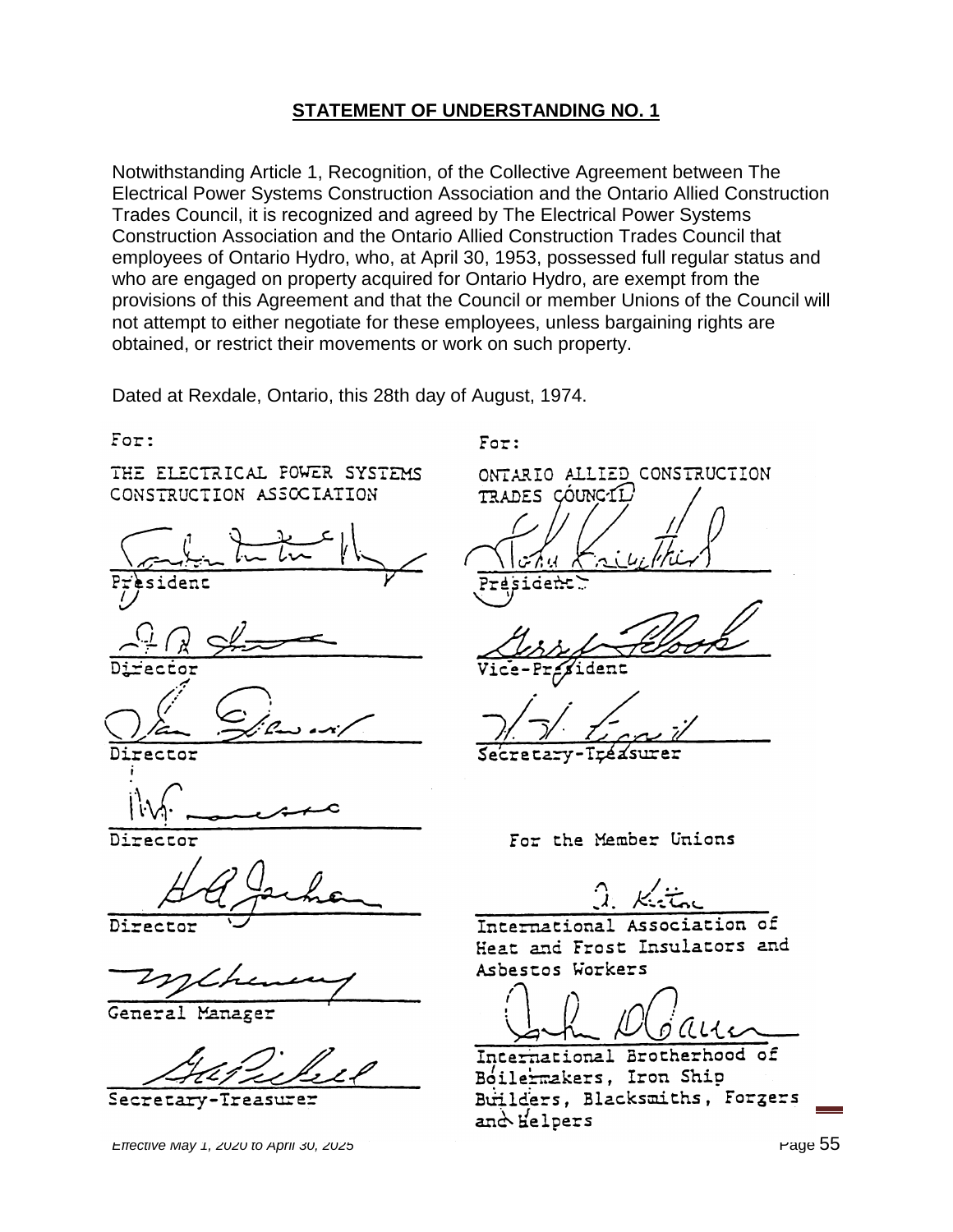**STATEMENT OF UNDERSTANDING NO. 1 (continued)**

International Brotherhood of Painters and Allied Trades

 $ww\cdot \mathcal{I}x$ 

International Brotherhood of Teamsters, Chauffeurs, Warehousemen and Helpers of America

Inte<del>f</del>national Union of Operating Engineers

Labourers International Union of North/America

Unided Brotherhood of **denters and Joiners of**  $G$ arè America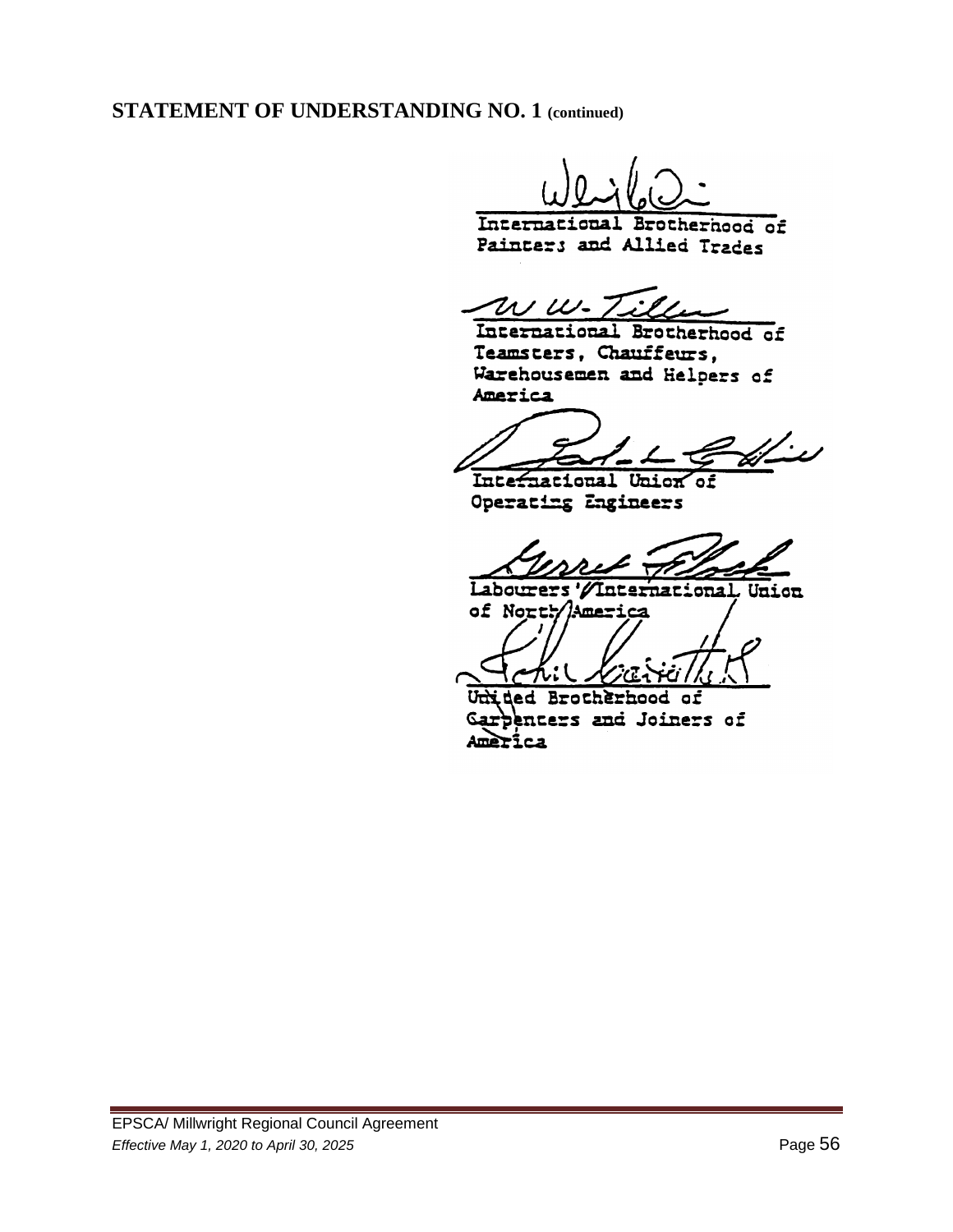It is recognized and agreed by The Electrical Power Systems Construction Association and the Ontario Allied Construction Trades Council that foremen covered by the Collective Agreement between The Electrical Power Systems Construction Association and the Ontario Allied Construction Trades Council who are employed by Ontario Hydro and who possess full regular status will not be required to comply with subsection (b) section .1 of Article 12, Union Security, of the Master Portion of the Collective Agreement. However, if any of these foremen join a member Union of the Council they will be put on checkoff and will be required to maintain their membership in the Union.

Dated at Rexdale, Ontario, this 28th day of August, 1974.

For:

THE ELECTRICAL FOWER SYSTEMS CONSTRUCTION ASSOCIATION







Director

Director

General Manager

Secretary-Treasurer

 $For:$ 

ONTIRIO ALLIFO CONSTRUCTION

Internati onal Brotherhood of Painter; and Allied Trades

 $u\mu$ 

International Brotherhood of Teamsters, Chauffeurs. Warehousemen and Helpers of America

Intei nacional **Operating Engineers** 

Labourers International Union of North

ਪਜ **Brotherhood** оŕ **cers and Joiners of** 

**DATTACYS & ATCAVAMENTAL** and Helpers

EPSCA/ Millwright Regional Council Agreement *Effective May 1, 2020 to April 30, 2025* Page 57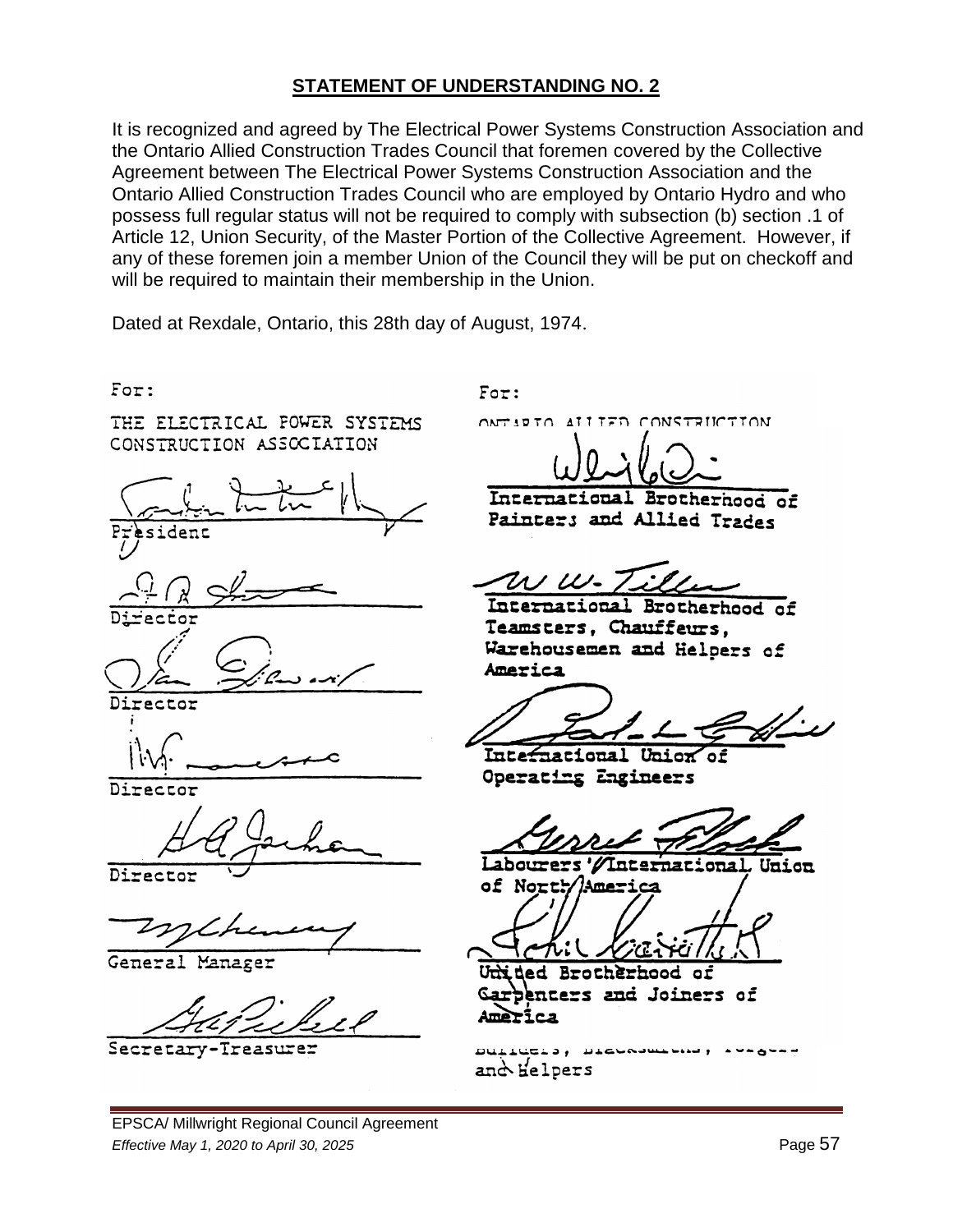Nothing contained in any other Collective Agreement negotiated by EPSCA will prejudice any of the affiliates of the OACTC so far as the trade jurisdiction is concerned.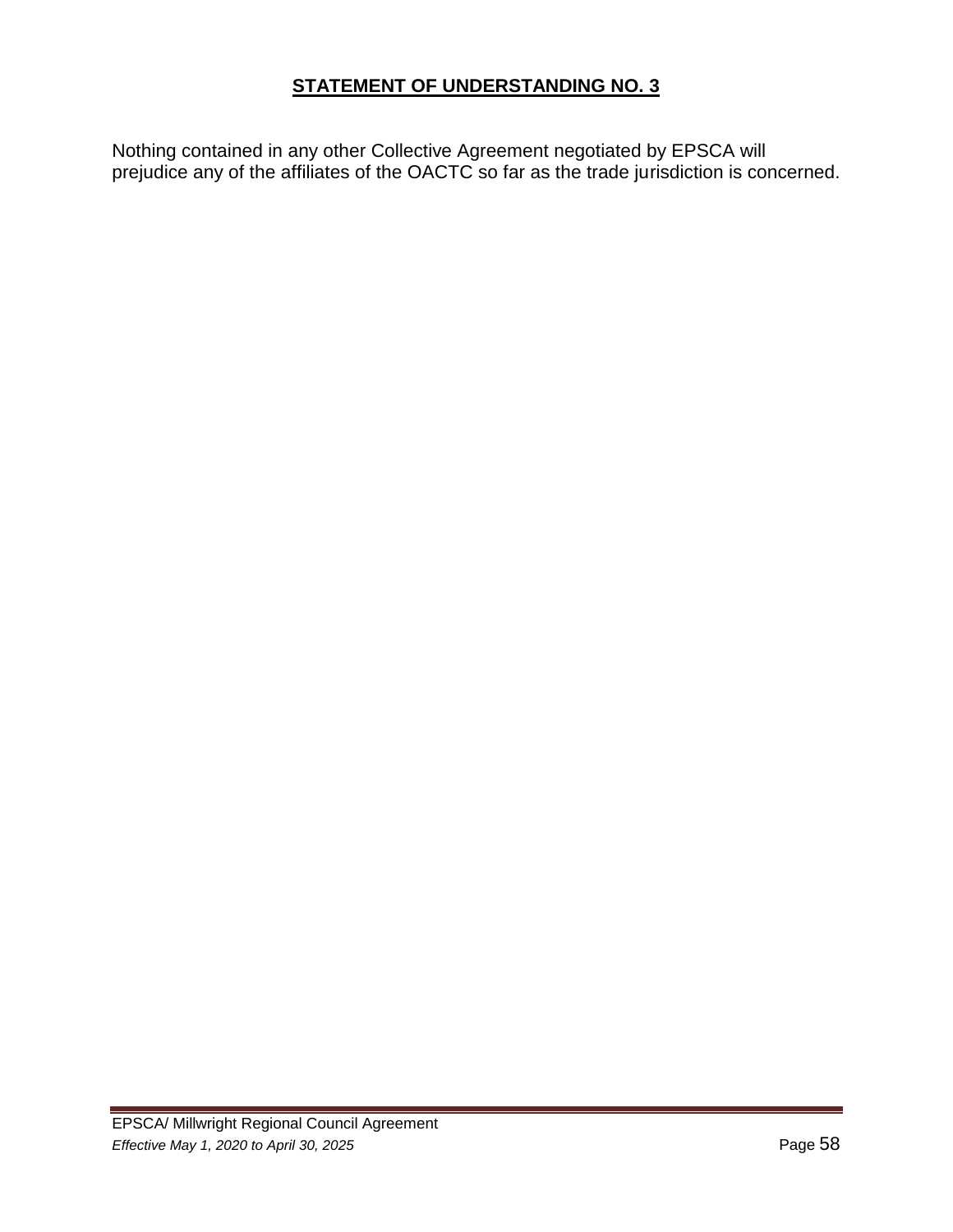#### **Between**

#### **ELECTRICAL POWER SYSTEMS CONSTRUCTION ASSOCIATION**

**And** 

#### **MILLWRIGHT REGIONAL COUNCIL OF ONTARIO UNITED BROTHERHOOD OF CARPENTERS AND JOINERS OF AMERICA**

#### **Employment Referrals**

Re: Security Clearance (OPG/Bruce Power) & Reliability Screening (Hydro One)

It is agreed by the Parties to this understanding, that prior to any member being referred for employment under this agreement, the member must submit to a security clearance (OPG and Bruce Power) and reliability screening (Hydro One). Only members who successfully obtain security clearance will be referred for employment. Once a member has been hired on, they will receive an allowance of \$50.00 on their first weeks' pay, in consideration of their time spent filling out the security clearance forms.

The union will be notified, as soon as possible, whether or not an individual has successfully obtained security clearance. This pre-clearance does not prohibit the Union from filing a grievance against the Employer on behalf of any member who is refused employment due to his/her failure to obtain security clearance.

Dated at Toronto, this 2 Iday of April, 2020.

Millwrights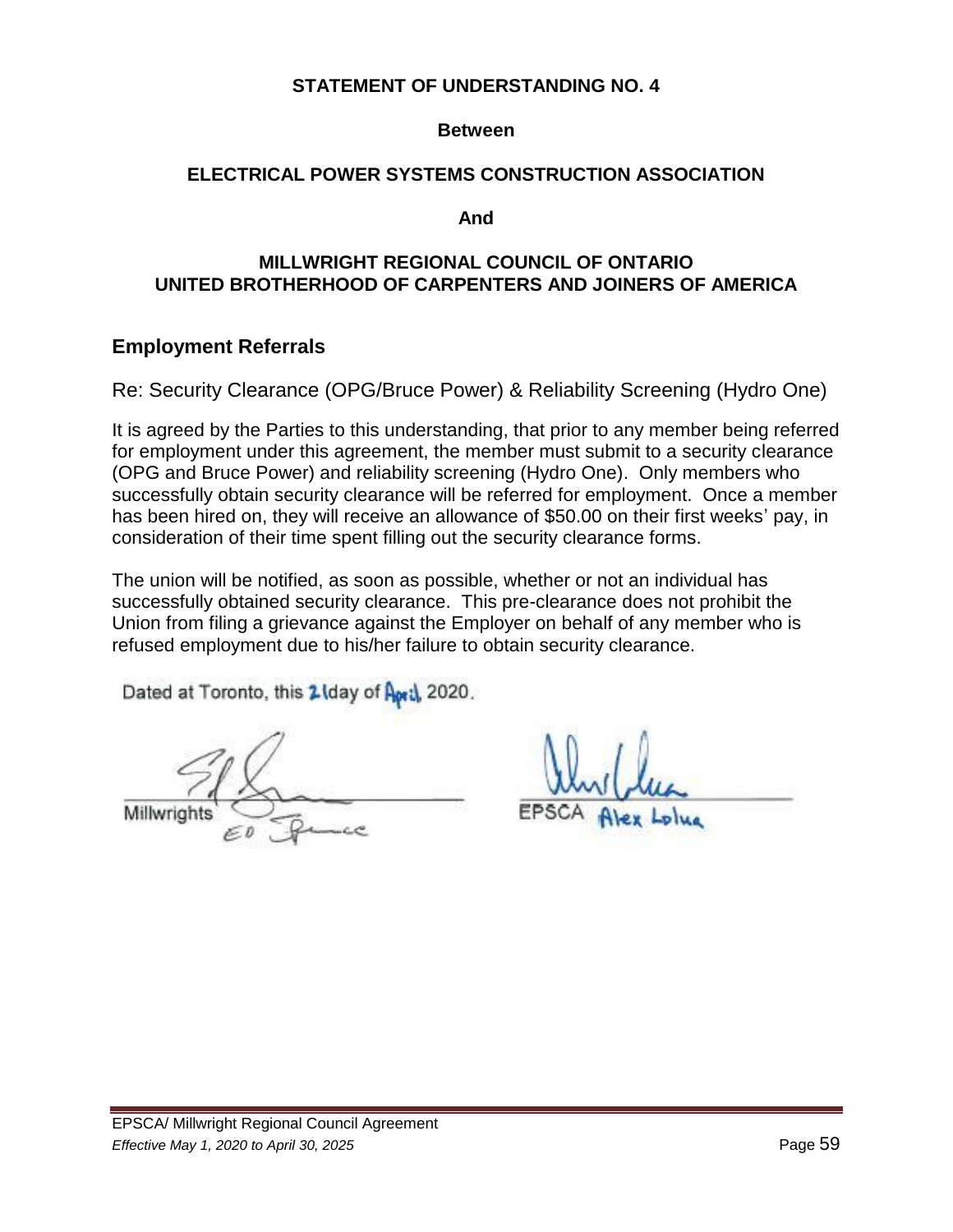#### **Between**

#### **THE ELECTRICAL POWER SYSTEMS CONSTRUCTION ASSOCIATION**

**And**

### **THE INTERNATIONAL UNION OF OPERATING ENGINEERS**

### **LABOURERS INTERNATIONAL UNION OF NORTH AMERICA**

### **UNITED BROTHERHOOD OF CARPENTERS AND JOINERS OF AMERICA**

#### **RE: Late Payment of Board Allowance**

During the current negotiation discussions, the Unions raised concerns about the late payment of board allowance. It was unclear to what extent payments were being delayed. In order to assess how much of a problem this is, EPSCA agrees to investigate the payment process by June 15, 2000 to determine the extent of the problem and to pinpoint the cause. Once the investigation is complete and the Parties have determined that a problem exists, the Parties agree to re-open negotiations to negotiate an appropriate penalty clause.

Dated this 12<sup>th</sup> of May 2000.

*Phil Bertrand Barry Roberts*

\_\_\_\_\_\_\_\_\_\_\_\_\_\_\_\_\_\_\_\_\_\_\_\_\_\_\_\_\_\_ \_\_\_\_\_\_\_\_\_\_\_\_\_\_\_\_\_\_\_\_\_\_\_\_\_\_\_\_\_\_\_

IUOE EPSCA

*Rick Weiss*

LIUNA

*Claude Cournoyer*

\_\_\_\_\_\_\_\_\_\_\_\_\_\_\_\_\_\_\_\_\_\_\_\_\_\_\_\_\_\_

\_\_\_\_\_\_\_\_\_\_\_\_\_\_\_\_\_\_\_\_\_\_\_\_\_\_\_\_\_\_

UBCJA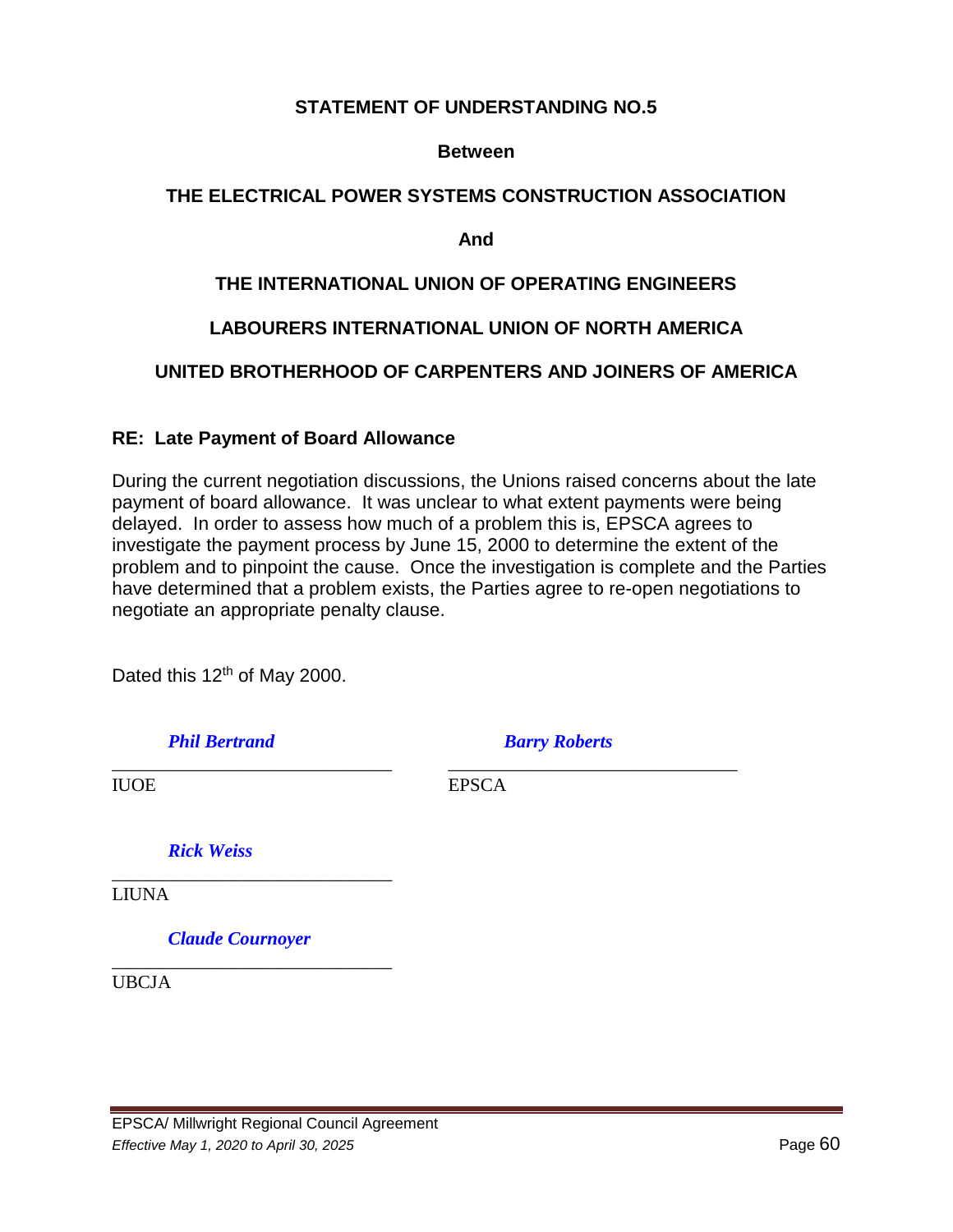### **Between**

### **THE ELECTRICAL POWER SYSTEMS CONSTRUCTION ASSOCIATION**

**And**

### **THE INTERNATIONAL UNION OF OPERATING ENGINEERS**

### **LABOURERS INTERNATIONAL UNION OF NORTH AMERICA**

### **UNITED BROTHERHOOD OF CARPENTERS AND JOINERS OF AMERICA**

#### **ROOM AND BOARD ALLOWANCE**

#### **NORTH OF THE FRENCH RIVER**

The Parties agree that individuals in the 80-97 kilometre radius ring working north of the French River will be eligible for room and board allowance if their actual road kilometers travelled exceeds 120 kilometers.\*

#### **\****This Statement of Understanding does not apply to work performed on Hydro One sites.*

\_\_\_\_\_\_\_\_\_\_\_\_\_\_\_\_\_\_\_\_\_\_\_\_\_\_\_\_\_\_\_\_\_\_\_\_ \_\_\_\_\_\_\_\_\_\_\_\_\_\_\_\_\_\_\_\_\_\_\_\_\_\_\_\_\_

Dated at Toronto, this 28<sup>th</sup> day of April, 2000.

*Phil Bertrand Denis Flynn John Anderson Doug Wilson*

IUOE EPSCA

*Barry Roberts Helen Viveiros Ros Rioux Robert Gibson*

*Rick Weiss*

LIUNA

*Claude Cournoyer*

UBCJA

\_\_\_\_\_\_\_\_\_\_\_\_\_\_\_\_\_\_\_\_\_\_\_\_\_\_\_\_\_\_\_\_\_\_\_\_

\_\_\_\_\_\_\_\_\_\_\_\_\_\_\_\_\_\_\_\_\_\_\_\_\_\_\_\_\_\_\_\_\_\_\_\_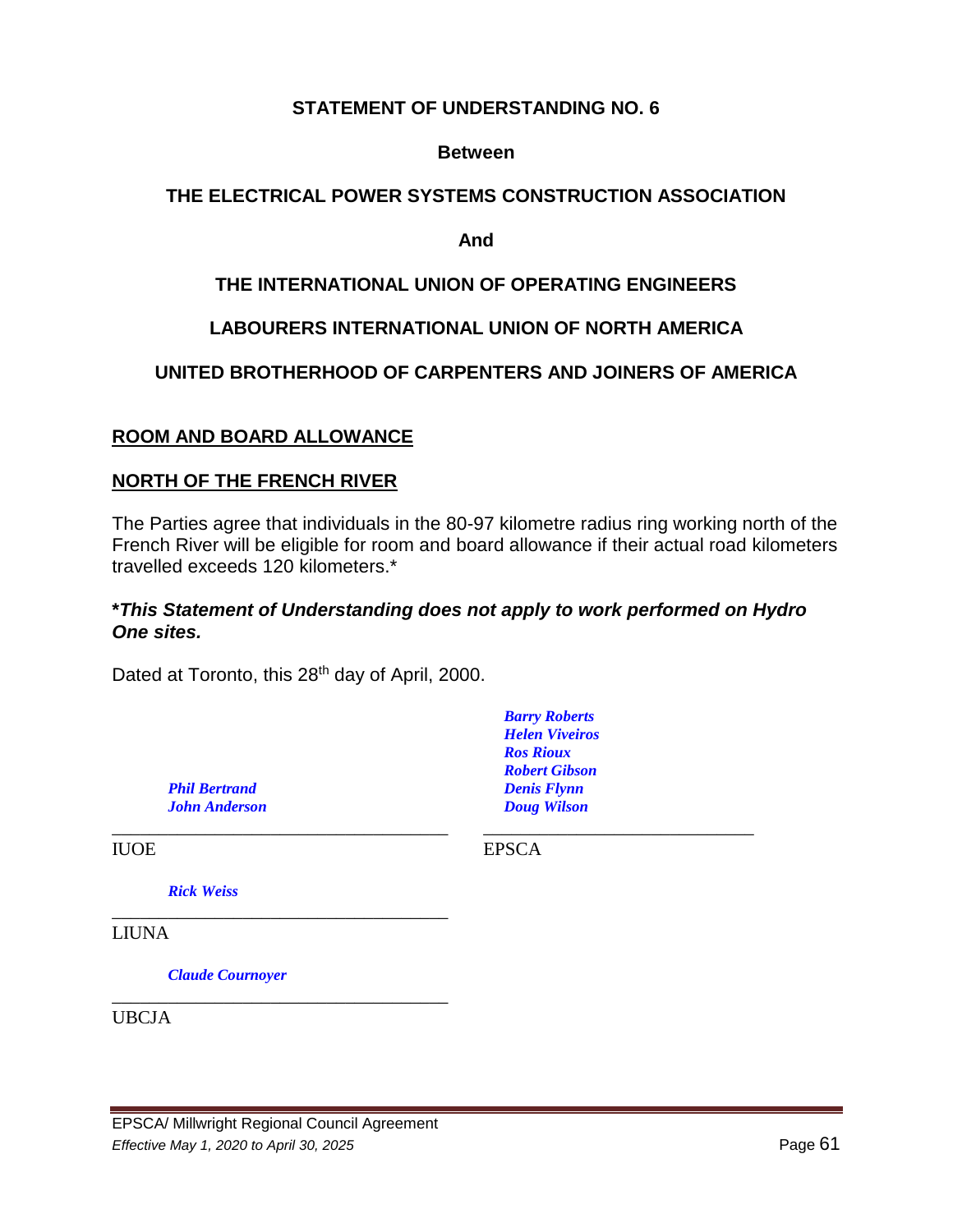**Between**

### **THE ELECTRICAL POWER SYSTEMS CONSTRUCTION ASSOCIATION**

#### **And the**

### **ONTARIO ALLIED CONSTRUCTION TRADES COUNCIL**

It is agreed that STATEMENT OF UNDERSTANDING No. 3 which is dated August 28, 1974 and appended to the Master Portion of the EPSCA/OACTC Collective Agreement, is hereby withdrawn and cancelled effective January 28, 1999.

\_\_\_\_\_\_\_\_\_\_\_\_\_\_\_\_\_\_\_\_\_\_\_\_\_\_\_\_\_\_\_\_\_\_\_ \_\_\_\_\_\_\_\_\_\_\_\_\_\_\_\_\_\_\_\_\_\_\_\_\_\_\_\_\_\_\_\_\_\_

**\_\_\_\_\_\_\_\_\_\_\_\_\_\_\_\_\_\_\_\_\_\_\_\_\_\_\_\_\_\_\_\_\_\_\_ \_\_\_\_\_\_\_\_\_\_\_\_\_\_\_\_\_\_\_\_\_\_\_\_\_\_\_\_\_\_\_\_\_\_**

DATED at Toronto, Ontario, this *16th* day of *August*, 1999.

|  | For: The Electrical Power               |
|--|-----------------------------------------|
|  | <b>Systems Construction Association</b> |

**For:** Ontario Allied **Systems Construction Association Construction Trades Council**

*Barry Roberts Bryon Black*

*Joe Dotchin Matthew Elliot*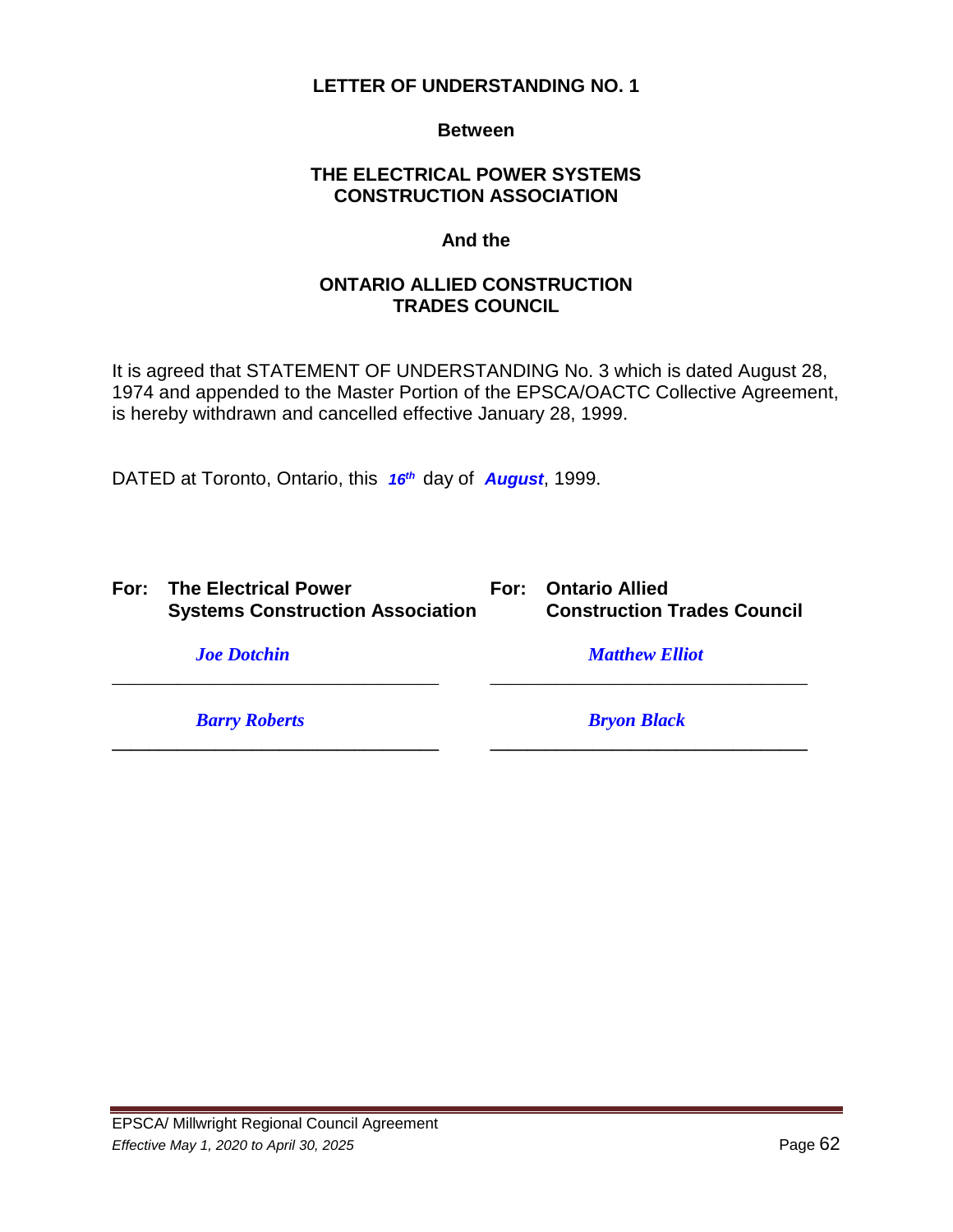#### **Between**

### **THE ELECTRICAL POWER SYSTEMS CONSTRUCTION ASSOCIATION**

#### **And the**

#### **ONTARIO ALLIED CONSTRUCTION TRADES COUNCIL**

It is agreed that STATEMENT OF UNDERSTANDING NO. 4 which is dated August 28, 1974 and appended to the Master Portion of the EPSCA/OACTC Collective Agreement, is hereby withdrawn and cancelled effective May 31, 1984.

Dated at Toronto, Ontario, this *14th* day of *May*, 1984.

For: THE ELECTRICAL POWER SYSTEMS For: ONTARIO ALLIED CONSTRUCTION CONSTRUCTION ASSOCIATION TRADES COUNCIL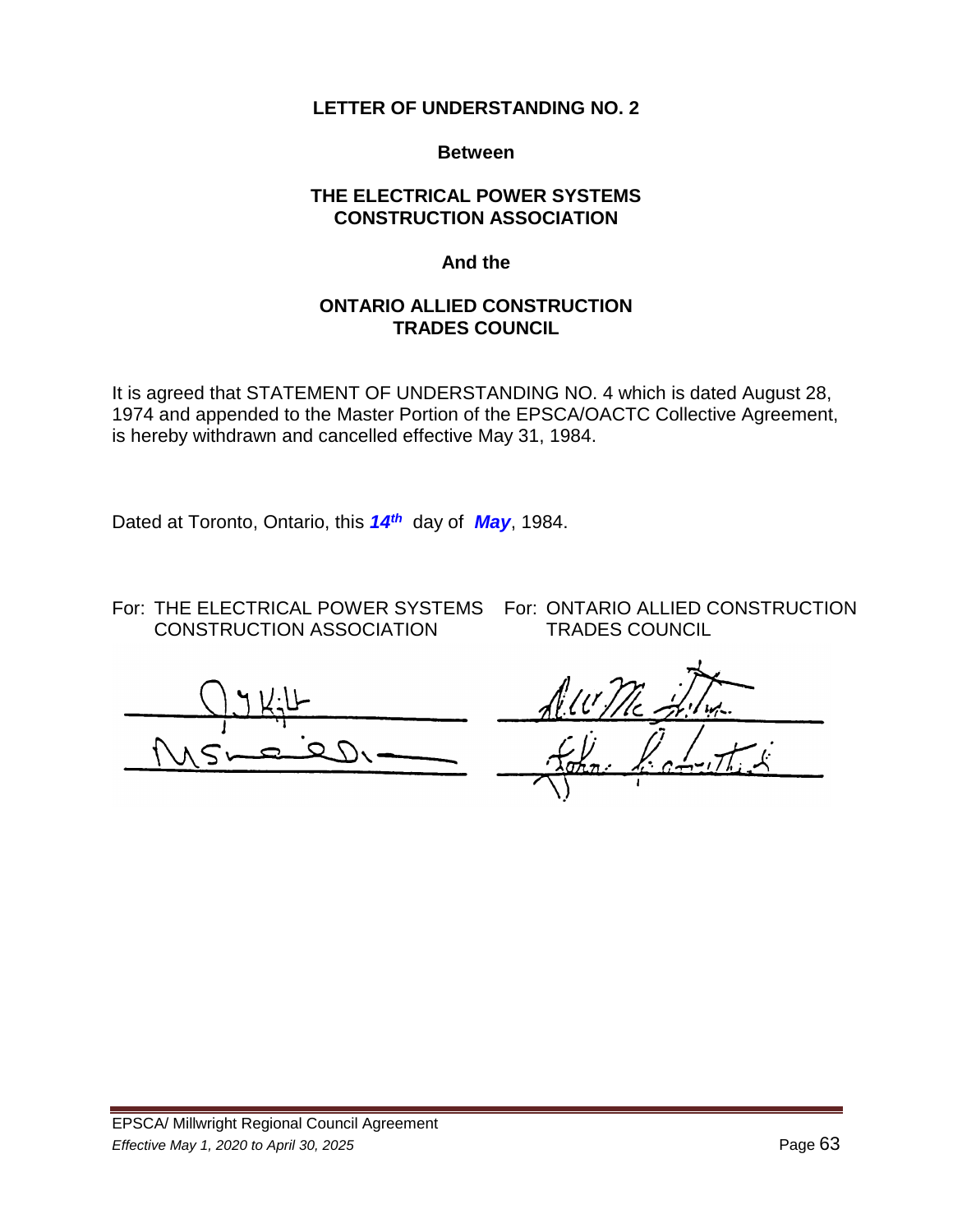#### **Between**

#### **THE ELECTRICAL POWER SYSTEMS CONSTRUCTION ASSOCIATION**

**And the**

#### **MILLWRIGHT DISTRICT COUNCIL OF ONTARIO, UNITED BROTHERHOOD OF CARPENTERS AND JOINERS OF AMERICA**

It is agreed by the parties that if an Employer under this agreement assigns layout/ survey type work to the Millwright District Council of Ontario, United Brotherhood of Carpenters and Joiners of America, the Employer will pay those Millwrights in accordance with the Journeyman rates listed in the appropriate EPSCA wage schedules. EPSCA vacation and Statutory Holiday Pay entitlement shall be calculated in the amount of ten percent (10%) of the base hourly rate. Welfare, Pension and Training Fund amounts shall be as set out in the appropriate EPSCA wage schedule. All other conditions contained the the EPSCA Collective Agreement apply.

DATED AT **THIS** DAY OF 1990. FOR: **EPSCA BARGAINING** FUR: MILLWRIGHT DISTRICT COUNCIL **L'OMMITTEE: UF UNTARIU BARGAINING CUMMITTEE:** FUR: THE ELECTRICAL FUR: THE UNTARIO ALLIED PUWER SYSTEMS **CUNSTRUCTION TRADES CONSTRUCTION** COUNCIL: **ASSUCIATION:**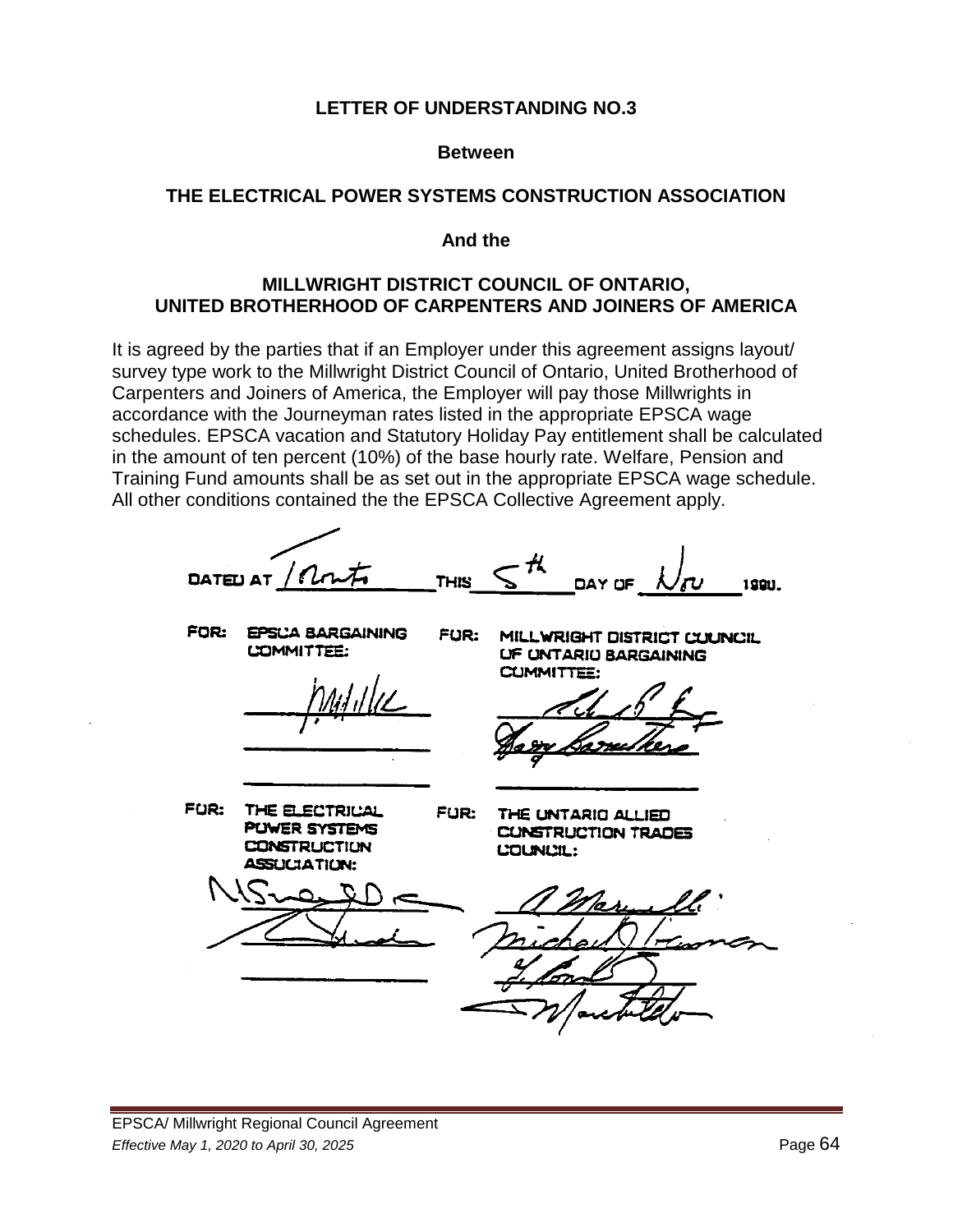#### **Between**

#### **ELECTRICAL POWER SYSTEMS CONSTRUCTION ASSOCIATION**

#### **And**

### **MILLWRIGHT DISTRICT COUNCIL OF ONTARIO UNITED BROTHERHOOD OF CARPENTERS AND JOINERS OF AMERICA**

#### **RE: WORKING FOREMEN**

This will confirm that any issues encountered during the term of the collective agreement regarding the amendment to the language of Article 14.14 - Working Foremen - may be referred to the Executive Committee.

\_\_\_\_\_\_\_\_\_\_\_\_\_\_\_\_\_\_\_\_\_\_ \_\_\_\_\_\_\_\_\_\_\_\_\_\_\_\_\_\_\_\_\_\_\_\_\_

Dated this*10th* day of March 2006

For: EPSCA: For: Millwright District Council:

*Ivars Starasts Ian McIsaac*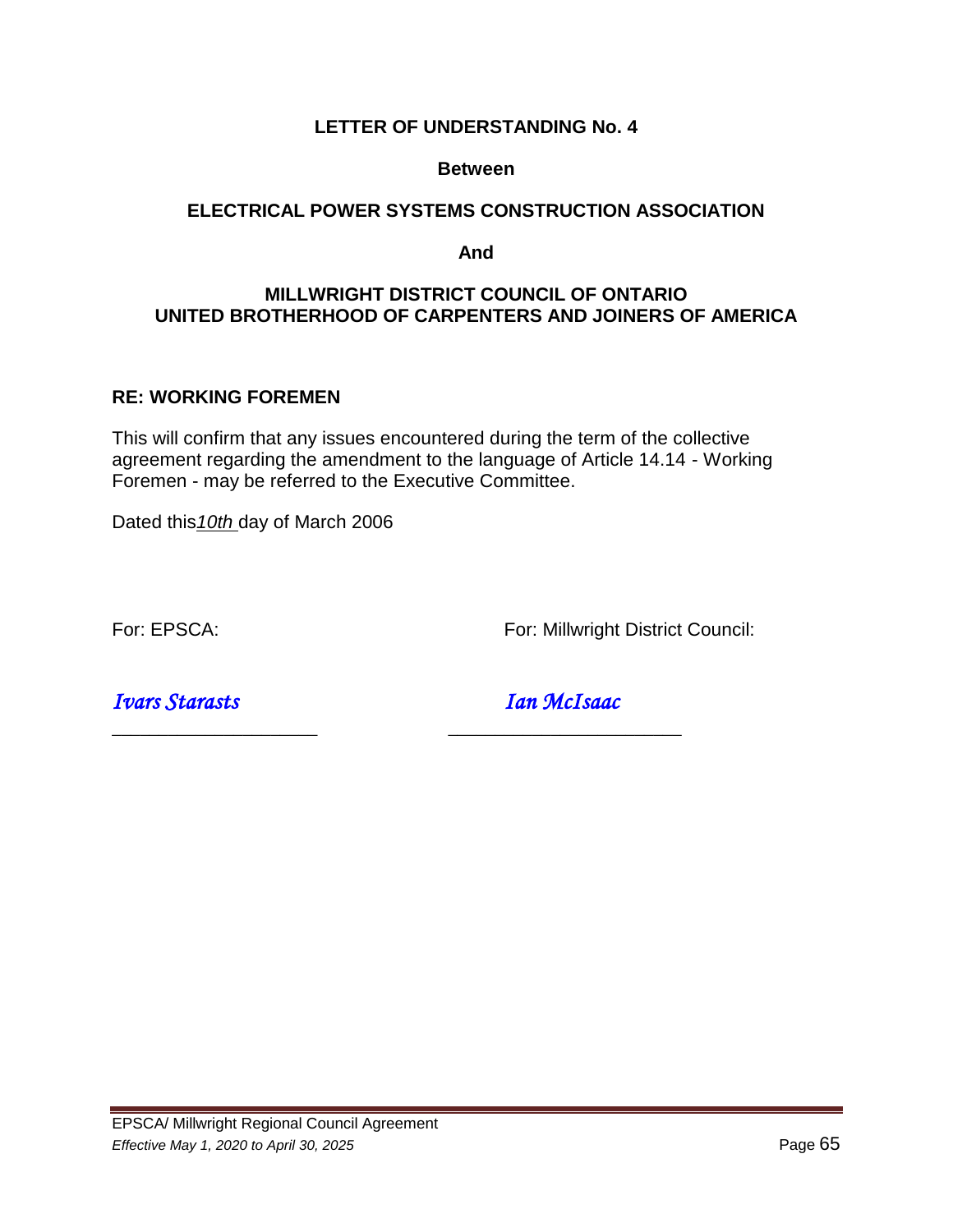#### **Between**

### **ELECTRICAL POWER SYSTEMS CONSTRUCTION ASSOCIATION**

**And** 

### **MILLWRIGHT REGIONAL COUNCIL OF ONTARIO UNITED BROTHERHOOD OF CARPENTERS AND JOINERS OF AMERICA**

### **RE: HYDRO ONE TRAINIING**

In order to address the issues of training and cost competitiveness, the parties agree that EPSCA owners/contractors can request workers with industry standard training (as outlined below) and the MRCO will supply members with such training when available.

- WHMIS
- Working at Heights/ Fall Protection
- Standard First Aid/CPR/AED (optional)

Dated at Toronto, this 21 day of Rev), 2020.

Millwria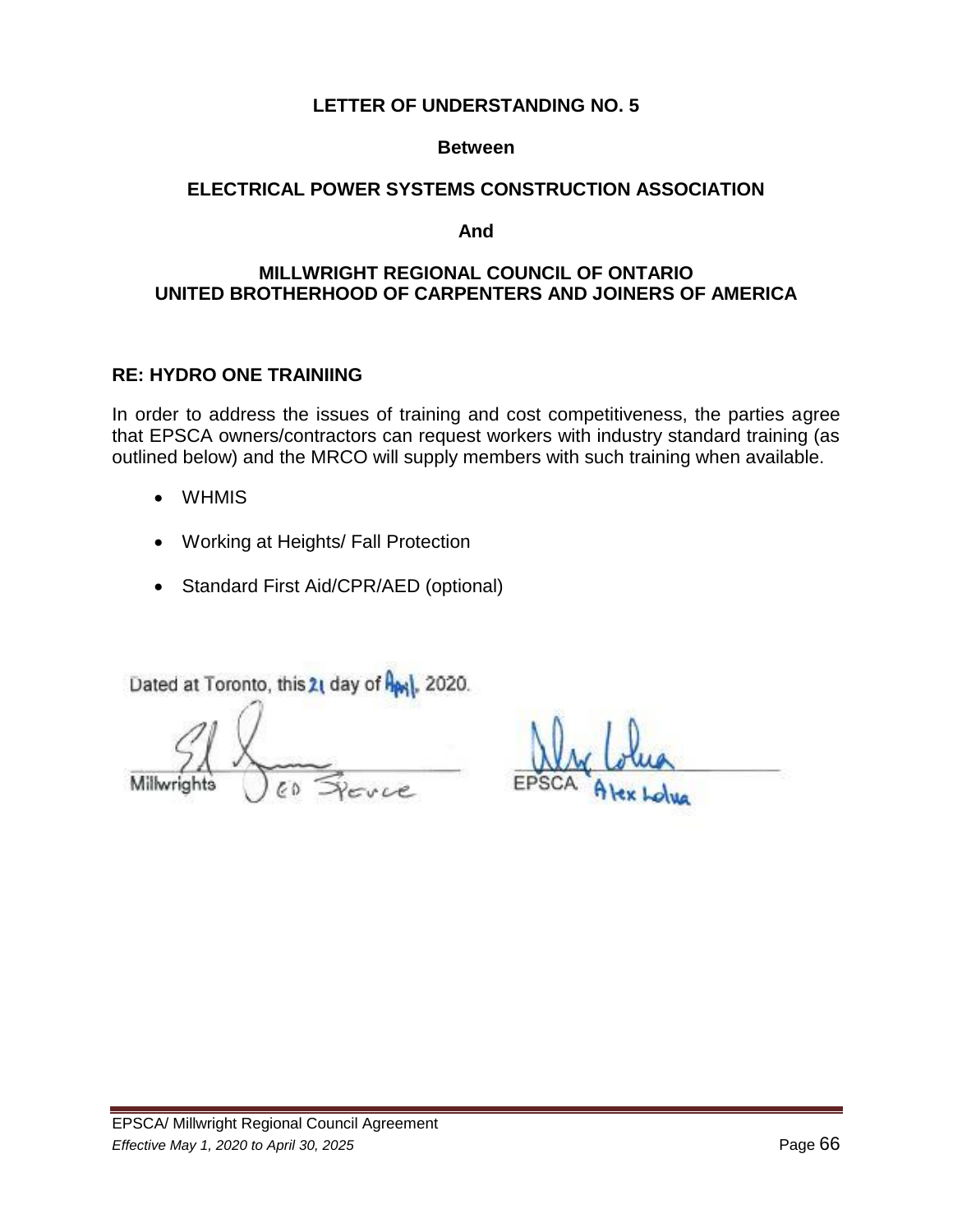#### **Between**

#### **ELECTRICAL POWER SYSTEMS CONSTRUCTION ASSOCIATION**

**And**

#### **MILLWRIGHT REGIONAL COUNCIL OF ONTARIO UNITED BROTHERHOOD OF CARPENTERS AND JOINERS OF AMERICA**

### **RE: 6 x 3 SCHEDULE- NUCLEAR ONLY**

When working under the provisions of this LOU, all conditions listed below will supersede those contained in the main agreement. Where this LOU is silent the appropriate Article in the Collective Agreement applies.

This shift schedule is intended for work of at least four (4) weeks in duration; however, it is recognized that unforeseen circumstances may require the cancellation of this schedule.

If in the transition onto or off this schedule other than a layoff, an employee would receive less than 40 paid hours in a pay period, the employee shall receive the difference between the total paid hours for that pay period and 40 hours pay. This does not apply to those employees who are laid off during or at the end of the schedule.

This schedule will consist of rotations of six (6) consecutive eight (8) hour shifts, followed by three (3) consecutive days off. When employees work Monday to Friday, they shall be paid at straight time, with overtime as required. When working on a Saturday, Sunday and Statutory Holidays, employees will be paid at the applicable rate. Where this schedule is utilized, there will be a scheduled rest rotation where the employee will not be scheduled to work - this scheduled rest rotation will occur on every 8th rotation. Overlap of shift and/or start/finish times may be required.

Shift work may be established by the employer on a two or three, eight (8) hour per day shift basis, with overtime as required. When this occurs, a specific shift arrangement will be established by the employer detailing the shift schedule to be worked. Where an employee works a full rotation before and after the scheduled rest rotation, the employer will pay the applicable room and board for the scheduled rest rotation. Shift changes amongst employees must be authorized by the employer.

#### Notice Provision

If this shift schedule is to be used for work on a project, the Employer will provide the Union with two (2) weeks' notice prior to the implementation of these shift provisions.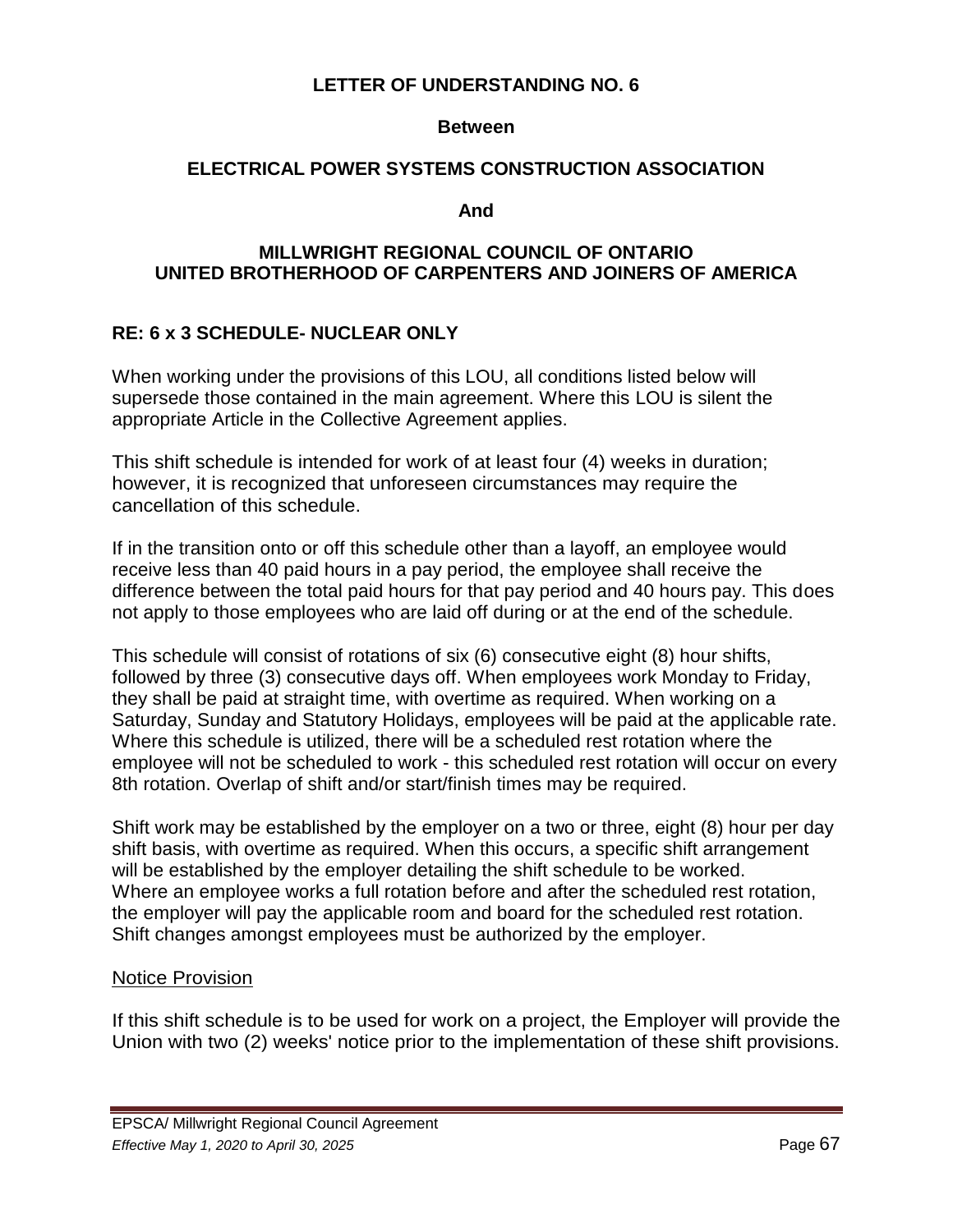#### Shift Provisions

#### Day Shift

Regularly scheduled hours of work per shift Monday to Friday inclusive shall be paid at straight time hourly rates.

#### Afternoon Shift

Regularly scheduled hours of work per shift Monday to Friday inclusive shall be paid at straight time hourly rates plus a shift differential which shall be equal to the Shift Differential as found in the collective agreement for this shift.

#### Night Shift

Regularly scheduled hours of work per shift Monday to Friday inclusive shall be paid at straight time hourly rates plus a shift differential which shall be equal to the Shift Differential as found in the collective agreement for this shift.

#### All Shifts

Regularly scheduled hours of work on Saturday, Sunday, Statutory and Recognized Holidays shall be paid at the appropriate premium rate. Recognized Holidays will be observed on the actual day on which the holiday occurs or as declared by legislation.

The rate for the shift will be based on the day in which the shift begins.

An unpaid lunch period of one-half hour shall be allowed to be taken no later than five hours after the commencement of a shift.

For employees working regularly scheduled hours, two fifteen (15) minute rest periods will be allotted at a time and location directed by the Employer for employees to rest.

It may be necessary, from time to time, to vary the established shift arrangements. When this occurs, a revised shift arrangement will be established.

#### Overtime Rates

This is to clarify that overtime will be paid in accordance with Article 35- Overtime Rates.

Dated at Toronto, this 2 Lday of from 2020.

Millwrights